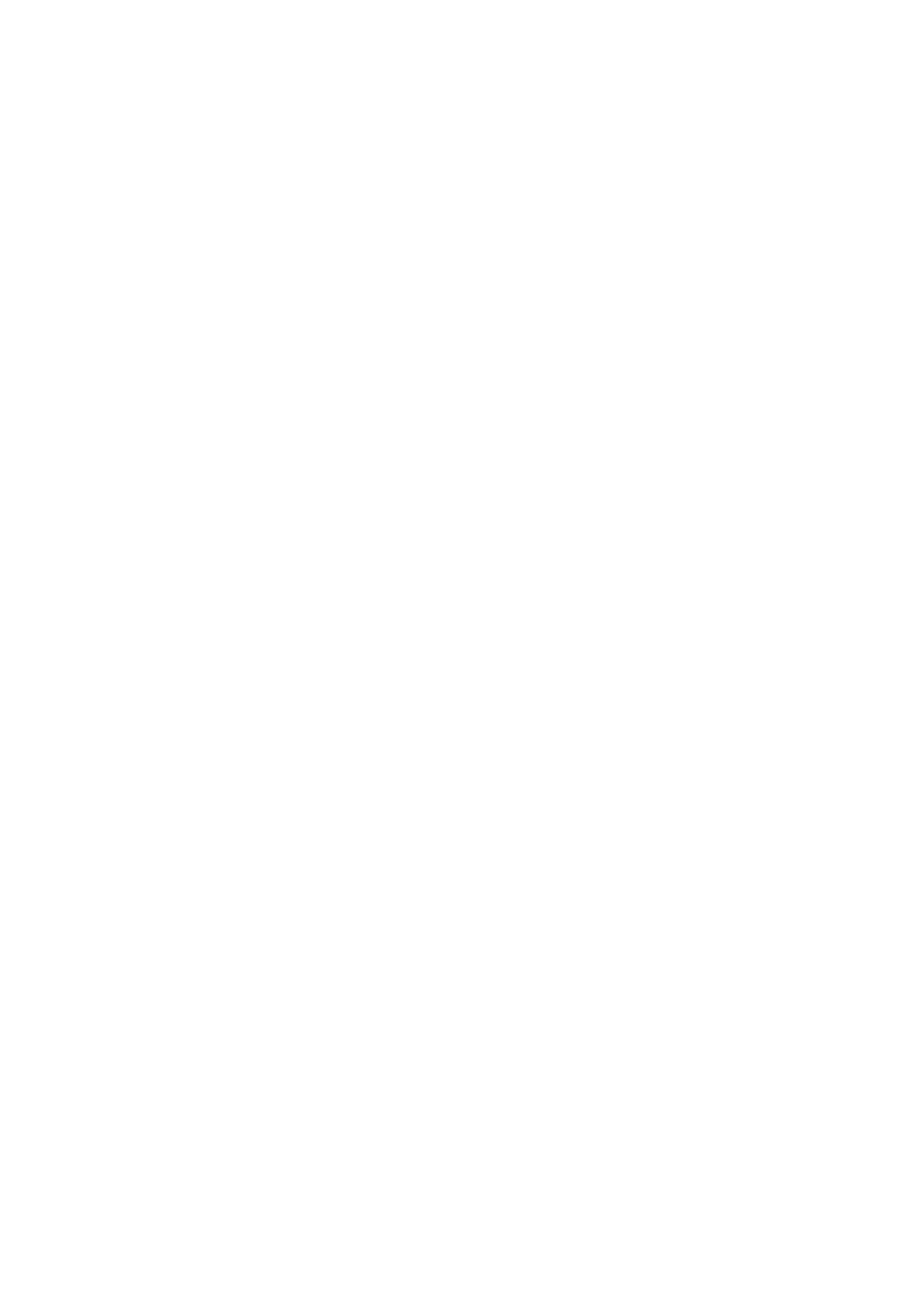Another fantastic Hawkesbury Canoe Classic has come and gone.

The 2009 Classic has turned out to be a bumper event in terms of both participation and in funds raised.

We had over 600 paddlers in this year's Classic, many of those participating for the first time.

Each and every one of the paddlers commands hearty congratulations, regardless of how far they paddled.

Getting yourself out of your comfort zone and taking on the 111km stretch of the Hawkesbury from Windsor to Brooklyn, especially at night, is a pretty damned good feat in itself.

I would like to acknowledge the magnificent efforts of the HCC Race Committee, headed by Race Director, Caroline Kessler, which continues to astound with their cool, clear-headed organisation and control of the event. The ability to bring together so many volunteers from different organizations is a very special skill.

The Race Committee meets throughout the year to ensure the safe and smooth running of the Classic. The members of the Committee give generously and selflessly so that we paddlers can have a nice little evening under the stars !!

It was yet another dark night on the river but I am reliably informed that next year brings a full moon and favorable tides.

Again this year we saw some awesome performances with the first boat down the river in 8hrs 49mins 58 secs. The last boat home got in just after 12.00 noon.

Of interest is the fact that John Koorey, the first Australian male to swim the English Channel, together with Philip Stokes, completed the event in 10hrs 02mins 57secs.

Worthy of special note was the performance of a spritely and coy young lady of 76 years who completed the event in good time. Inspirational stuff !!

At the time of going to press with this booklet we do not have final fundraising figures but from all indications the GFC has no affected people's generosity when it comes to worthy causes such as the Arrow Bone Marrow Transplant Foundation. We are very hopeful of beating last year's donation to Arrow of \$185,000.00.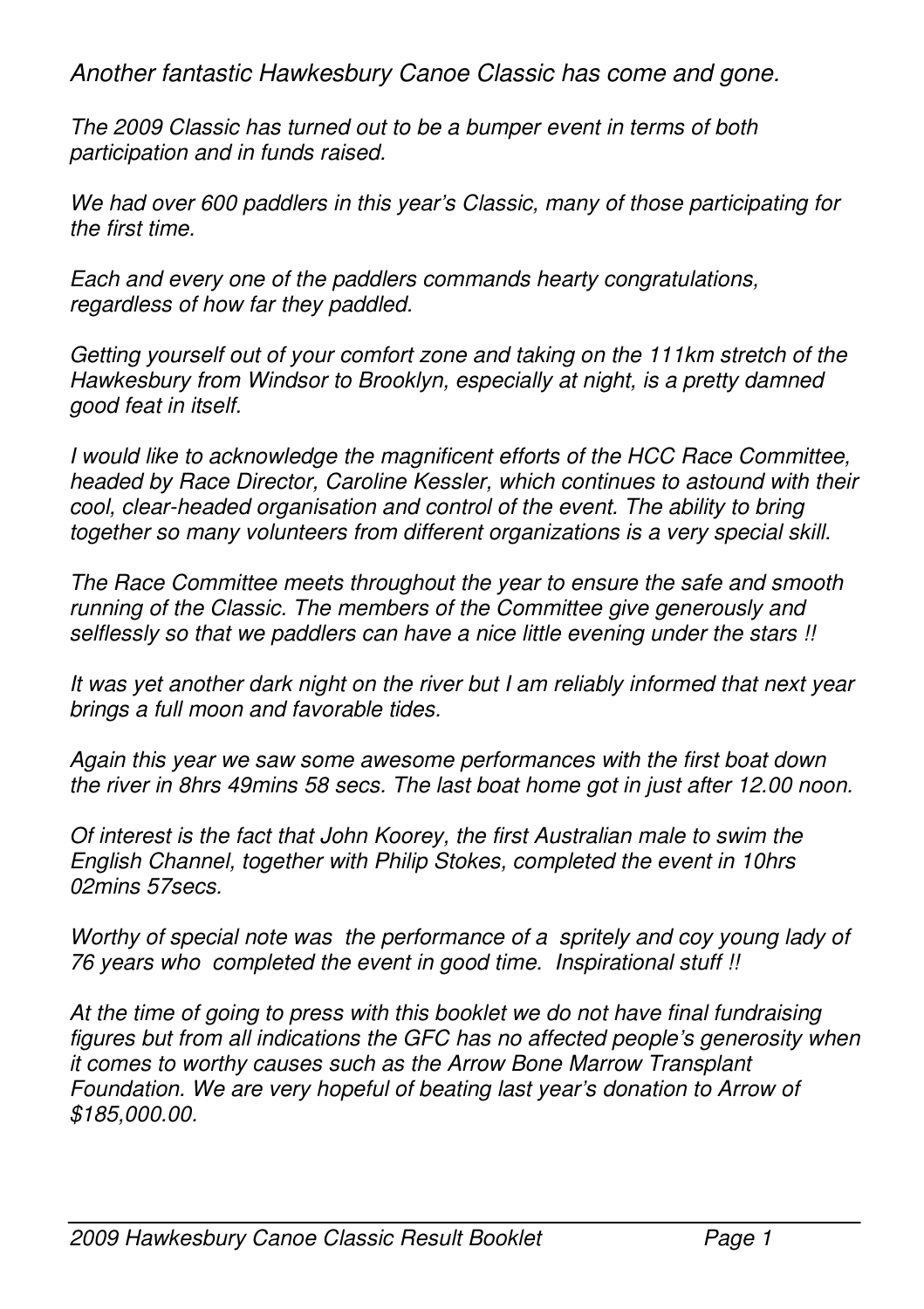Enjoy a short break and get back into it after Christmas. Let's make the 2010 Classic the biggest ever.

Thanks again to everyone involved.

Kent Heazlett President, Hawkesbury Canoe Classic Association Inc.

### Presentation Dinner

This year's Presentation Dinner will be held at North Ryde Art & Community Centre, 201 Coxs Road, North Ryde, on **Saturday 21st November, 2009 at 7.00pm.** 

This is a great opportunity to get together with some of your fellow paddlers and rehash 'The Great Race'. It will also give some of you the chance see your comrades from a completely different angle i.e. the front instead of the back. We will be presenting:

- Perpetual trophies to our major achievers.
- Race trophies to all class winners.
- Special awards to our silver, gold and "beyond" paddlers.
- Team Trophies, Landcrew awards.
- Fundraising cheques to our supported organisations.
- Prizes to top fund raisers.
- Certificates to paddlers who raise over \$500.
- "Mystery prize" draw for all who raise over \$1000.
- Raffle prizes will be sold and drawn on the night.

Tickets for the dinner are only \$44 per person inclusive of GST (BYO) and are available from Joy Carter on (02) 9979 6969 preferably after 6pm or weekends or by writing to 57 Waterview Street, Mona Vale. Payment can be made by Credit Card (Mastercard or Visa Card), by mail or phone, cash or cheque or on our web site at www.canoeclassic.asn.au

We encourage all prize winners to attend the presentation dinner to enjoy your moment of glory.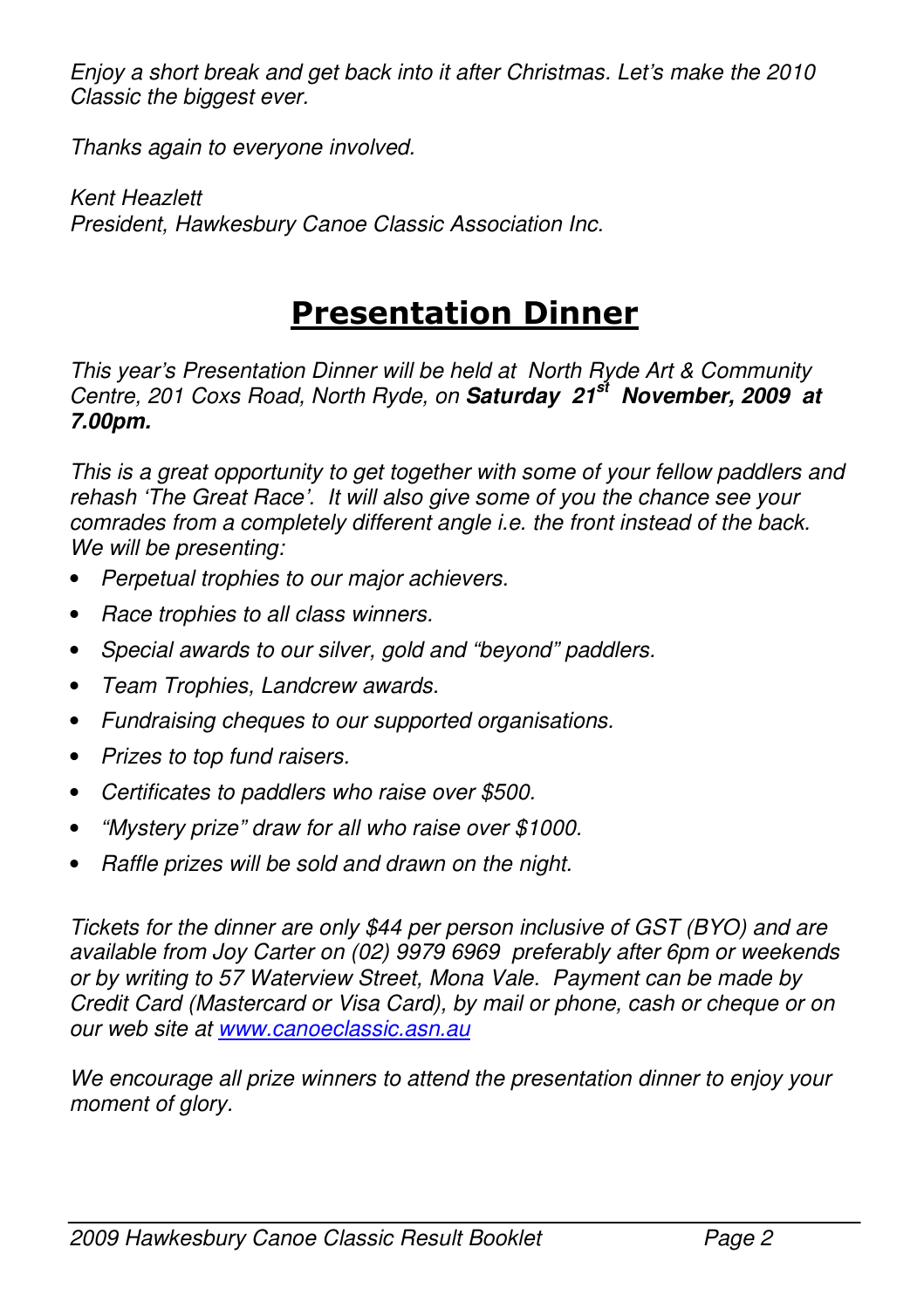## **Sponsorship**

If you have any outstanding monies from sponsorship can you please send them to Caroline Kessler at 82 Albion Street, Annandale NSW 2038 by Friday13th November, 2009

| 132 Mick Carrol & Jack Ward           | <i>VLREC2</i>       | 8:49:58 |
|---------------------------------------|---------------------|---------|
| 231 Stephen Cannon & Gordon Schoffl   | VUN2                | 8:54:49 |
| 199 Simon Stenhouse                   | <b>VUN1</b>         | 8:58:15 |
| 275 Geoffrey Dawes & Stephen Monger   | V+LREC2             | 9:09:06 |
| 161 Peter White                       | <i><b>VMREC</b></i> | 9:26:05 |
| 251 Renae Watkins & Bruce Goodall     | <i>OREC2</i>        | 9:44:27 |
| 189 Paul Carter & Stephen Brett       | V+K2                | 9:56:12 |
| 331 Tony Haines & Mal Odgers          | VUN2                | 9:57:12 |
| 482 Randall Fitzsimon & Mark McDonald | <i>OLREC2</i>       | 9:58:16 |
| 460 Simon Blumenthal & Pter Anderson  | <i>OLREC2</i>       | 9:58:39 |

# Top 10 Finishers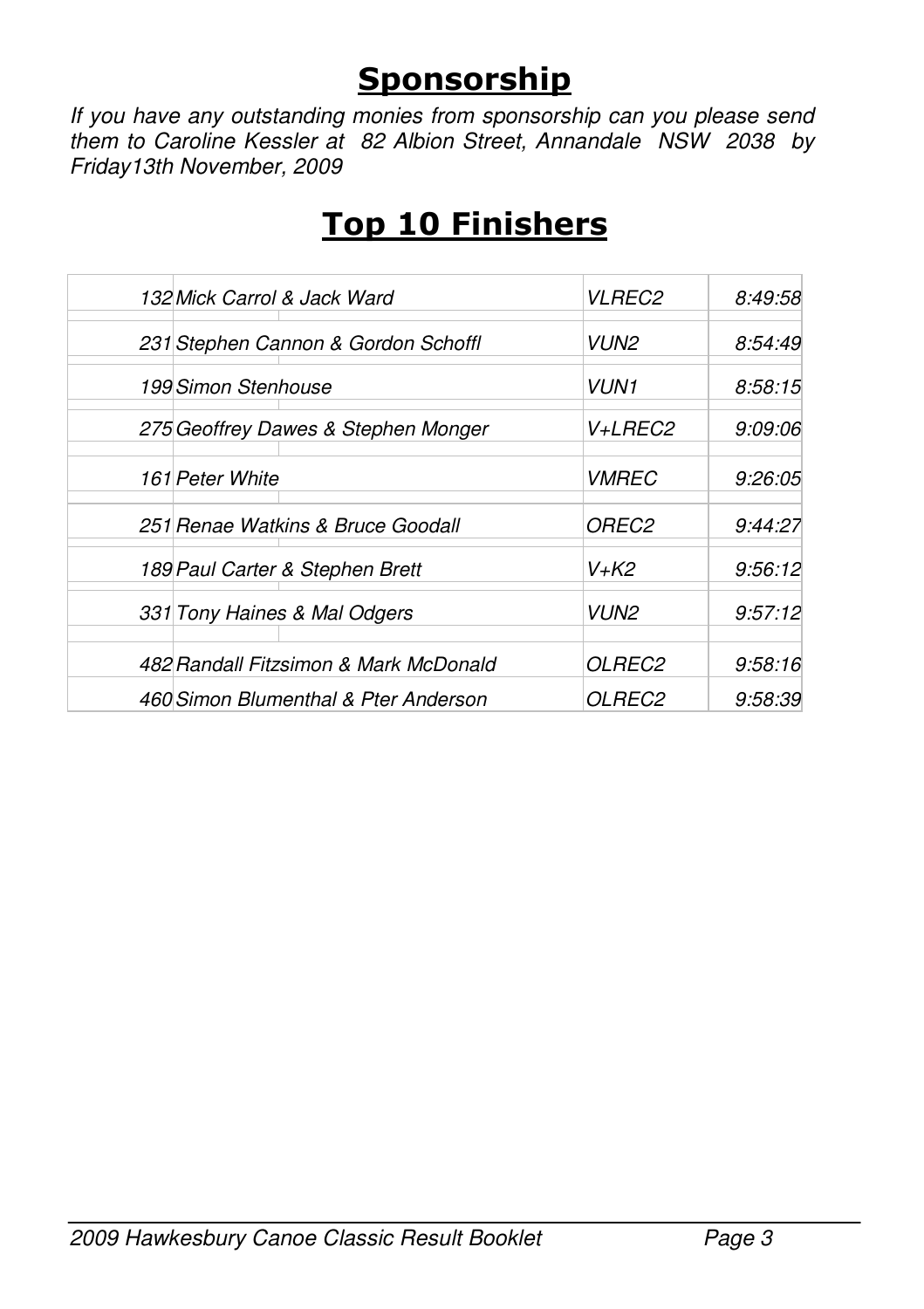# Recognition of Donations.

To recognise companies and individuals who support the Hawkesbury Canoe Classic by sponsoring an individual paddler, donors will be recognised as Gold (\$1000), Silver (\$500) and Bronze (\$300).

To have certificates issued your sponsorship monies must be received by Friday  $13<sup>th</sup>$  November. The certificates will be available for collection at the presentation dinner. Please email info@canoeclassic.asn.au of the details.

### Photos

If you or your landcrew have any photos we would appreciate copies so that we can display them at the presentation dinner. Can you please include you name and if you wish a description or comment on the back and forward them to Caroline Kessler at 82 Albion Street, Annandale NSW 2038

# Landcrew Awards

The Landcrew Certificate of Appreciation is an opportunity for paddlers and officials to recognise the efforts made by there landcrews in the Hawkesbury Canoe Classic. If you would like to nominate your landcrew please send a letter or email (500 words or less) to Caroline Kessler at 82 Albion Street Annandale, 2038 or email: info@canoeclassic.asn.au - by Friday 13<sup>th</sup> November.

# Lost Property

If you have found anything from the night could you please let us know on 4358 1133 or email: info@canoeclassic.asn.au.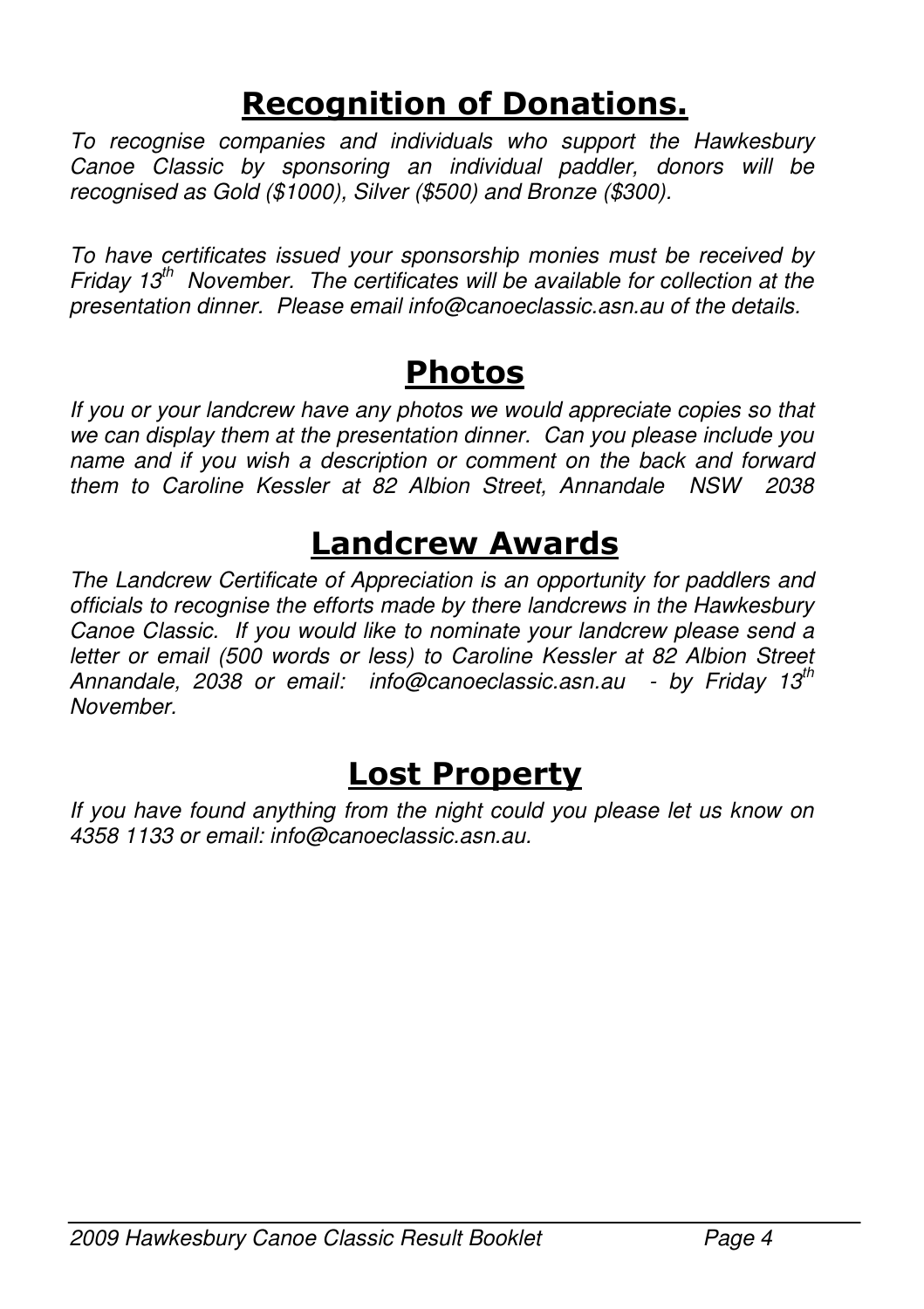# Volunteers Trophy.

We will again be presenting the Bruce McLean Memorial Trophy for Volunteers. This award recognises the efforts of all volunteers / officials on the Hawkesbury Canoe Classic.

To nominate a volunteer please send a letter (500 words or less) to Caroline Kessler – 82 Albion Street, Annandale 2038 or email: info@canoeclassic.asn.au. By Friday  $13<sup>th</sup>$  November, detailing the volunteer's outstanding effort and include his / her name or the group name. These nominations can only be made from paddlers or landcrews.

### **Paddlers who have completed 10 Classics in 2009**

Peter Hall, David Goddie, Warren Huxley, Bruce Goodall, John Turnbull

### **Paddlers who have completed 5 Classics in 2009**

Richard Robinson, William Warrick, Andrew Charlton, Paul Dart, Martin Vanderpoel, Gordon Schoffl, Robert Oakeshott, David Broad, Claire Shanahan, Julie Park, Sally Macready, Stephen Marrow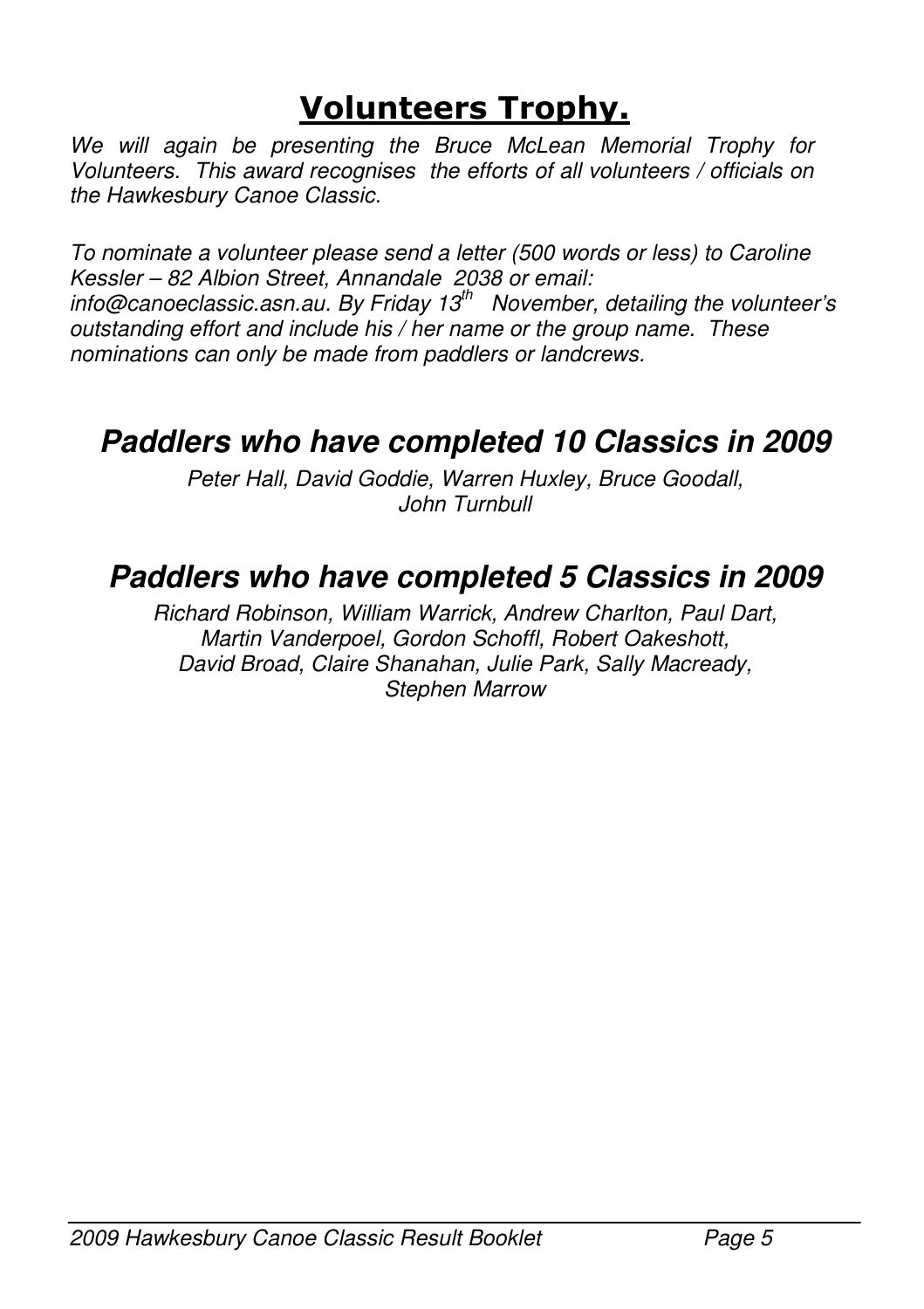# Perpetual Trophies

These are awarded at the Presentation Dinner

| Fastest    | <b>Trophy</b>                          | <b>Crew</b>                           | Craft             | <b>Time</b>             |
|------------|----------------------------------------|---------------------------------------|-------------------|-------------------------|
| Overall    | The Whiddon Trophy                     | Jack Ward & Mick<br>Carroll           | V40LRec2          | 8.49.58                 |
| Mixed      | Jenny Barnes<br><b>Memorial Trophy</b> | Rob & Marg Cook                       | XV50LRec2         | 10.24.14                |
| Junior     | John Hextall<br><b>Memorial Trophy</b> | Ryan Slater & William<br>Schmidt      | <i>JRec2</i>      | 14.19.58                |
| Ladies     | Water Ski Gardens<br>Prop Assoc.       | Val Titov &Jo Dounias                 | LOUn <sub>2</sub> | 9.59.15                 |
| Veteran+40 | Canoe Specialists<br>Trophy            | Jack Ward & Mick<br>Carroll           | V40LRec2          | 8.49.58                 |
| Veteran+50 | Len & Dawn<br>Farnham Memorial         | Stephen Monger &<br>Geoffrey Dawes    | V50LrRec2         | 9.09.06                 |
| Veteran+60 | <b>Blue Earth Trophy</b>               | John Koorey & Philip<br><b>Stokes</b> | V60LRec2          | 10.02.57                |
| Handicap   | Handicap Cup                           | Jack Ward & Mick<br>Carroll           | V40LRec2          | 9.09<br>Оn<br>handicapp |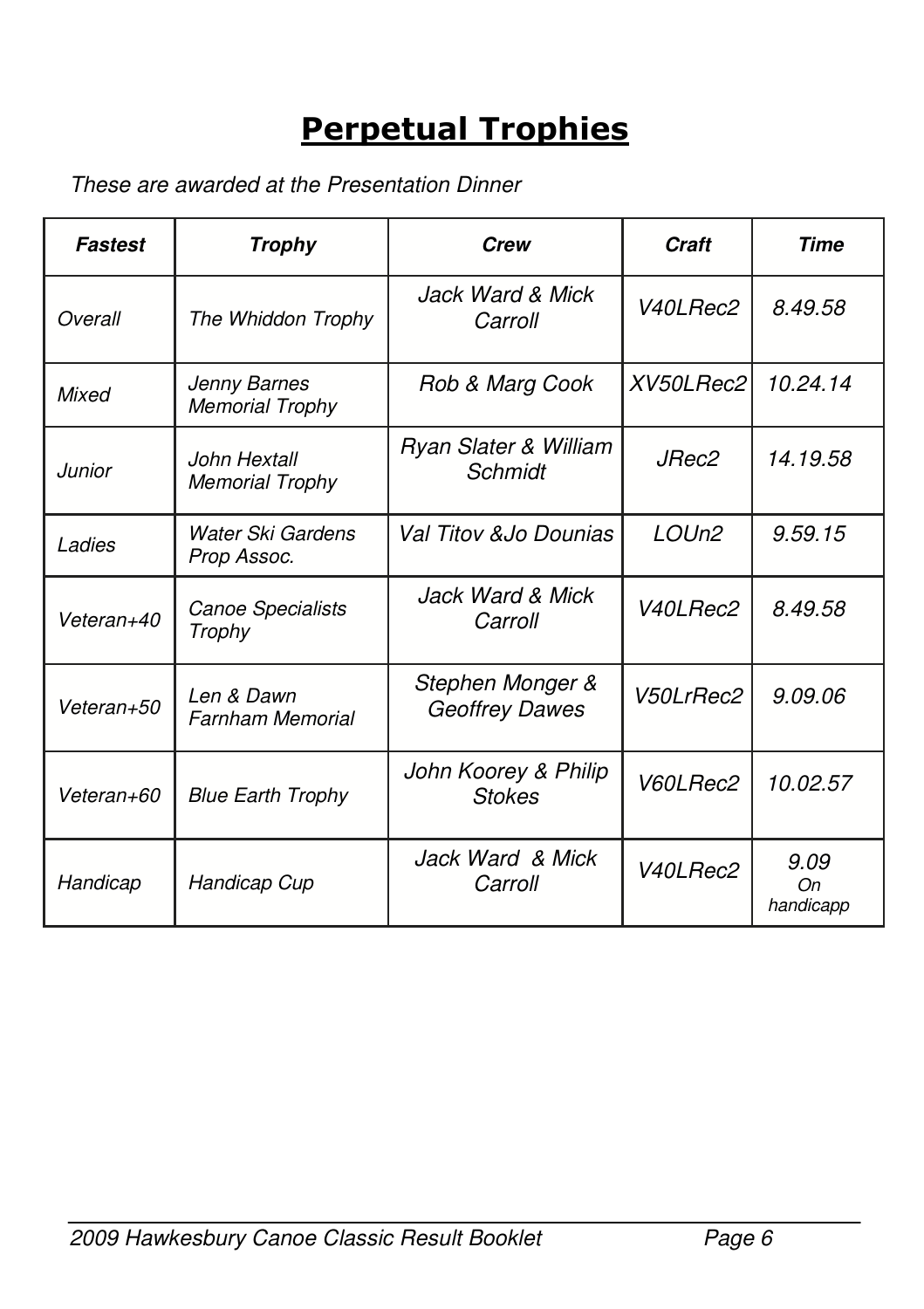## **Supporters**

The Hawkesbury Canoe Classic Committee would like to thank the following companies for their support.

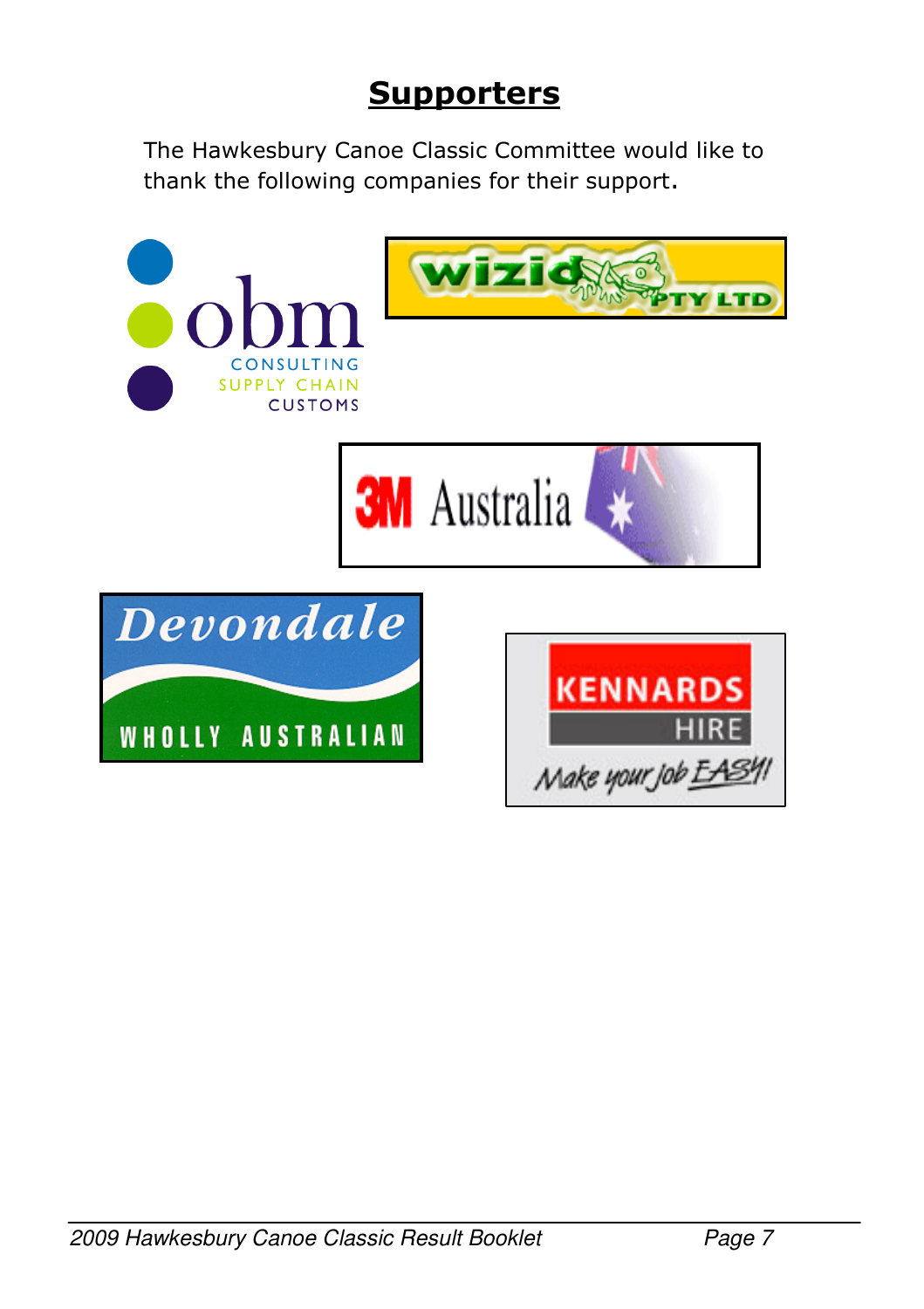# Class Results

#### **Brooklyn or Bust**

|     |          |                            | Elapsed  |
|-----|----------|----------------------------|----------|
| No  | Distance | Paddlers Name              | Time     |
| 100 | 111      | Kent Heazlett              | 14:18:54 |
| 107 | 111      | Sean Smith                 | 18:02:31 |
| 108 | 111      | Phillip Whalley            | 17:16:26 |
| 110 | 111      | <b>Matt Willson</b>        | 19:24:24 |
| 111 | 111      | <b>Richard Barnes</b>      | 14:40:01 |
| 114 | 111      | Frank Busch                | 14:23:32 |
| 119 | 111      | John Duffy                 | 13:43:21 |
| 122 | 31.2     | Deyanne Plowman            | 4:29:00  |
| 134 | 98.5     | Luke Horder                | 11:35:00 |
| 137 | 65       | <b>Grant Mascord</b>       | 10:28:00 |
| 138 | 111      | <b>Stephen Morrow</b>      | 12:12:30 |
| 139 | 111      | Ben Khan                   | 18:10:40 |
| 140 | 111      | Nick Khan                  | 18:10:40 |
| 141 | 31.2     | Ned Stephenson             | 4:18:00  |
| 143 | 111      | <b>Bruce Snelling</b>      | 13:11:50 |
| 146 | 65       | <b>Anthony Rynan</b>       | 8:02:00  |
| 153 | 111      | Matt Bezzina               | 12:53:07 |
| 160 | 111      | Greg Smith                 | 10:27:12 |
| 162 | 111      | Simon Kelly                | 13:38:03 |
| 163 | 111      | <b>Andrew Rodgers</b>      | 13:30:52 |
| 172 | 111      | <b>Preston Cruickshank</b> | 12:18:40 |
| 177 | 111      | Andrew Hay                 | 12:12:35 |
| 179 | 111      | David Fisher               | 13:03:13 |
| 182 | 111      | Carlo Campana              | 12:18:42 |
| 187 | 65       | Dom Isberg                 | 8:37:00  |
| 188 | 111      | Peter Holz                 | 11:41:56 |
| 193 | 111      | Mark Glendenning           | 13:30:51 |
| 194 | 111      | <b>Nicole Bartels</b>      | 14:35:25 |
| 196 | 65       | Justin Hill                | 10:58:00 |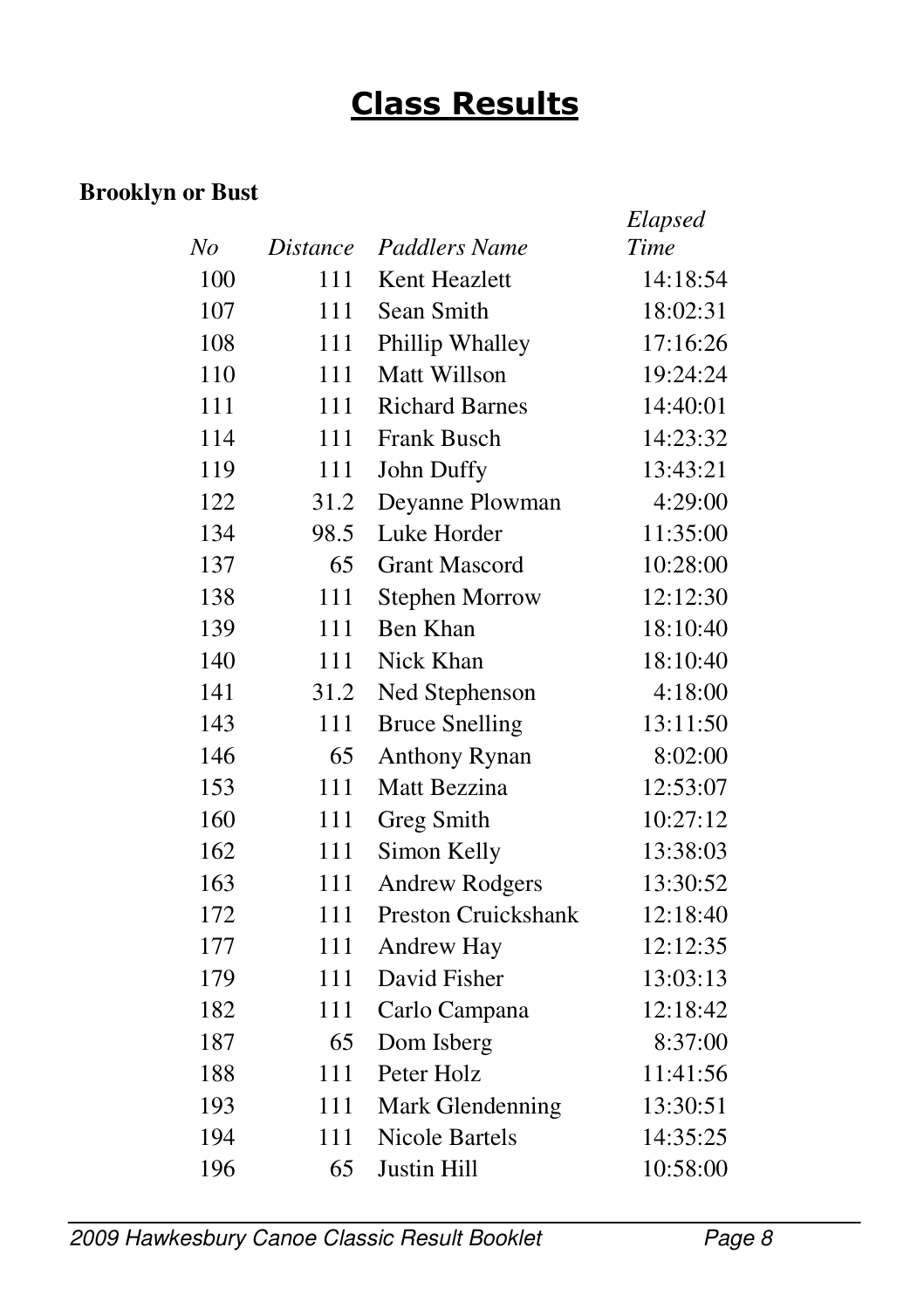| 198 | 111  | Warren Pereira           | 19:52:25 |
|-----|------|--------------------------|----------|
| 200 | 65   | Andrew Cadigan           | 9:43:00  |
| 203 | 98.5 | Reggie Probst            | 9:39:00  |
| 204 | 111  | Helmut Hiebl             | 15:43:30 |
| 207 | 111  | David Moloney            | 15:35:57 |
| 212 | 111  | Paul Myers               | 15:42:42 |
| 215 | 111  | <b>Brett Golledge</b>    | 13:35:00 |
| 216 | 111  | Martin Olsen             | 15:43:47 |
| 217 | 111  | Ben Tam                  | 13:40:12 |
| 218 | 111  | Andrew Kucyper           | 16:55:45 |
| 220 | 111  | <b>Robert Oakeshott</b>  | 15:56:33 |
| 223 | 111  | Glen Young               | 11:44:24 |
| 229 | 111  | <b>Barton Bennison</b>   | 12:00:10 |
| 233 | 65   | William Johnson          | 11:47:00 |
| 235 | 111  | Jessica Taunton          | 17:54:25 |
| 240 | 65   | Jade Kingsley            | 11:15:00 |
| 244 | 111  | Simon Trembath           | 15:11:06 |
| 246 | 111  | <b>Richard Bishop</b>    | 15:02:34 |
| 247 | 111  | Sam Crisafulli           | 15:02:32 |
| 250 | 111  | <b>Andrew Mathers</b>    | 14:10:47 |
| 255 | 111  | Gina Shannon             | 13:20:23 |
| 257 | 111  | <b>Bettina Otterbeck</b> | 19:59:04 |
| 261 | 65   | Carly Manning            | 11:05:00 |
| 274 | 111  | <b>Steven Howcroft</b>   | 15:57:10 |
| 276 | 111  | <b>Nick Tebbs</b>        | 15:41:34 |
| 277 | 111  | John Nelson              | 14:10:45 |
| 278 | 111  | Andy Edwards             | 15:25:45 |
| 279 | 111  | Peter Schubert           | 12:18:38 |
| 283 | 111  | Stephen Bignill          | 14:51:48 |
| 285 | 111  | Paul Dart                | 12:41:20 |
| 296 | 111  | Ross Bannerman           | 15:16:37 |
| 297 | 111  | John Scott               | 12:23:38 |
| 298 | 111  | <b>Harold Downes</b>     | 13:08:19 |
| 299 | 111  | David Johns              | 14:48:55 |
| 305 | 111  | David Peddley            | 13:26:44 |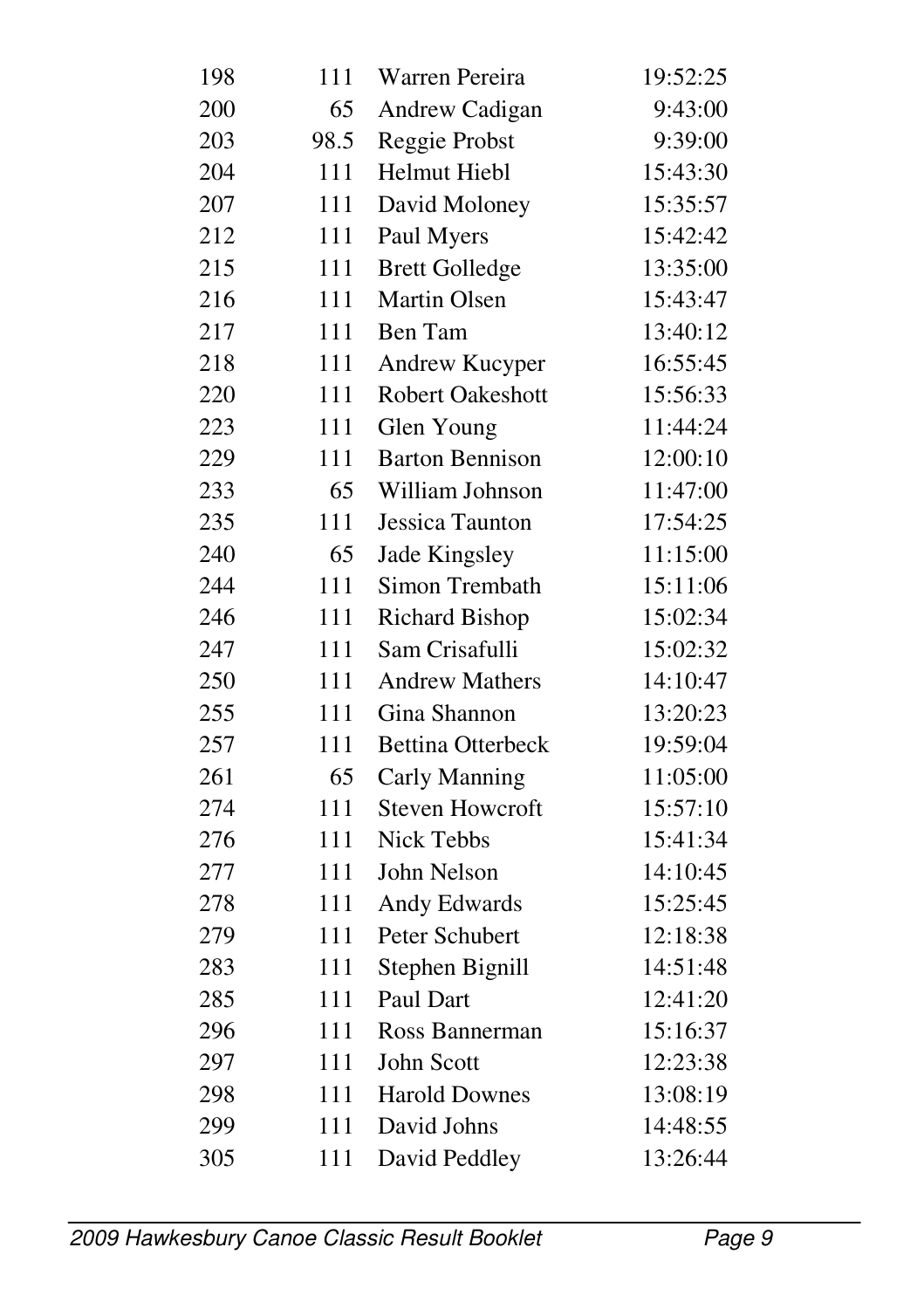| 307 | 111  | Peter Grantham           | 10:11:41 |
|-----|------|--------------------------|----------|
| 315 | 111  | Mark Fearman             | 15:43:49 |
| 332 | 65   | Herman Grmek             | 12:20:00 |
| 339 | 111  | <b>Bruce Terry</b>       | 14:29:15 |
| 342 | 111  | Michael Weaver           | 13:38:51 |
| 346 | 111  | <b>Michael Mertens</b>   | 14:24:19 |
| 347 | 111  | Laurence McKinnon        | 13:57:47 |
| 362 | 111  | Wayne Dillon             | 14:37:14 |
| 363 | 111  | <b>Robert Hussey</b>     | 17:27:19 |
| 365 | 111  | <b>Graham Riley</b>      | 13:28:27 |
| 368 | 65   | <b>Graham West</b>       | 7:39:00  |
| 374 | 111  | <b>Richard Hudson</b>    | 14:55:38 |
| 375 | 65   | Mark Kenna               | 6:24:00  |
| 379 | 111  | <b>Andrew Duggin</b>     | 14:21:05 |
| 383 | 81.6 | Chris Bray               | 16:05:00 |
| 384 | 81.6 | <b>Clark Carter</b>      | 16:05:00 |
| 385 | 111  | Michael Lannon           | 15:32:17 |
| 386 | 111  | Rory Pryde               | 15:43:49 |
| 387 | 65   | <b>Brad DoLambert</b>    | 11:05:00 |
| 388 | 65   | <b>Graeme Lambert</b>    | 11:05:00 |
| 389 | 111  | Dan Berger               | 15:26:19 |
| 390 | 111  | <b>Michael Carpenter</b> | 10:59:31 |
| 392 | 111  | Philip Archer            | 14:55:10 |
| 397 | 111  | Mark Willson             | 14:16:32 |
| 398 | 111  | Andrew Wright            | 14:16:33 |
| 400 | 111  | William Warrick          | 15:38:50 |
| 403 | 111  | <b>Angus Murray</b>      | 15:38:52 |
| 406 | 111  | <b>Robert Adams</b>      | 13:23:47 |
| 407 | 65   | <b>James McEwan</b>      | 10:10:00 |
| 408 | 111  | Lizi Hartley             | 17:32:20 |
| 449 | 111  | <b>Barry Casey</b>       | 11:05:05 |
| 451 | 111  | Hayden Wallace           | 12:49:58 |
| 457 | 111  | Murray Fry               | 14:43:29 |
| 467 | 111  | Peter Duncan             | 17:11:45 |
| 471 | 111  | Peter Osman              | 14:55:41 |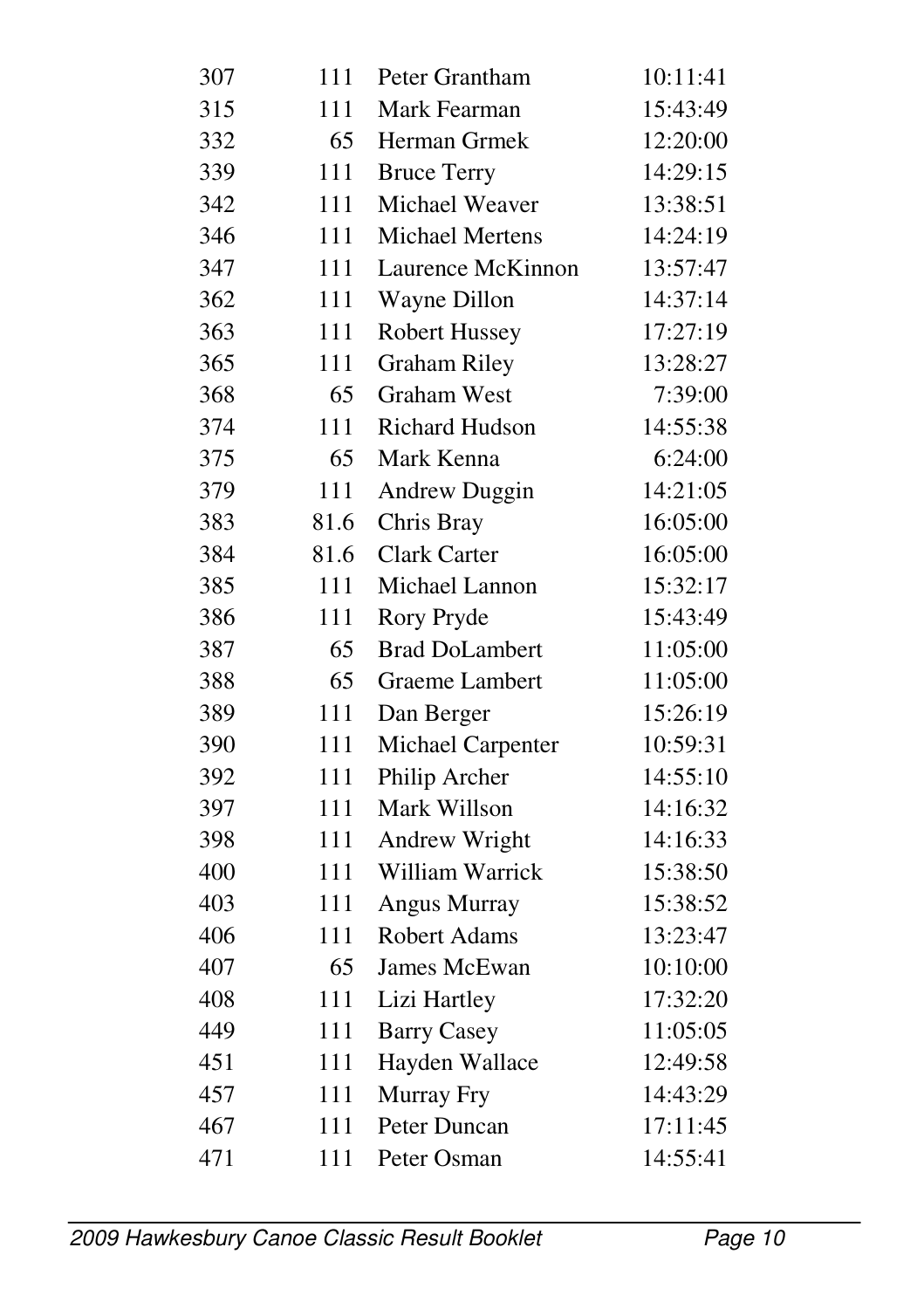| 478 | 111 Daniel Blackwell  | 14:21:51 |
|-----|-----------------------|----------|
| 492 | 111 Stephen Bradshaw  | 14:09:15 |
| 493 | 111 Peter Prendergast | 16:31:58 |
| 499 | 111 Brendan Casey     | 13:55:38 |
|     |                       |          |

#### **Brooklyn or Bust 2**

|     |                 |                            | Elapsed  |
|-----|-----------------|----------------------------|----------|
| No  | <b>Distance</b> | <b>Paddlers Name</b>       | Time     |
| 101 | 111             | Craig Badings              | 10:18:04 |
|     |                 | Peter Fitzgerald           | 10:18:04 |
| 102 | 111             | <b>Bradley Mark Butler</b> | 12:11:14 |
|     |                 | <b>Justin Turner</b>       | 12:11:14 |
| 103 | 111             | Lachlan Kwa                | 12:57:17 |
|     |                 | Raphael Kwa                | 12:57:17 |
| 115 | 111             | Darren Lees                | 16:37:04 |
|     |                 | Peter Collett              | 16:37:04 |
| 117 | 111             | <b>Bob Turner</b>          | 11:42:30 |
|     |                 | Kevin Kelly                | 11:42:30 |
| 120 | 111             | David Berry                | 15:43:16 |
|     |                 | <b>Steve Stubbs</b>        | 15:43:16 |
| 127 | 111             | <b>Charles Addison</b>     | 15:35:40 |
|     |                 | Scott Koronka              | 15:35:40 |
| 130 | 111             | Greg Wells                 | 14:39:46 |
|     |                 | Mark Wells                 | 14:39:46 |
| 154 | 111             | Craig Ellis                | 11:21:02 |
|     |                 | <b>Greg Gering</b>         | 11:21:02 |
| 157 | 111             | Brendan Luchetti           | 13:11:23 |
|     |                 | Chris Mason                | 13:11:23 |
| 165 | 111             | Greg Archibald             | 13:09:55 |
|     |                 | <b>Rowland Jones</b>       | 13:09:55 |
| 166 | 111             | <b>Brett Kemble</b>        | 12:13:16 |
|     |                 | <b>Trent Salkavich</b>     | 12:13:16 |
| 190 | 111             | Justin O'Sullivan          | 11:17:50 |
|     |                 | Paul Addison               | 11:17:50 |
| 201 | 111             | Julie Park                 | 15:20:28 |
|     |                 | <b>Sally Macready</b>      | 15:20:28 |
| 225 | 111             | Barbara McGrath            | 15:56:21 |
|     |                 |                            |          |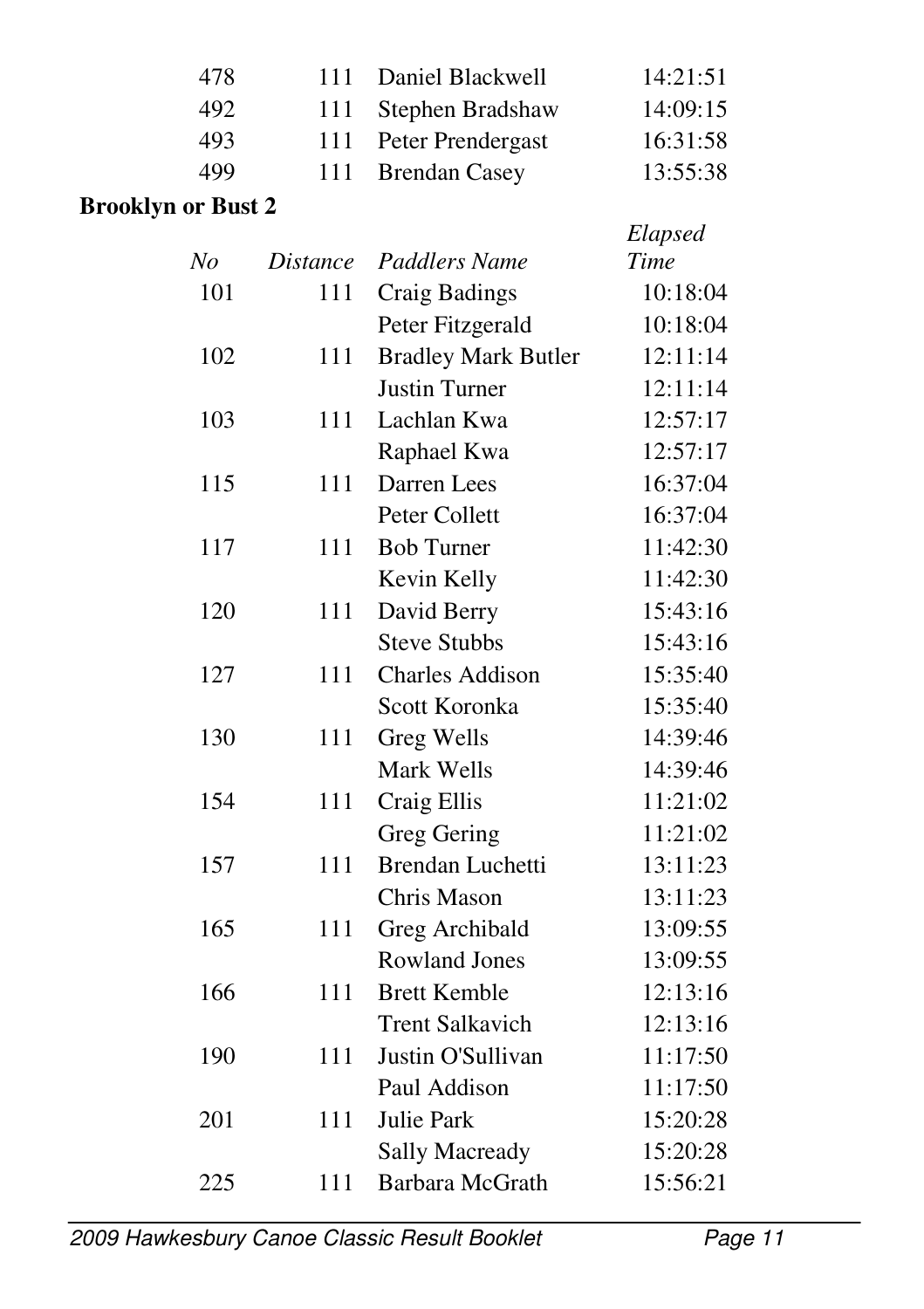|     |      | <b>Roger Price</b>       | 15:56:21 |
|-----|------|--------------------------|----------|
| 259 | 111  | <b>Terry Feltham</b>     | 12:26:34 |
|     |      | <b>Tristan Edema</b>     | 12:26:34 |
| 260 | 111  | Anne Moore               | 13:06:59 |
|     |      | Simon McGuire            | 13:06:59 |
| 281 | 111  | Ivor Jacobson            | 13:34:31 |
|     |      | <b>Leonard Gentin</b>    | 13:34:31 |
| 290 | 111  | Alan Caton               | 13:06:12 |
|     |      | <b>Andrew Perry</b>      | 13:06:12 |
| 292 | 111  | <b>Andrew Prideaux</b>   | 13:09:32 |
|     |      | <b>Shaun Lane</b>        | 13:09:32 |
| 293 | 111  | Dominic Gauchat          | 16:55:13 |
|     |      | <b>Jason Hosking</b>     | 16:55:13 |
| 295 | 111  | Warren Huxley            | 10:20:25 |
|     |      | Merridy Huxley           | 10:20:25 |
| 306 | 65   | <b>Emily Kaar</b>        | 10:10:00 |
|     |      | Thomas McKendry          | 10:10:00 |
| 310 | 111  | <b>Andrew Roberts</b>    | 15:57:32 |
|     |      | <b>Robert Dickson</b>    | 15:57:32 |
| 311 | 111  | Andre Verbeek-Martin     | 17:34:14 |
|     |      | Edric Verbeek- Martin    | 17:34:14 |
|     |      | Jai Hashim               | 17:34:14 |
|     |      | Jemma Butt               | 17:34:14 |
|     |      | Sarah McPherson          | 17:34:14 |
| 312 | 111  | <b>Jack Mallick</b>      | 17:30:02 |
|     |      | Jamie Mackintosh         | 17:30:02 |
| 313 | 47.3 | Chris Johnstone          | 8:30:00  |
|     |      | <b>Francesca Garnett</b> | 8:30:00  |
| 314 | 40.8 | Anja Hohls               | 6:07:00  |
|     |      | Elizabeth Haas           | 6:07:00  |
| 320 | 111  | David Goodie             | 10:33:09 |
|     |      | <b>Stuart Myers</b>      | 10:33:09 |
| 325 | 111  | Alan Conwell             | 12:10:06 |
|     |      | Ian Hamilton             | 12:10:06 |
| 327 | 111  | <b>Catherine Barnes</b>  | 14:53:52 |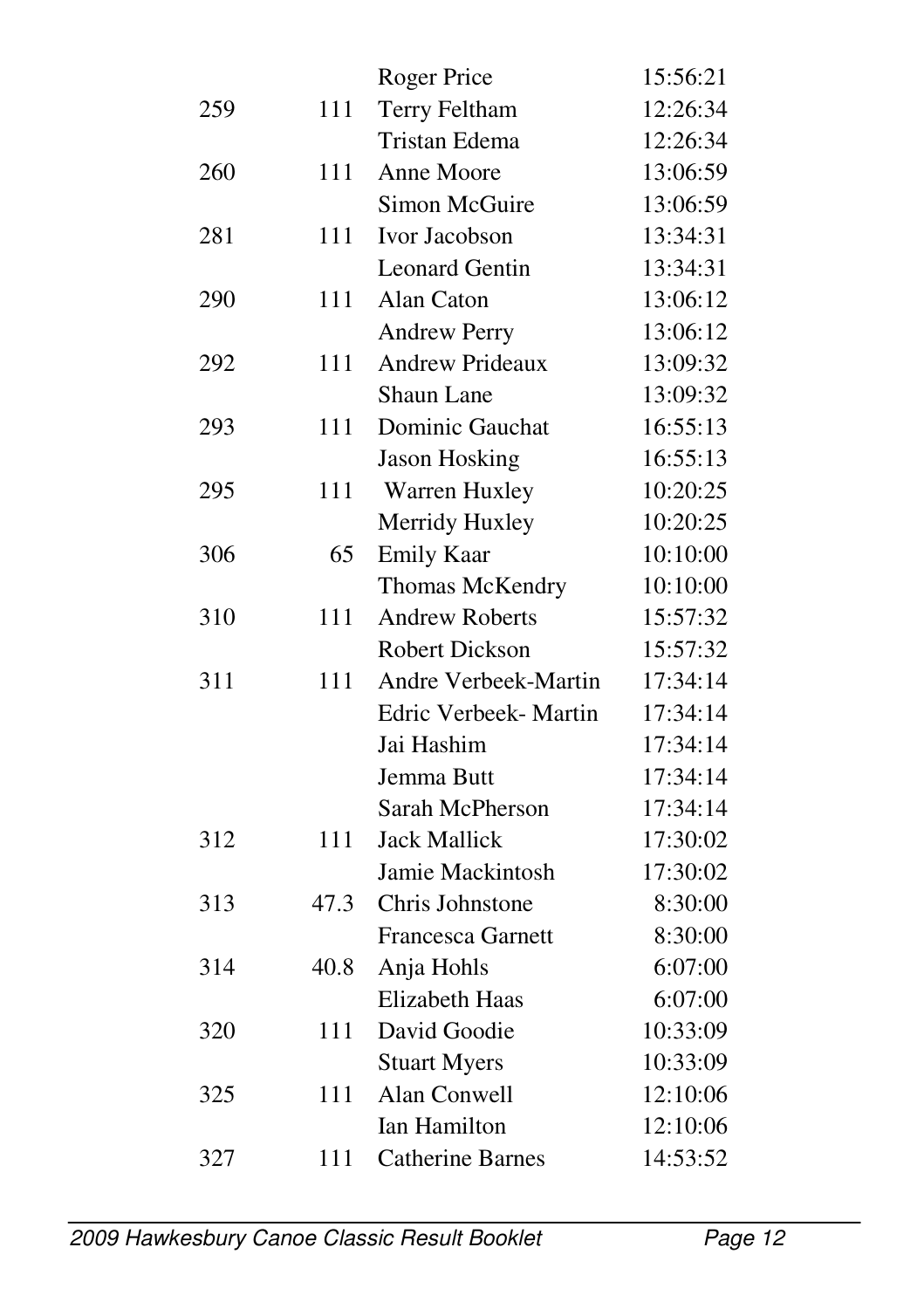|     |     | Nick Payne                | 14:53:52 |
|-----|-----|---------------------------|----------|
| 340 | 111 | Mark Ezzy                 | 15:27:56 |
|     |     | Paul Carr                 | 15:27:56 |
| 344 | 111 | Christopher Turnbull      | 13:33:17 |
|     |     | Len Gervay                | 13:33:17 |
| 350 | 111 | <b>Jake Foley</b>         | 16:48:58 |
|     |     | Joshua Cave               | 16:48:58 |
| 351 | 111 | Anthony Andreazza         | 15:33:07 |
|     |     | <b>Martin Herring</b>     | 15:33:07 |
| 352 | 111 | Andrew Bekkema            | 12:45:19 |
|     |     | Ferghal Berry             | 12:45:19 |
| 353 | 111 | <b>Christopher Browne</b> | 17:41:44 |
|     |     | Harley Macnamara          | 17:41:44 |
| 354 | 111 | Diana Cowie               | 18:17:42 |
|     |     | Peter Crute               | 18:17:42 |
| 355 | 111 | <b>Alexander Kary</b>     | 17:32:15 |
|     |     | Brianna Farnham           | 17:32:15 |
| 356 | 111 | <b>Holly Lowe</b>         | 18:29:47 |
|     |     | Matt Godman               | 18:29:47 |
| 357 | 111 | <b>Andrew Campbell</b>    | 16:48:58 |
|     |     | Kristel Pilarski          | 16:48:58 |
| 358 | 111 | Hamish Denshire           | 18:06:39 |
|     |     | Rowan Daley               | 18:06:39 |
| 359 | 111 | <b>Bronwyn Downes</b>     | 16:22:51 |
|     |     | Paul Moffatt              | 16:22:51 |
| 360 | 111 | Rondy Chan                | 15:01:16 |
|     |     | <b>Thomas Campbell</b>    | 15:01:16 |
| 361 | 111 | Abigail Fenner            | 18:40:05 |
|     |     | <b>Scott Miller</b>       | 18:40:05 |
| 366 | 65  | Roy Baskin                | 8:08:00  |
|     |     | Wayne Baskin              | 8:08:00  |
| 367 | 111 | <b>James Malone</b>       | 13:43:03 |
|     |     | John Malone               | 13:43:03 |
| 376 | 111 | <b>Ross Paterson</b>      | 14:02:22 |
|     |     | <b>Steven Paterson</b>    | 14:02:22 |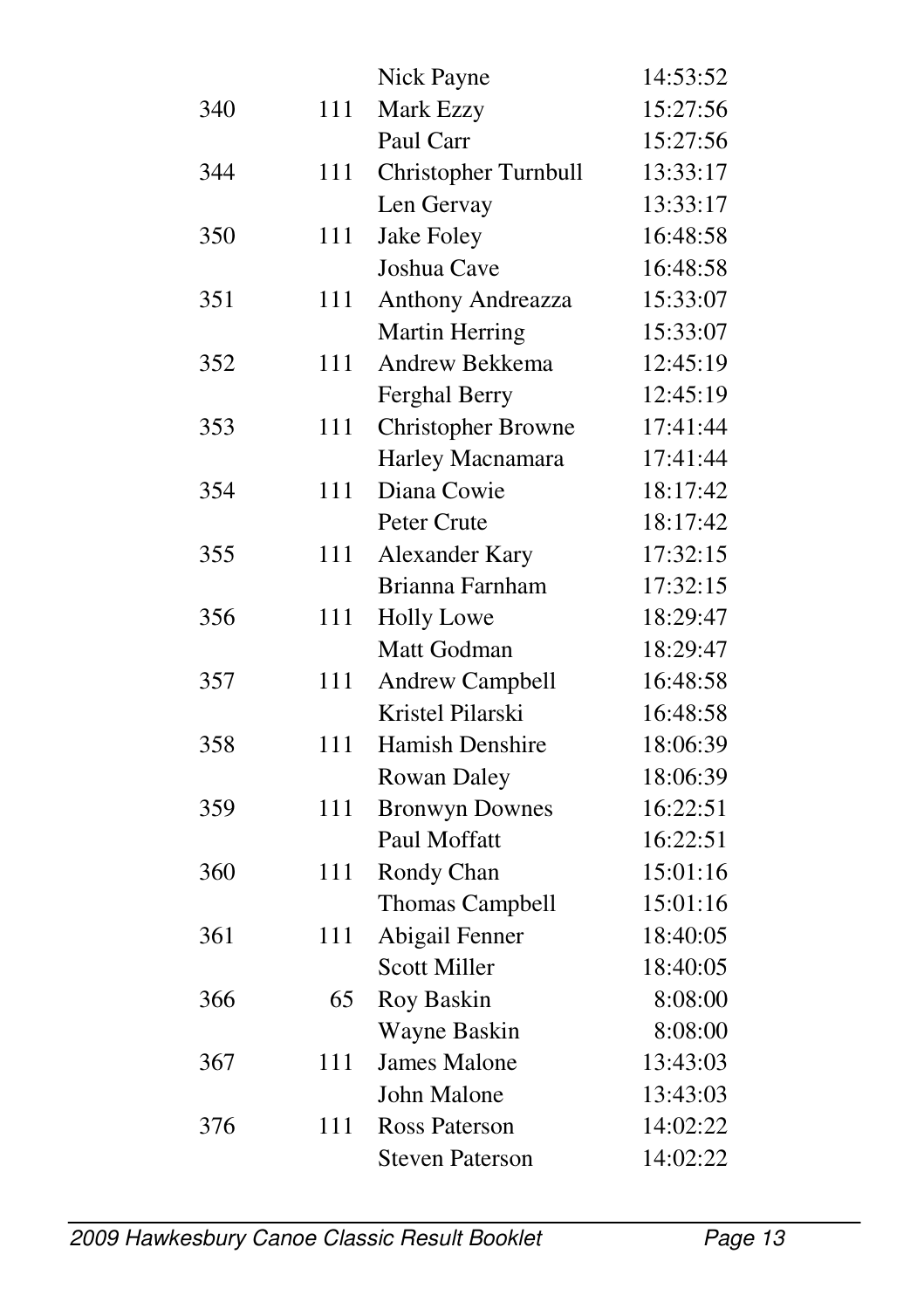| 378 | 40.8 | <b>Bo-Jasmine Thomson</b> | 6:15:00  |
|-----|------|---------------------------|----------|
|     |      | <b>Felicity Allen</b>     | 6:15:00  |
| 393 | 111  | Pat Borger                | 10:36:35 |
|     |      | Rod Osborne               | 10:36:35 |
|     |      | <b>Steve Hutchens</b>     | 10:36:35 |
| 402 | 111  | Andrew Murray             | 14:13:06 |
|     |      | Ian Murray                | 14:13:06 |
| 404 | 111  | Benjamin Hall             | 12:53:57 |
|     |      | Peter Hall                | 12:53:57 |
| 409 | 111  | <b>Dennis Nutt</b>        | 14:13:08 |
|     |      | <b>James Kahl</b>         | 14:13:08 |
| 411 | 111  | <b>Samuel Notley</b>      | 14:58:01 |
|     |      | Timothy Wheaton           | 14:58:01 |
| 413 | 111  | Anna Caldwell             | 15:16:56 |
|     |      | Will Caldwell             | 15:16:56 |
| 414 | 111  | <b>Greg Kaynes</b>        | 15:33:19 |
|     |      | <b>Michael Chambers</b>   | 15:33:19 |
| 416 | 111  | <b>Barry Lambert</b>      | 17:01:40 |
|     |      | Marianne Perkovic         | 17:01:40 |
| 417 | 111  | Alex Wardlaw              | 17:00:50 |
|     |      | Joseph May                | 17:00:50 |
| 419 | 111  | <b>Harrison Grant</b>     | 14:25:15 |
|     |      | John Grant                | 14:25:15 |
| 420 | 111  | Jonathan Paul             | 16:39:15 |
|     |      | Simon Paul                | 16:39:15 |
| 421 | 111  | <b>Andrew Nash</b>        | 14:28:54 |
|     |      | John Nash                 | 14:28:54 |
| 422 | 111  | Josh Guyer                | 16:04:16 |
|     |      | Tim Guyer                 | 16:04:16 |
| 423 | 111  | <b>Angus Trenerry</b>     | 19:14:40 |
|     |      | David Trenerry            | 19:14:40 |
| 424 | 111  | James Bell                | 14:28:26 |
|     |      | Nigel Bell                | 14:28:26 |
| 427 | 111  | Lorne Gurney              | 17:12:30 |
|     |      | Vaughan Gurney            | 17:12:30 |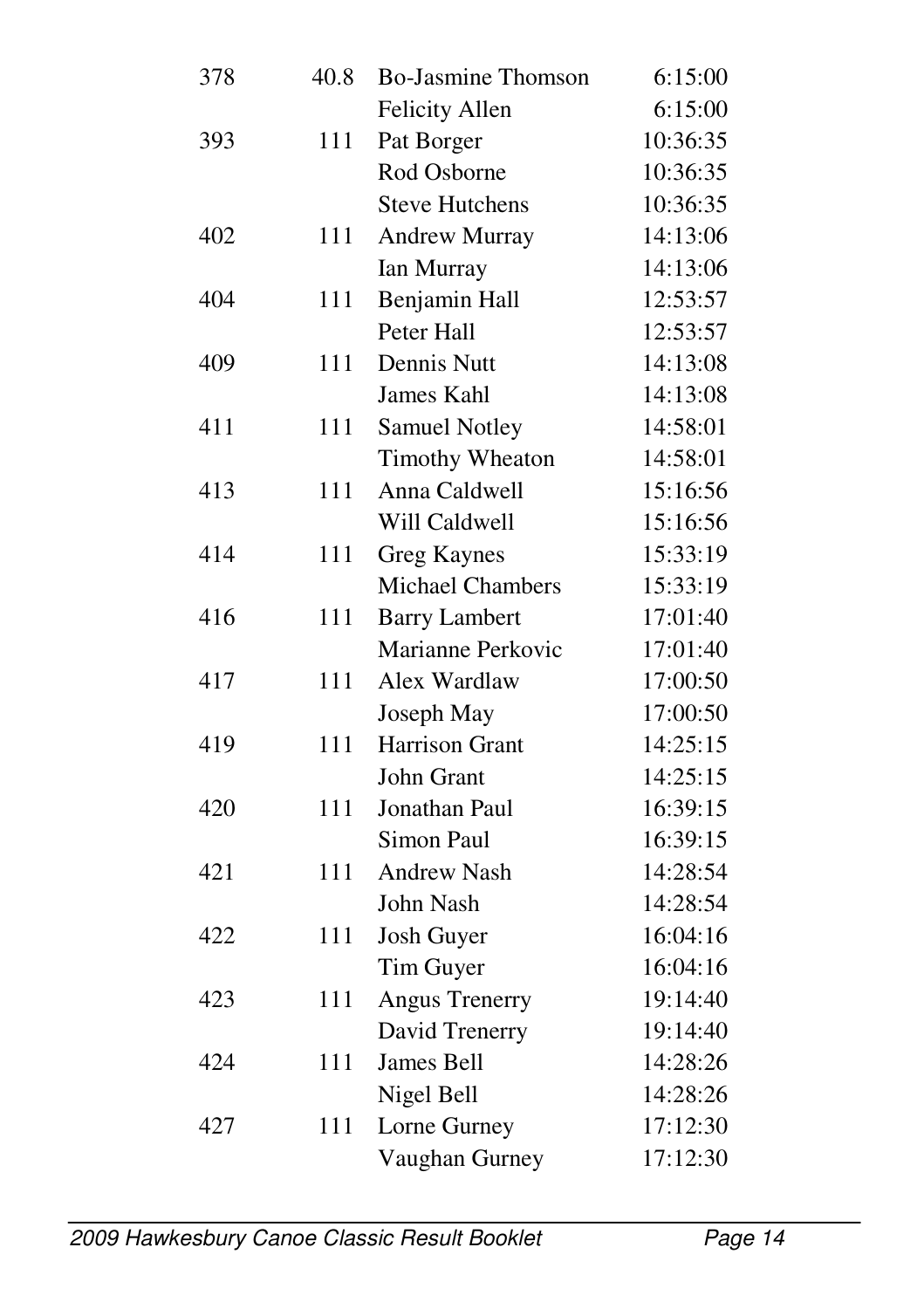|           | 438            | 111             | <b>Andrew Martin</b>     | 13:44:19 |          |
|-----------|----------------|-----------------|--------------------------|----------|----------|
|           |                |                 | <b>Bernie Martin</b>     | 13:44:19 |          |
|           | 440            | 65              | <b>Hannah Thomas</b>     | 11:32:00 |          |
|           |                |                 | Peter Thomas             | 11:32:00 |          |
|           | 454            | 111             | Craig Mason              | 12:27:17 |          |
|           |                |                 | <b>Richard Emery</b>     | 12:27:17 |          |
|           | 459            | 111             | <b>Adam Harper</b>       | 12:54:35 |          |
|           |                |                 | <b>Richard Macready</b>  | 12:54:35 |          |
|           | 465            | 111             | Jamil Hassan             | 11:14:20 |          |
|           |                |                 | Scott Feigan             | 11:14:20 |          |
|           | 469            | 65              | John Lewis               | 8:34:00  |          |
|           |                |                 | Lewis Anderson           | 8:34:00  |          |
|           | 475            | 111             | Peter Tillett            | 15:21:13 |          |
|           |                |                 | Vince Grech              | 15:21:13 |          |
|           | 477            | 111             | Richard Robinson         | 15:42:33 |          |
|           |                |                 | <b>Stewart Roche</b>     | 15:42:33 |          |
|           | 485            | 111             | <b>Alexnder Rowley</b>   | 14:32:16 |          |
|           |                |                 | <b>Charles Colclough</b> | 14:32:16 |          |
|           | 486            | 111             | Danielle Coombs          | 17:31:04 |          |
|           |                |                 | Stephen O'Shea           | 17:31:04 |          |
|           | 487            | 111             | Paul Crawford            | 12:51:15 |          |
|           |                |                 | Robin Hay                | 12:51:15 |          |
|           | 490            | 111             | <b>Matthew Kent</b>      | 15:43:21 |          |
|           |                |                 | <b>Richard Kent</b>      | 15:43:21 |          |
|           | 491            | 111             | Lee Anderson             | 12:58:28 |          |
|           |                |                 | Terry Ward               | 12:58:28 |          |
|           | 497            | 111             | Jamie Simon              | 13:33:17 |          |
|           |                |                 | <b>Jesse Scott</b>       | 13:33:17 |          |
| Open - C1 |                |                 |                          |          |          |
|           |                |                 |                          | Elapsed  | Handicap |
|           | N <sub>o</sub> | <i>Distance</i> | Paddlers Name            | Time     | Time     |
|           | 262            | 111             | Greg Brown               | 15:05:52 | 14:25:06 |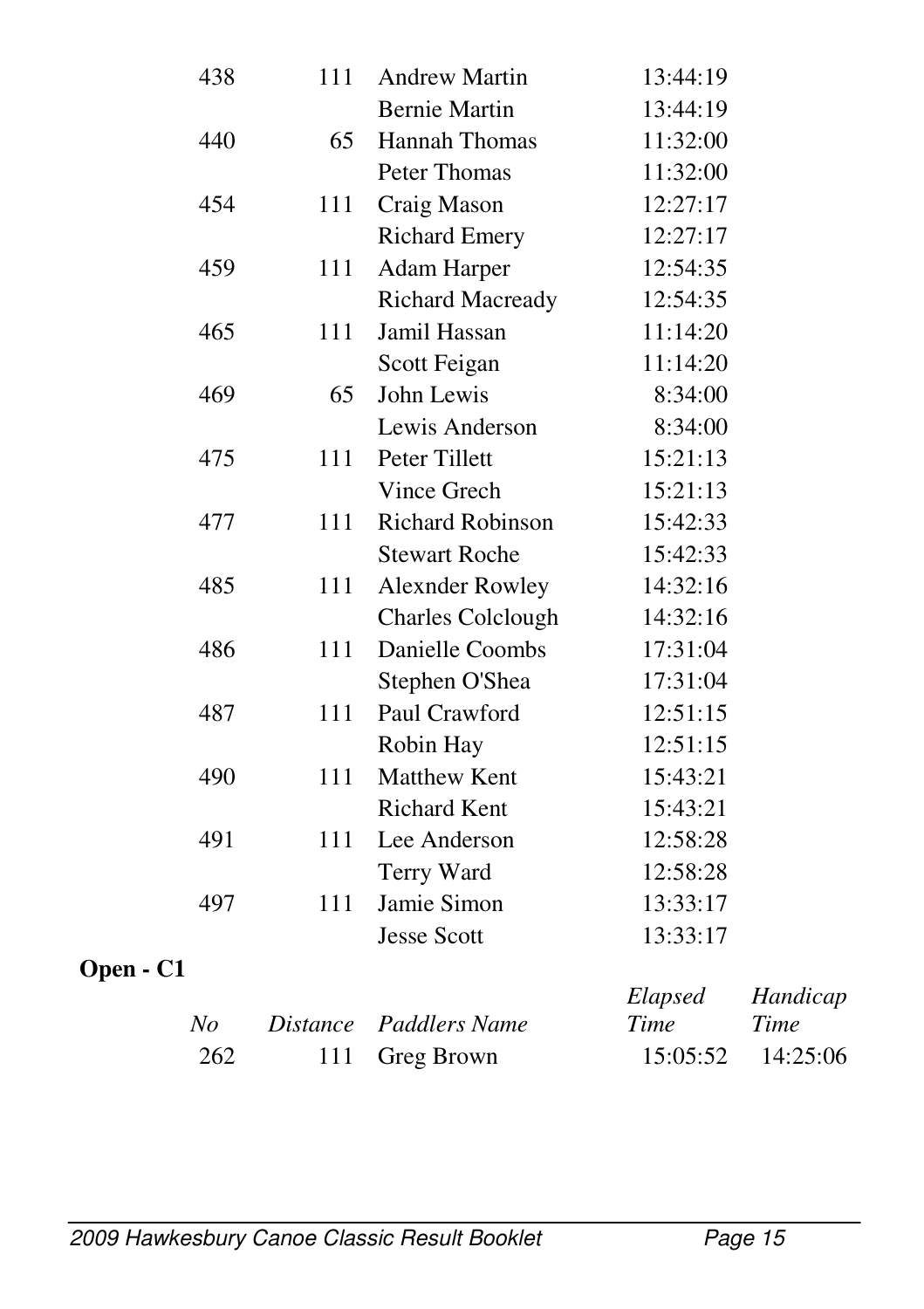### **Open Veteran 50+ - C1**

|                       |                           |                 |                              | Elapsed  | Handicap    |
|-----------------------|---------------------------|-----------------|------------------------------|----------|-------------|
|                       | N <sub>O</sub>            | Distance        | <b>Paddlers Name</b>         | Time     | <b>Time</b> |
| Record                | 181                       | 111             | Frank Kingma                 | 11:05:39 | 9:57:45     |
| Open - C <sub>2</sub> |                           |                 |                              |          |             |
|                       |                           |                 |                              | Elapsed  | Handicap    |
|                       | No                        | <i>Distance</i> | <b>Paddlers Name</b>         | Time     | <b>Time</b> |
|                       | 450                       | 111             | Stephen Harmer               | 11:30:50 | 11:39:07    |
|                       |                           |                 | John Harmer                  | 11:30:50 |             |
|                       | Open Veteran 50+ - C2     |                 |                              |          |             |
|                       |                           |                 |                              | Elapsed  | Handicap    |
|                       | No                        | <i>Distance</i> | Paddlers Name                | Time     | <b>Time</b> |
| Record                | 336                       | 111             | Tony Bond                    | 10:37:14 | 10:06:01    |
|                       |                           |                 | Darryl Symons                | 10:37:14 |             |
|                       | <b>Mixed Open C2</b>      |                 |                              |          |             |
|                       |                           |                 |                              | Elapsed  | Handicap    |
|                       | No                        | <b>Distance</b> | <b>Paddlers Name</b>         | Time     | <b>Time</b> |
|                       | 273                       | 111             | <b>Timothy Binns</b>         | 11:15:32 | 10:35:41    |
|                       |                           |                 | Nicola Binns                 | 11:15:32 |             |
| Open - TC2            |                           |                 |                              |          |             |
|                       |                           |                 |                              | Elapsed  | Handicap    |
|                       | N <sub>O</sub>            | <i>Distance</i> | <b>Paddlers Name</b>         | Time     | <b>Time</b> |
|                       | 324                       | 111             | Gordon Kirkby<br>Christopher | 13:30:36 | 12:48:27    |
|                       |                           |                 | Alexandrou                   | 13:30:36 |             |
|                       | Open Veteran 40+ - TC2    |                 |                              |          |             |
|                       |                           |                 |                              | Elapsed  | Handicap    |
|                       | N <sub>O</sub>            | <b>Distance</b> | <b>Paddlers Name</b>         | Time     | Time        |
|                       | 168                       | 111             | John Turnbull                | 15:03:33 | 13:50:22    |
|                       |                           |                 | Geoff Turnbull               | 15:03:33 |             |
|                       | <b>Ladies Junior - K1</b> |                 |                              |          |             |
|                       |                           |                 |                              | Elapsed  | Handicap    |
|                       | N <sub>O</sub>            | <i>Distance</i> | <b>Paddlers Name</b>         | Time     | Time        |
|                       | 364                       | 77              | Rebekah Abood                | 11:23:00 |             |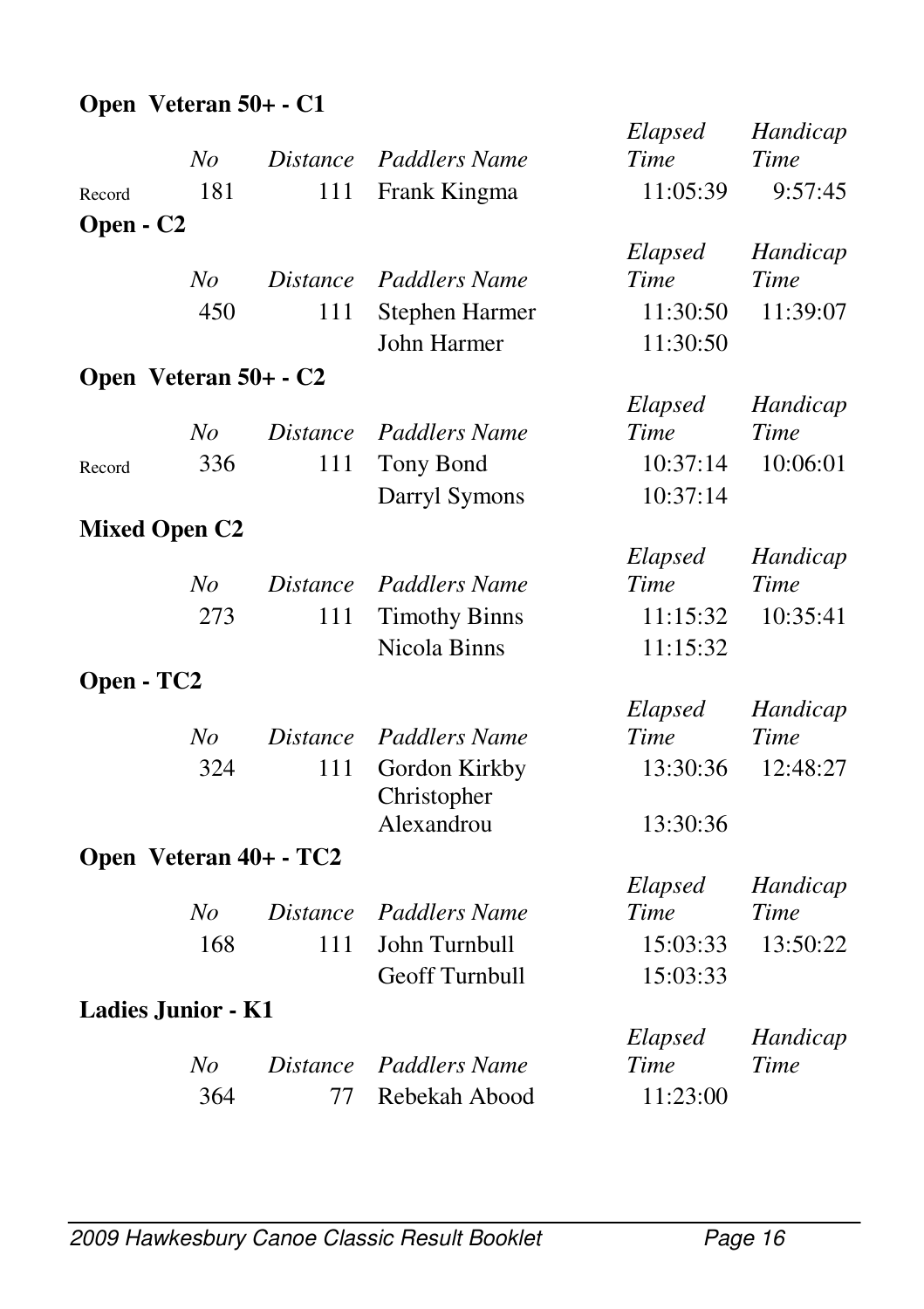### **Open - K1**

|                        |                |                 |                      | Elapsed     | Handicap    |
|------------------------|----------------|-----------------|----------------------|-------------|-------------|
|                        | No             | <i>Distance</i> | <b>Paddlers Name</b> | Time        | Time        |
| Trophy                 | 474            | 111             | Harry Brockwell      | 11:04:54    | 12:25:21    |
|                        | 245            | 111             | Brendan O'Sullivan   | 11:07:59    | 12:28:49    |
|                        | 453            | 65              | Daniel Love          | 6:40:00     |             |
| Open Veteran 60+ - K1  |                |                 |                      |             |             |
|                        |                |                 |                      | Elapsed     | Handicap    |
|                        | N <sub>O</sub> | <i>Distance</i> | <b>Paddlers Name</b> | Time        | <b>Time</b> |
| <b>New</b><br>Record   | 371            | 111             | <b>Tom Simmat</b>    | 11:09:12    | 11:30:37    |
| Open - K2              |                |                 |                      |             |             |
|                        |                |                 |                      | Elapsed     | Handicap    |
|                        | No             | <i>Distance</i> | <b>Paddlers Name</b> | Time        | Time        |
|                        | 394            | 111             | Leigh Atallah        | 10:48:40    | 12:13:00    |
|                        |                |                 | Nick Addison         | 10:48:40    |             |
| Open Veteran 50+ - K2  |                |                 |                      |             |             |
|                        |                |                 |                      | Elapsed     | Handicap    |
|                        | No             | <b>Distance</b> | <b>Paddlers Name</b> | Time        | Time        |
| Record                 | 189            | 111             | <b>Stephen Brett</b> | 9:56:12     | 10:33:10    |
|                        |                |                 | Paul Carter          | 9:56:12     |             |
| <b>Mixed Open - K2</b> |                |                 |                      |             |             |
|                        |                |                 |                      | Elapsed     | Handicap    |
|                        | No             | <i>Distance</i> | Paddlers Name        | <b>Time</b> | Time        |
|                        | 458            | 111             | Anna Wilson          | 11:45:35    | 12:21:34    |
|                        |                |                 | Marc Bellette        | 11:45:35    |             |
| Mixed Veteran 50+ - K2 |                |                 |                      |             |             |
|                        |                |                 |                      | Elapsed     | Handicap    |
|                        | No             | <i>Distance</i> | Paddlers Name        | Time        | Time        |
|                        | 321            | 65              | Liz Winn             | 5:49:00     |             |
|                        |                |                 | James Mumme          | 5:49:00     |             |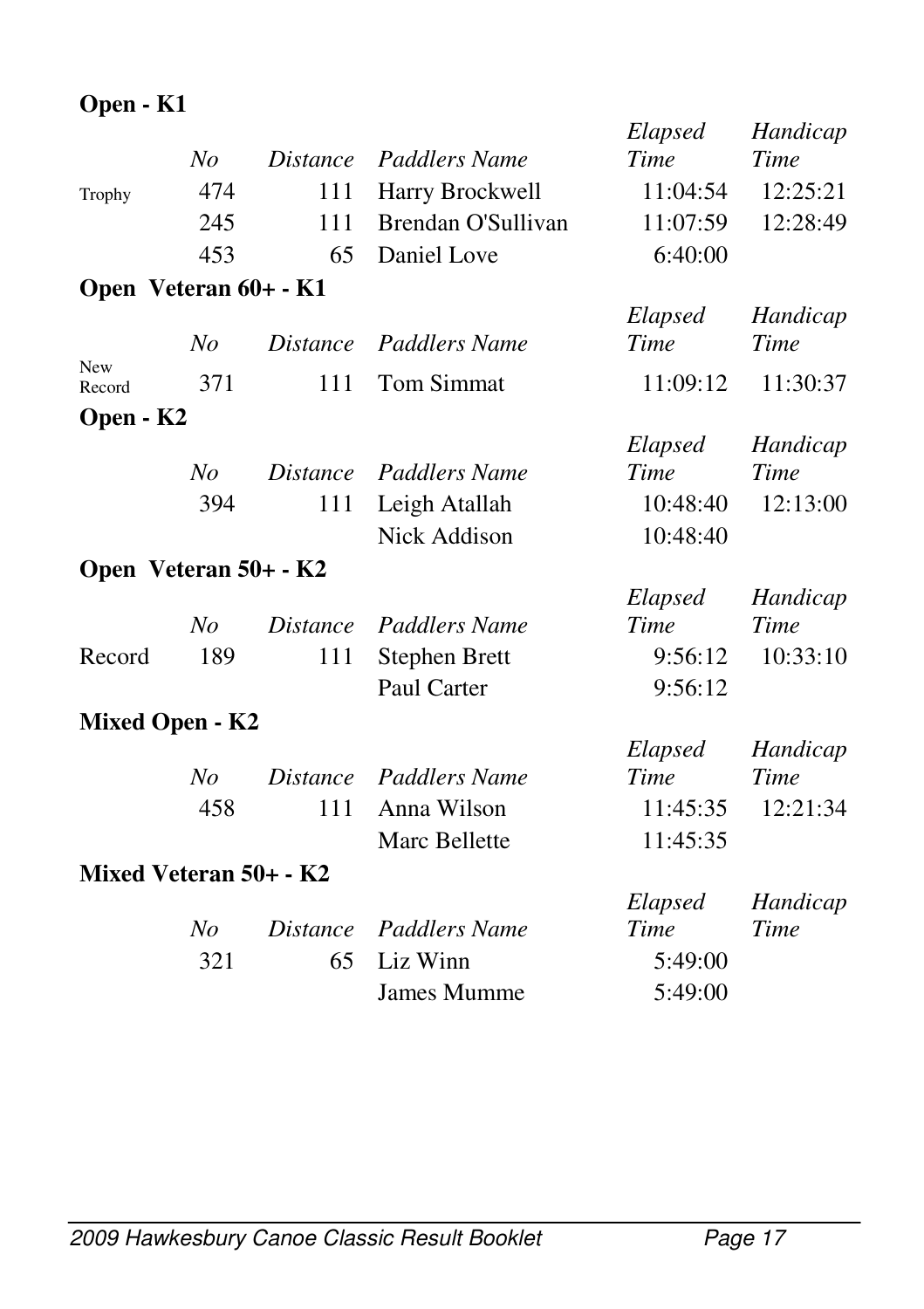### **Open - K4**

|            |                          |                 |                                          | Elapsed              | Handicap    |
|------------|--------------------------|-----------------|------------------------------------------|----------------------|-------------|
|            | N <sub>o</sub>           | <i>Distance</i> | <b>Paddlers Name</b>                     | Time                 | <b>Time</b> |
|            | 484                      | 111             | Greg Thompson                            | 10:13:45             | 13:11:44    |
|            |                          |                 | Jared Thompson                           | 10:13:45             |             |
|            |                          |                 | Rebekah Thompson                         | 10:13:45             |             |
|            |                          |                 | <b>Ben Thompson</b>                      | 10:13:45             |             |
| Open - TK1 |                          |                 |                                          |                      |             |
|            |                          |                 |                                          | Elapsed              | Handicap    |
|            | N <sub>o</sub>           | <i>Distance</i> | <b>Paddlers Name</b>                     | Time                 | <b>Time</b> |
|            | 252                      | 111             | Stephen Russell                          | 11:11:03             | 11:13:04    |
|            | 202                      | 65              | Dan Robichaud                            | 9:07:00              |             |
|            | Open Veteran 40+ - TK1   |                 |                                          |                      |             |
|            |                          |                 |                                          | Elapsed              | Handicap    |
|            | N <sub>o</sub>           | <i>Distance</i> | <b>Paddlers Name</b>                     | Time                 | <b>Time</b> |
|            | 180                      | 111             | <b>Barry Bruce</b>                       | 12:46:22             | 12:25:40    |
|            | Open Veteran 60+ - TK1   |                 |                                          |                      |             |
|            |                          |                 |                                          | Elapsed              | Handicap    |
|            | N <sub>o</sub>           | <i>Distance</i> | <b>Paddlers Name</b>                     | Time                 | Time        |
|            | 425                      | 111             | <b>Brian Warrick</b>                     | 14:06:50             | 13:01:38    |
|            | <b>Open Junior - TK1</b> |                 |                                          |                      |             |
|            |                          |                 |                                          | Elapsed              | Handicap    |
|            | No                       | <i>Distance</i> | <b>Paddlers Name</b>                     | Time                 | Time        |
|            | 405                      | 65              | Rowan James                              | 11:54:00             |             |
| Open - TK2 |                          |                 |                                          |                      |             |
|            |                          |                 |                                          | Elapsed              | Handicap    |
|            | N <sub>O</sub>           | <i>Distance</i> | <b>Paddlers Name</b>                     | Time                 | Time        |
| Trophy     | 456                      | 111             | Robert Higginbotham                      | 10:59:20             | 11:59:20    |
|            |                          |                 |                                          |                      |             |
|            |                          |                 | Darren Drewsen                           | 10:59:20             |             |
|            | 496                      | 111             | Keith Middleton                          | 13:26:17             | 14:39:39    |
|            |                          |                 | Daniel Middleton                         | 13:26:17             |             |
|            | 448                      | 111             | Keiran Murnane<br><b>Brendan Murnane</b> | 13:31:37<br>13:31:37 | 14:45:28    |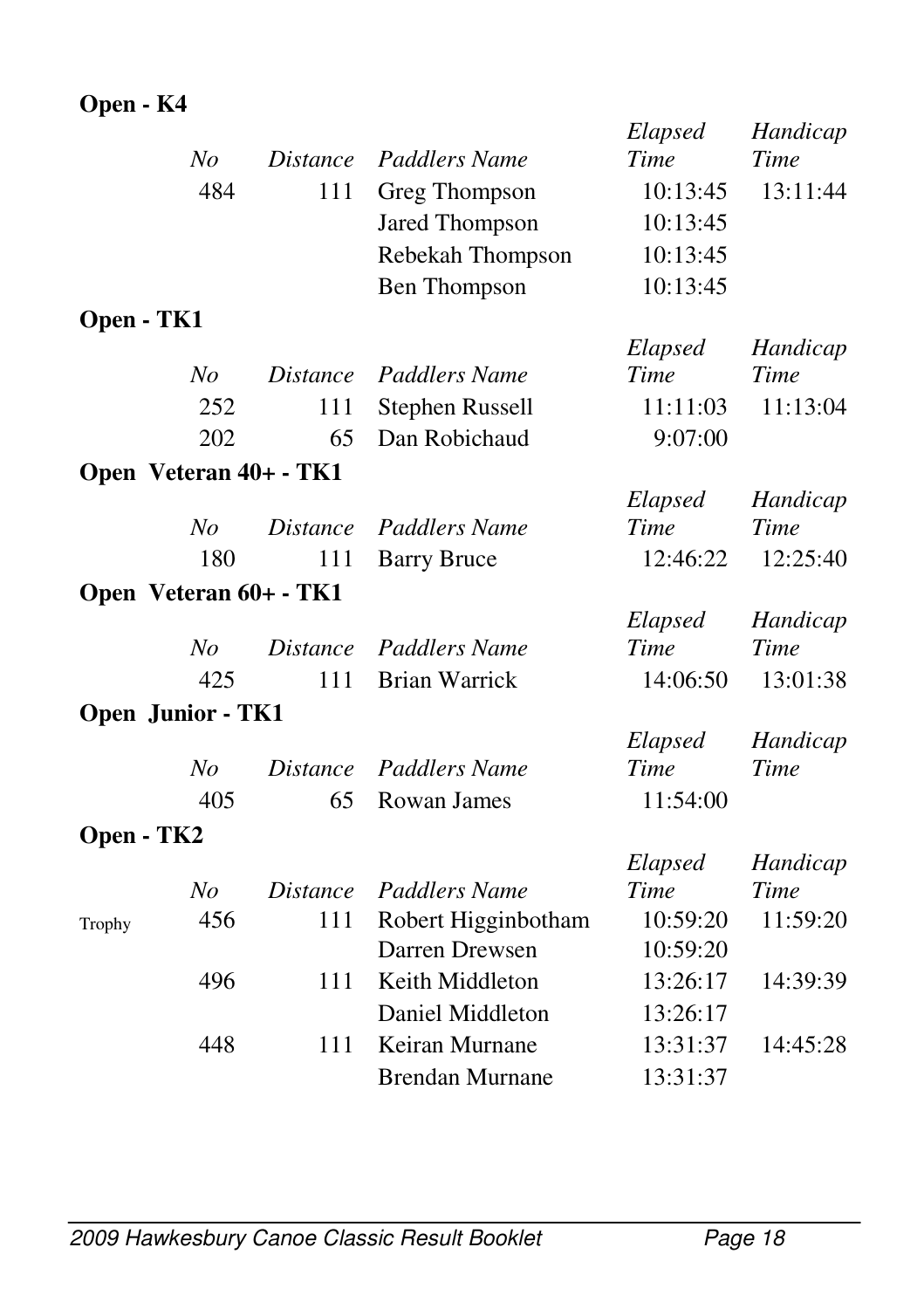### **Open Veteran 40+ - TK2**

|                          |                |                                |                      | Elapsed  | Handicap    |
|--------------------------|----------------|--------------------------------|----------------------|----------|-------------|
|                          | N <sub>o</sub> | <b>Distance</b>                | <b>Paddlers Name</b> | Time     | <b>Time</b> |
|                          | 234            | 111                            | Geoff Forward        | 12:36:36 | 13:20:29    |
|                          |                |                                | Allan Keith          | 12:36:36 |             |
| <b>Ladies Open - TK2</b> |                |                                |                      |          |             |
|                          |                |                                |                      | Elapsed  | Handicap    |
|                          | No             | <b>Distance</b>                | <b>Paddlers Name</b> | Time     | Time        |
|                          | 309            | 26.20                          | Camilla White        | 4:01:00  |             |
|                          |                |                                | Elizabeth Hill       | 4:01:00  |             |
| <b>Mixed Open - TK2</b>  |                |                                |                      |          |             |
|                          |                |                                |                      | Elapsed  | Handicap    |
|                          | N <sub>O</sub> | <i>Distance</i>                | <b>Paddlers Name</b> | Time     | <b>Time</b> |
| Trophy                   | 147            | 111                            | Sarah Zeller         | 10:59:21 | 11:09:14    |
|                          |                |                                | Alexander Zeller     | 10:59:21 |             |
|                          | 377            | 111                            | David Hobbs          | 11:55:33 | 12:06:17    |
|                          |                |                                | Leah Crockett        | 11:55:33 |             |
|                          | 151            | 111                            | Glenn Sykes          | 13:32:27 | 13:44:38    |
|                          |                |                                | Rebecca Bailey       | 13:32:27 |             |
|                          | 173            | 65                             | Roslyn Hickson       | 8:25:00  |             |
|                          |                |                                | Paul Hartlipp        | 8:25:00  |             |
| <b>Open Junior - TK2</b> |                |                                |                      |          |             |
|                          |                |                                |                      | Elapsed  | Handicap    |
|                          | No             | <b>Distance</b>                | <b>Paddlers Name</b> | Time     | Time        |
|                          | 437            | 65                             | Tom Turnbull         | 11:41:00 |             |
|                          |                |                                | Hugh Maunder         | 11:41:00 |             |
| <b>Open - SREC</b>       |                |                                |                      |          |             |
|                          |                |                                |                      | Elapsed  | Handicap    |
|                          | N <sub>O</sub> | <b>Distance</b>                | <b>Paddlers Name</b> | Time     | <b>Time</b> |
|                          | 462            | 111                            | <b>Francis Jones</b> | 16:40:18 | 15:23:17    |
|                          |                | <b>Open Veteran 40+ - SREC</b> |                      |          |             |
|                          |                |                                |                      | Elapsed  | Handicap    |
|                          | No             | <i>Distance</i>                | <b>Paddlers Name</b> | Time     | Time        |
|                          | 319            | 111                            | Mark Goddard         | 11:34:52 | 10:21:54    |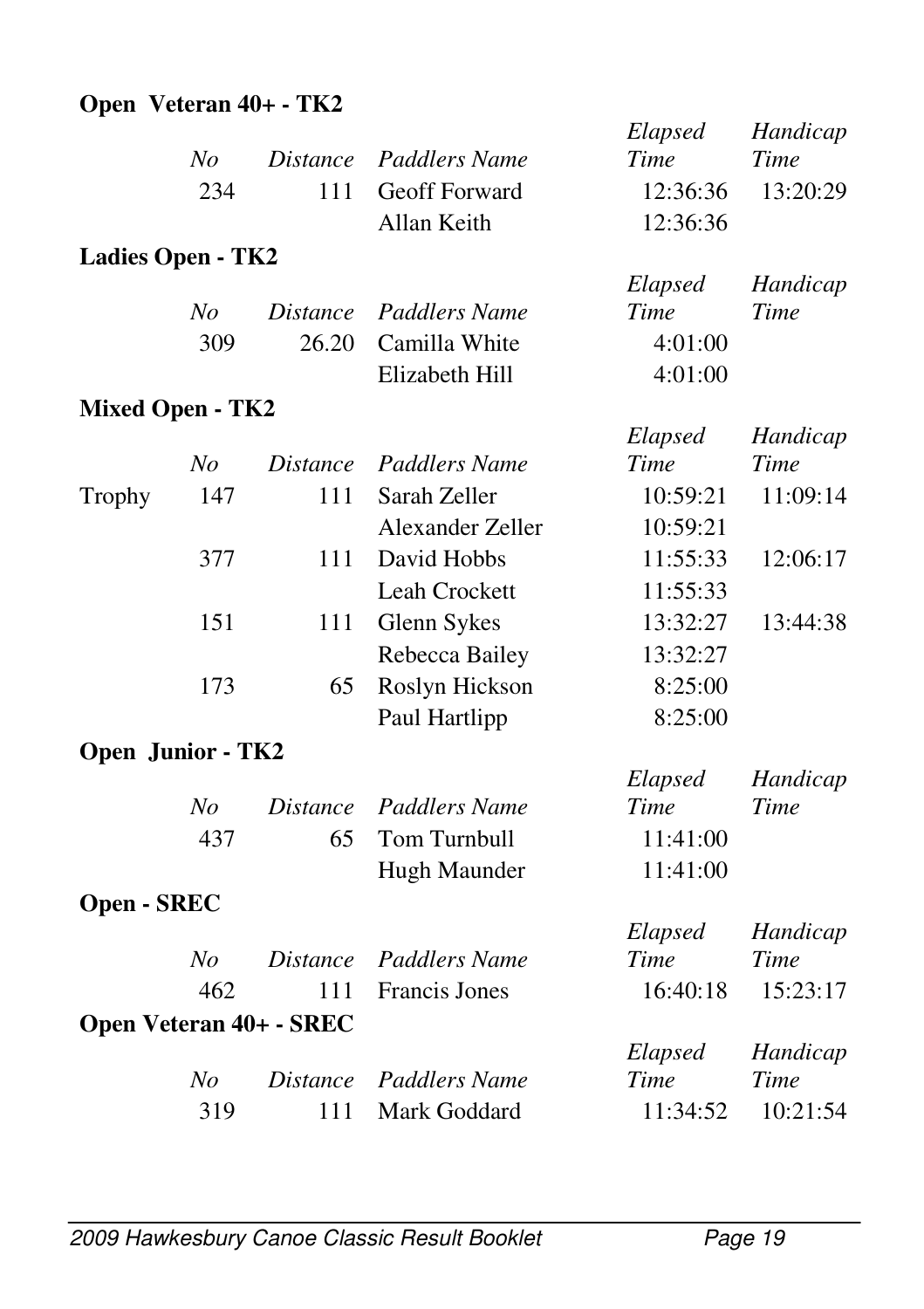#### **Open -MREC**

|     |                 |                     | Elapsed  | Handicap |
|-----|-----------------|---------------------|----------|----------|
| No  | <i>Distance</i> | Paddlers Name       | Time     | Time     |
| 206 | 111             | <b>Bruce Dailey</b> | 10:52:27 | 10:57:40 |
| 288 | 111             | Dave Brace          | 11:22:07 | 11:27:34 |
| 118 | 111             | Derek Chart         | 12:02:16 | 12:08:03 |
| 221 | 111             | Nicholas Palmer     | 12:08:22 | 12:14:12 |
| 341 | 111             | Simon Padman        | 12:56:15 | 13:02:28 |
| 112 | 111             | Lance Jenkins       | 13:08:58 | 13:15:17 |
| 345 | 111             | John Kwan           | 14:17:47 | 14:24:39 |
| 164 | 111             | Andrew Hunt         | 14:17:49 | 14:24:41 |
| 254 | 111             | Christain Ebel      | 15:25:47 | 15:33:11 |
| 468 | 111             | Nigel Lowry         | 15:35:53 | 15:43:22 |
| 470 | 111             | Tim Lindley         | 15:35:57 | 15:43:26 |
| 236 | 111             | Neil Bowen          | 16:07:06 | 16:14:50 |
| 401 | 65              | Fergus Hardingham   | 10:52:00 |          |
| 463 | 31.2            | Damien O'Connell    | 3:32:00  |          |
|     |                 |                     |          |          |

#### **Open Veteran 40+ - MREC**

|                   | No  |                                | Distance Paddlers Name | Elapsed<br>Time | Handicap<br>Time |
|-------------------|-----|--------------------------------|------------------------|-----------------|------------------|
| Trophy,<br>Record | 161 | 111                            | Peter White            | 9:26:05         | 9:13:38          |
|                   | 176 | 111                            | Dan Spitteler          | 12:46:57        | 12:30:05         |
|                   | 144 | 111                            | Stephen Richardson     | 13:00:31        | 12:43:21         |
|                   | 159 | 111                            | Christopher Shaw       | 13:54:52        | 13:36:30         |
|                   | 131 | 111                            | Darren Bragg           | 14:19:08        | 14:00:14         |
|                   | 317 | 111                            | Pete O'Malley          | 15:07:36        | 14:47:38         |
|                   | 300 | 77                             | <b>Neal Harris</b>     | 11:35:00        |                  |
|                   |     | <b>Open Veteran 50+ - MREC</b> |                        |                 |                  |

|        |     |                        | Elapsed | Handicap              |
|--------|-----|------------------------|---------|-----------------------|
|        | No  | Distance Paddlers Name | Time    | Time                  |
| Trophy | 158 | 111 Phil Newman        |         | $13:06:25$ $12:25:31$ |
|        | 263 | 111 Brian Allen        |         | 14:06:56 13:22:54     |
|        | 184 | 111 Bill Forrester     |         | $14:06:57$ $13:22:55$ |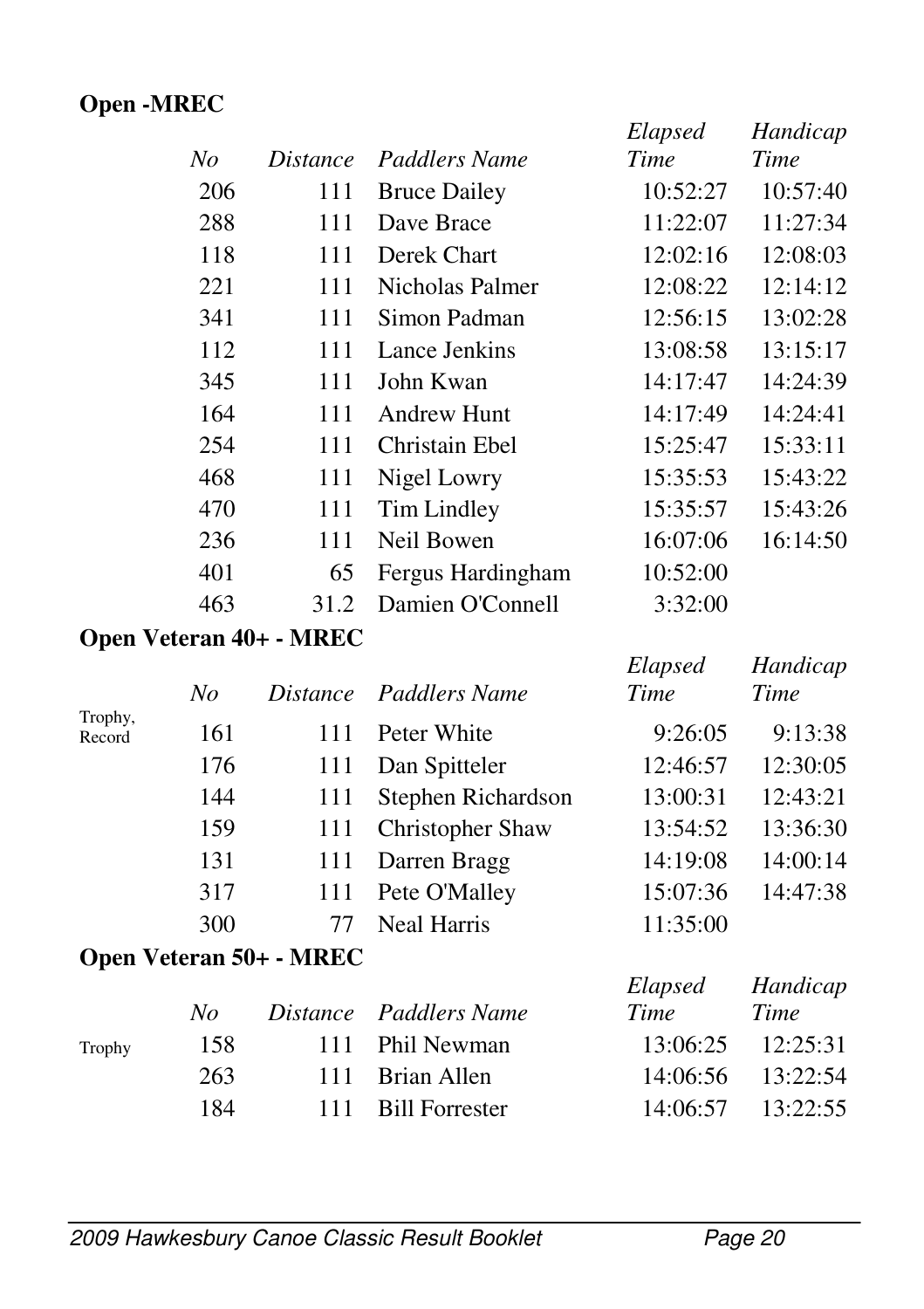#### **Open Veteran 60 + MREC**

|        |                           |                 |                         | Elapsed  | Handicap |
|--------|---------------------------|-----------------|-------------------------|----------|----------|
|        | No                        | <i>Distance</i> | Paddlers Name           | Time     | Time     |
|        | 395                       | 111             | Denis Cummings          | 12:35:21 | 11:40:58 |
|        | 445                       | 111             | <b>Richard Cheetham</b> | 13:28:28 | 12:30:15 |
|        | 269                       | 111             | <b>Justin Paine</b>     | 14:59:29 | 13:54:43 |
|        | 461                       | 111             | Brian JG Roberts        | 15:11:49 | 14:06:10 |
|        | 466                       | 65              | John Clemmett           | 6:54:00  |          |
|        | 318                       | 65              | Alan Voges              | 7:04:00  |          |
|        | <b>Ladies Open - MREC</b> |                 |                         |          |          |
|        |                           |                 |                         | Elapsed  | Handicap |
|        | No                        | <i>Distance</i> | Paddlers Name           | Time     | Time     |
| Trophy | 183                       | 111             | Mardi Barnes            | 13:27:26 | 11:40:03 |
|        | 338                       | 111             | Fiona Montgomerie       | 15:18:38 | 13:16:27 |

#### **Ladies Veteran 40+ - MREC**

Ladies

|                           |     |     |                        | Elapsed  | Handicap |
|---------------------------|-----|-----|------------------------|----------|----------|
|                           | No  |     | Distance Paddlers Name | Time     | Time     |
|                           | 209 | 111 | Dee Ratcliffe          | 13:53:37 | 11:37:44 |
| <b>Open Junior - MREC</b> |     |     |                        |          |          |
|                           |     |     |                        | Elapsed  | Handicap |
|                           | No  |     | Distance Paddlers Name | Time     | Time     |
|                           | 267 |     | 111 Doron Levy         | 14:36:19 | 13:13:04 |
| <b>Open -LREC</b>         |     |     |                        |          |          |
|                           |     |     |                        | Elapsed  | Handicap |

197 47.3 Jenny-Lee Stefas 6:21:00

|        | No  |     | Distance Paddlers Name | Time     | Time     |
|--------|-----|-----|------------------------|----------|----------|
| Trophy | 284 | 111 | Jason Slade            | 10:00:12 | 10:15:48 |
|        | 191 | 111 | Rohan Marshall         | 11:55:25 | 12:14:01 |
|        | 372 | 111 | Justin Jones           | 12:24:05 | 12:43:26 |
|        | 349 | 111 | David Lowe             | 12:24:32 | 12:43:53 |
|        | 280 | 111 | Martin Vanderpoel      | 13:05:25 | 13:25:50 |
|        | 248 | 111 | <b>Brett Shannon</b>   | 13:31:40 | 13:52:46 |
|        | 213 | 111 | <b>Guy Bate</b>        | 13:38:49 | 14:00:06 |
|        | 129 | 111 | <b>Shaun Aarons</b>    | 13:54:10 | 14:15:51 |
|        | 452 | 111 | Tim Fraser             | 13:57:58 | 14:19:45 |
|        | 498 |     | Andrew Johnson         | 13:59:57 | 14:21:47 |

2009 Hawkesbury Canoe Classic Result Booklet Page 21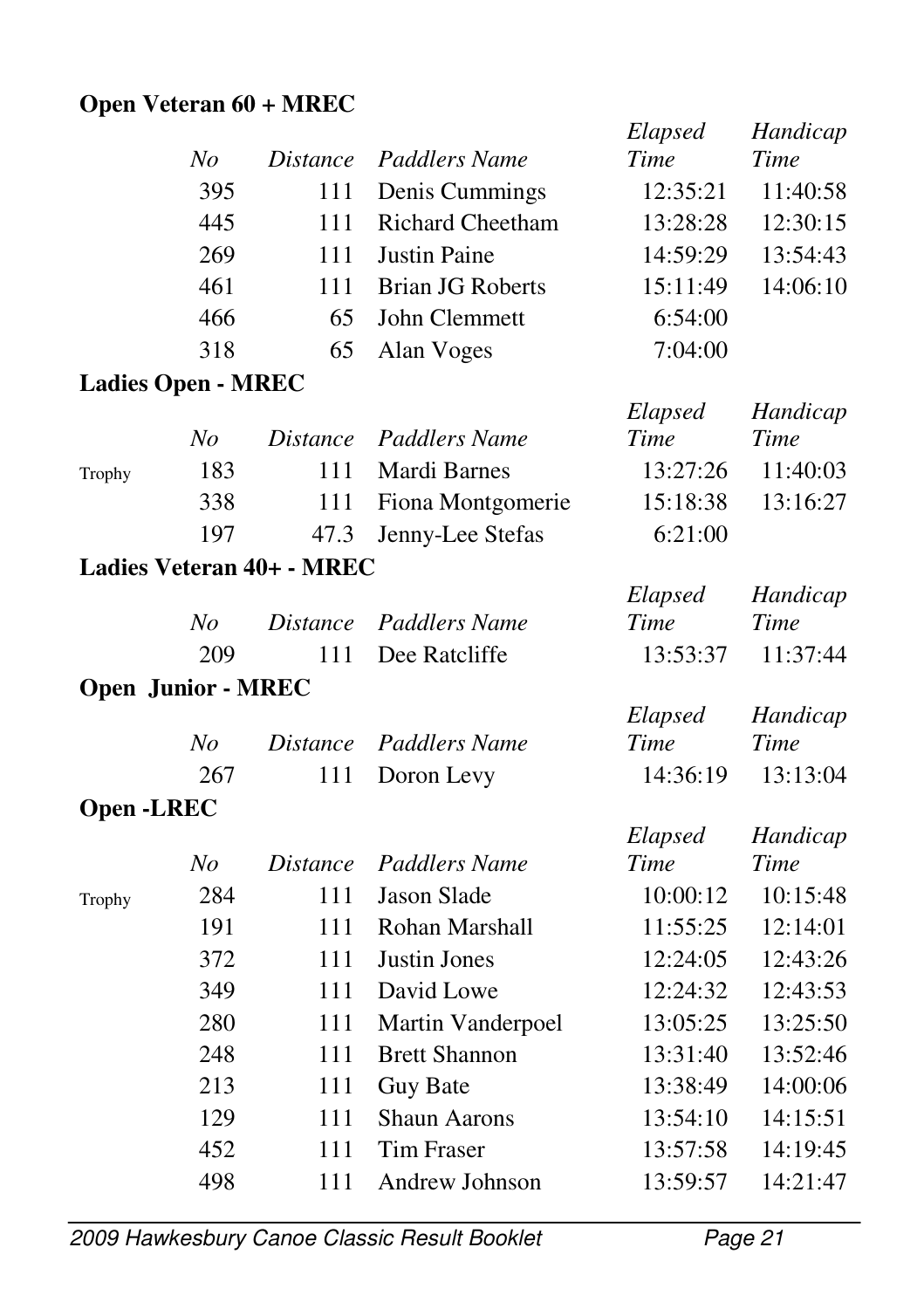|  | 3:30:00                                                                    |                                                                         |
|--|----------------------------------------------------------------------------|-------------------------------------------------------------------------|
|  | 111 Mark Hawkins<br>111 Kenji Ogawa<br>111 Alex Muir<br>31.2 John Bickmore | $13:59:59$ $14:21:49$<br>$14:01:20$ $14:23:12$<br>$14:37:36$ $14:16:32$ |

#### **Open Veteran 40+ - LREC**

|        |     |     |                        | Elapsed  | Handicap |
|--------|-----|-----|------------------------|----------|----------|
|        | No  |     | Distance Paddlers Name | Time     | Time     |
| Trophy | 167 | 111 | Richard Fox            | 10:32:32 | 10:29:22 |
|        | 232 | 111 | Clayton Norman         | 11:22:40 | 11:19:15 |
|        | 174 | 111 | Fook-Chee Tam          | 11:46:00 | 11:42:28 |
|        | 106 | 111 | Ian Vaile              | 12:08:59 | 12:05:20 |
|        | 334 | 111 | Mark Woodley           | 12:11:18 | 12:07:39 |
|        | 326 | 111 | Andrew Charlton        | 12:13:25 | 12:09:45 |
|        | 287 | 111 | Andrew O'Meally        | 12:21:38 | 12:17:56 |
|        | 329 | 111 | Neil Bamford           | 12:42:28 | 12:38:39 |
|        | 348 | 111 | Michael Almond         | 14:09:54 | 14:05:39 |
|        |     |     |                        |          |          |

#### **Open Veteran 50+ - LREC**

|        |     |      |                        | Elapsed  | Handicap |
|--------|-----|------|------------------------|----------|----------|
|        | No  |      | Distance Paddlers Name | Time     | Time     |
| Trophy | 323 | 111  | Philip Arnold          | 11:36:23 | 11:11:19 |
|        | 330 | 111  | Derek Simmonds         | 12:03:52 | 11:37:48 |
|        | 124 | 111  | Mark Gillett           | 12:13:23 | 11:46:59 |
|        | 148 | 111  | Tony Mathers           | 12:22:21 | 11:55:38 |
|        | 192 | 111  | Philip Harmer          | 12:24:06 | 11:57:19 |
|        | 479 | 111  | Robert Richmond        | 12:27:58 | 12:01:02 |
|        | 155 | 111  | Duncam Johnstone       | 12:44:22 | 12:16:51 |
|        | 135 | 111  | <b>Richard Carey</b>   | 12:54:33 | 12:26:40 |
|        | 238 | 111  | <b>Steve Morrison</b>  | 13:34:49 | 13:05:29 |
|        | 373 | 111  | <b>Bruce Lew</b>       | 13:44:06 | 13:14:26 |
|        | 489 | 31.2 | Harry Smith            | 3:49:00  |          |

#### **Open Veteran 60+ - LREC**

|        |     |                        | Elapsed | Handicap              |
|--------|-----|------------------------|---------|-----------------------|
|        | No  | Distance Paddlers Name | Time    | Time                  |
| Trophy | 171 | 111 David McPherson    |         | $11:14:19$ $10:36:33$ |
|        | 266 | 111 Bill Taylor        |         | $12:07:21$ $11:26:37$ |
|        | 249 | 65 Jim Dickson         | 6:40:00 |                       |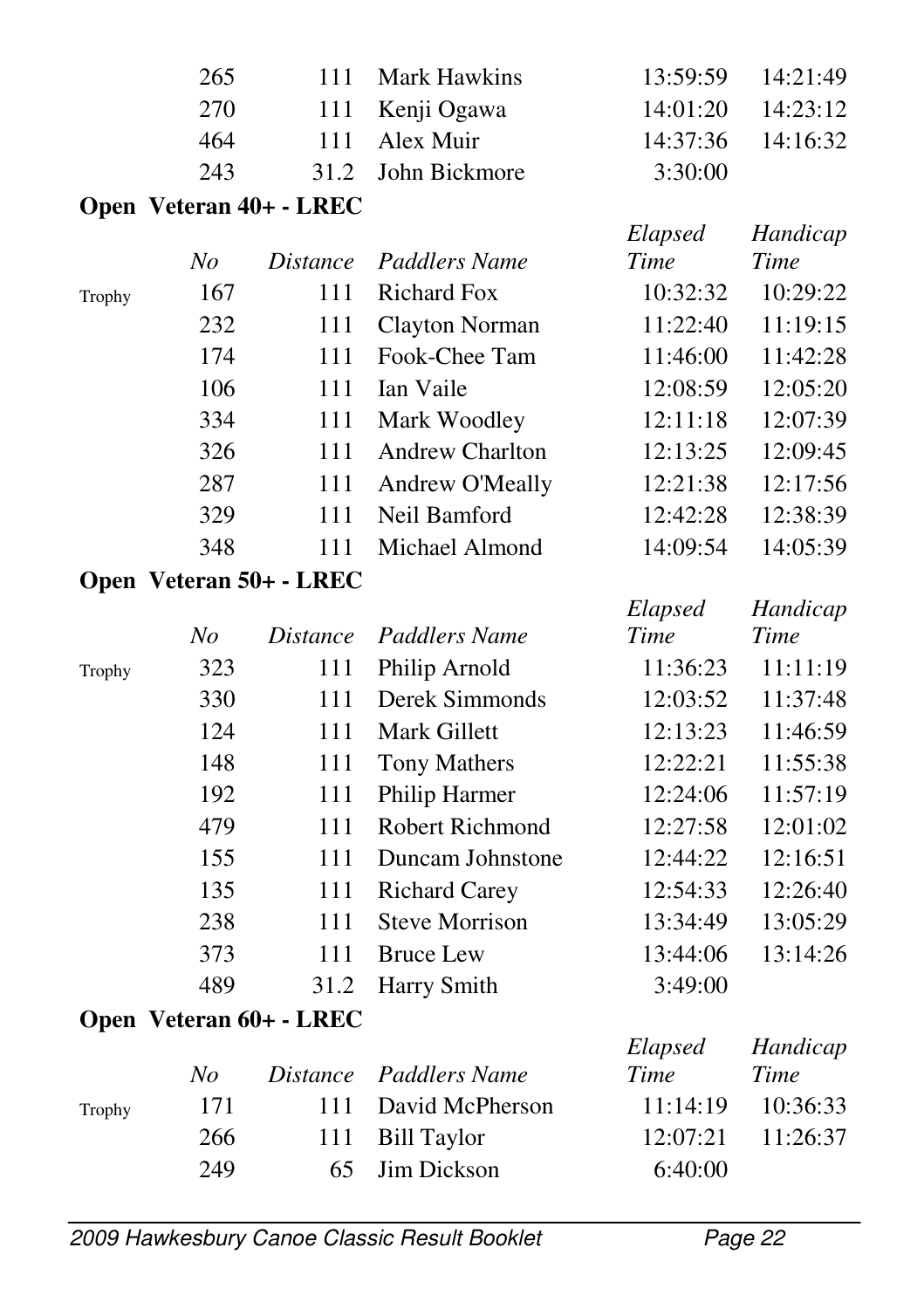|             | 150                          | 65                              | Neville McKeand         | 8:26:00         |                         |
|-------------|------------------------------|---------------------------------|-------------------------|-----------------|-------------------------|
|             | 308                          | 47.3                            | Michael Keegan          | 6:54:00         |                         |
|             | <b>Ladies Open - LREC</b>    |                                 |                         |                 |                         |
|             |                              |                                 |                         | Elapsed         | Handicap                |
|             | N <sub>O</sub>               | <i>Distance</i>                 | <b>Paddlers Name</b>    | Time            | <b>Time</b>             |
| Trophy      | 447                          | 111                             | Anne Powell             | 12:23:31        | 10:55:47                |
|             | 301                          | 111                             | Joanne Davidson         | 13:00:19        | 11:28:14                |
|             | 253                          | 111                             | <b>Sharon Henstock</b>  | 15:20:35        | 13:31:57                |
| Open - REC2 |                              |                                 |                         |                 |                         |
|             |                              |                                 |                         | Elapsed         | Handicap                |
|             | N <sub>o</sub>               | <i>Distance</i>                 | <b>Paddlers Name</b>    | Time            | <b>Time</b>             |
| Trophy      | 251                          | 111                             | <b>Renae Watkins</b>    | 9:44:27         | 9:30:25                 |
|             |                              |                                 | <b>Bruce Goodall</b>    | 9:44:27         |                         |
|             | 415                          | 111                             | <b>Andrew Horsfield</b> | 16:05:50        | 15:42:39                |
|             |                              |                                 | Tim Hadfield            | 16:05:50        |                         |
|             | 488                          | 65                              | Marc Ryan               | 5:23:00         |                         |
|             |                              |                                 | <b>Bentley Anderson</b> | 5:23:00         |                         |
|             | 268                          | 65                              | <b>Sean Ferris</b>      | 9:38:00         |                         |
|             |                              |                                 | <b>Trevor Ferris</b>    | 9:38:00         |                         |
|             | <b>Open Veteran 50+ REC2</b> |                                 |                         |                 |                         |
|             |                              |                                 |                         | Elapsed         | Handicap                |
|             | N <sub>o</sub>               | <i>Distance</i>                 | <b>Paddlers Name</b>    | Time            | Time                    |
|             | 412                          | 111                             | Archie Campbell         | 14:20:07        | 13:08:44                |
|             |                              |                                 | <b>Cameron Banks</b>    | 14:20:07        |                         |
|             | <b>Mixed Open - REC2</b>     |                                 |                         |                 |                         |
|             |                              |                                 |                         | Elapsed         | Handicap                |
|             | N <sub>O</sub>               | <b>Distance</b>                 | Paddlers Name           | Time            | Time                    |
|             | 282                          | 31.2                            | <b>Jesse Tale</b>       | 4:02:00         |                         |
|             |                              |                                 | Georgia Bruton          | 4:02:00         |                         |
|             |                              | <b>Mixed Veteran 40+ - REC2</b> |                         |                 |                         |
|             | N <sub>o</sub>               | <b>Distance</b>                 | <b>Paddlers Name</b>    | Elapsed<br>Time | Handicap<br><b>Time</b> |
|             | 214                          | 111                             | Melinda Thompson        | 6:24:00         | 5:33:19                 |
|             |                              |                                 | <b>Frank Adams</b>      | 6:24:00         |                         |
|             |                              |                                 |                         |                 |                         |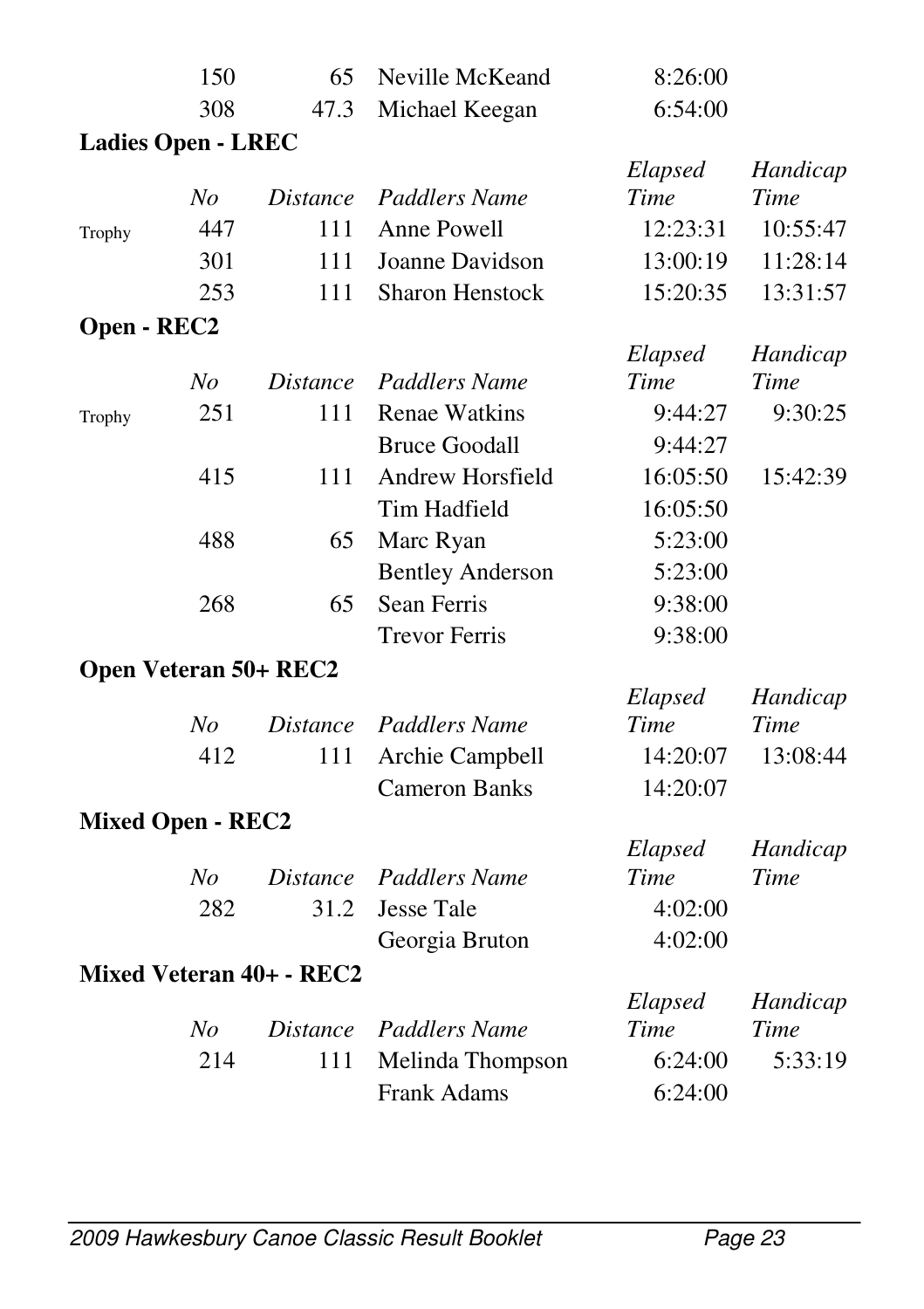### **Open Junior - REC2**

|        | No                          | <i>Distance</i> | Paddlers Name          | Elapsed<br>Time | Handicap<br>Time |
|--------|-----------------------------|-----------------|------------------------|-----------------|------------------|
| Trophy | 430                         | 111             | William Smidt          | 14:19:58        | 12:52:15         |
|        |                             |                 | <b>Ryan Slater</b>     | 14:19:58        |                  |
|        | 433                         | 111             | <b>Timothy Pearson</b> | 14:38:07        | 13:08:33         |
|        |                             |                 | Joseph Kozera          | 14:38:07        |                  |
|        | 432                         | 111             | <b>Jock Barnett</b>    | 16:09:47        | 14:30:52         |
|        |                             |                 | Rhys Rogers-Ellis      | 16:09:47        |                  |
|        | 175                         | 111             | Henry Swan             | 16:11:11        | 14:32:07         |
|        |                             |                 | Marcus Szucki          | 16:11:11        |                  |
|        | 434                         | 111             | Tim Williamson         | 17:32:25        | 15:45:04         |
|        |                             |                 | Angus Begg             | 17:32:25        |                  |
|        | 435                         | 65              | Jake Gardiner          | 11:39:00        |                  |
|        |                             |                 | James Kirk             | 11:39:00        |                  |
|        | <b>Ladies Junior - REC2</b> |                 |                        |                 |                  |

|             |     |                 |                           | Elapsed  | Handicap |
|-------------|-----|-----------------|---------------------------|----------|----------|
|             | No  | <i>Distance</i> | Paddlers Name             | Time     | Time     |
|             | 428 | 111             | Jessica Gilbey            | 15:29:58 | 11:38:24 |
|             |     |                 | Kaitlyn Brunsdon          | 15:29:58 |          |
|             | 443 | 111             | Jessica Cameron           | 15:43:19 | 11:48:26 |
|             |     |                 | Eowyn Lacey               | 15:43:19 |          |
|             | 429 | 111             | Georgia Diebold           | 17:45:50 | 13:20:26 |
|             |     |                 | Isabelle Dol              | 17:45:50 |          |
|             | 439 | 65              | Clare White               | 11:22:00 |          |
|             |     |                 | <b>Christine Pointing</b> | 11:22:00 |          |
|             | 441 | 59              | Jaime Steele              | 11:25:00 |          |
|             |     |                 | Georgia Epworth           | 11:25:00 |          |
|             | 442 | 31.2            | Harriet Olver             | 4:13:00  |          |
|             |     |                 | <b>Amber Witts</b>        | 4:13:00  |          |
| Open -LREC2 |     |                 |                           |          |          |
|             |     |                 |                           | Elapsed  | Handicap |
|             | No  | <i>Distance</i> | Paddlers Name             | Time     | Time     |
| Trophy      | 482 | 111             | Randall Fitzsimon         | 9:58:16  | 10:40:09 |
|             |     |                 | Mark McDonald             | 9:58:16  |          |

2009 Hawkesbury Canoe Classic Result Booklet Page 24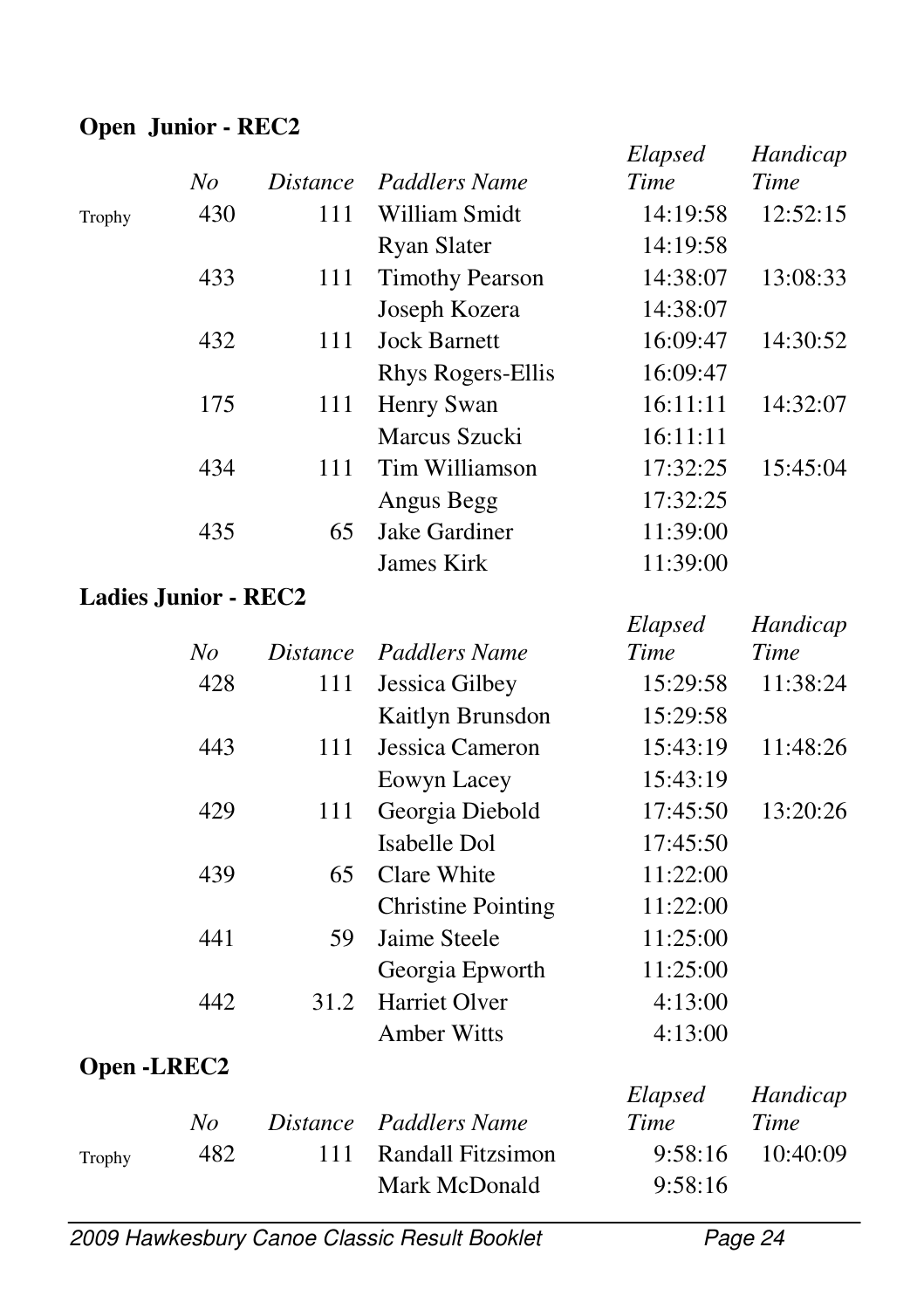|         | 460            | 111                      | Peter Anderson        | 9:58:39     | 10:40:33    |
|---------|----------------|--------------------------|-----------------------|-------------|-------------|
|         |                |                          | Simon Blumenthal      | 9:58:39     |             |
|         | 178            | 111                      | <b>Jeff Price</b>     | 10:45:17    | 11:30:27    |
|         |                |                          | Mark Howell           | 10:45:17    |             |
|         | 328            | 111                      | <b>Hugh Chilton</b>   | 11:47:15    | 12:36:45    |
|         |                |                          | Matthew Lyster        | 11:47:15    |             |
|         | 258            | 111                      | <b>John Meares</b>    | 11:58:03    | 12:48:19    |
|         |                |                          | Chris Mein            | 11:58:03    |             |
|         | 271            | 111                      | Tony D'Andreti        | 12:19:59    | 13:11:47    |
|         |                |                          | David Hammond         | 12:19:59    |             |
|         | 369            | 111                      | Peter Bassanetti      | 14:47:06    | 15:49:12    |
|         |                |                          | Mark Bode             | 14:47:06    |             |
|         | 109            | 111                      | Peter Boyce           | 15:22:28    | 16:27:02    |
|         |                |                          | <b>Hal Benson</b>     | 15:22:28    |             |
|         |                | Open Veteran 40+ - LREC2 |                       |             |             |
|         |                |                          |                       | Elapsed     | Handicap    |
| Trophy, | N <sub>O</sub> | <i>Distance</i>          | <b>Paddlers Name</b>  | <b>Time</b> | <b>Time</b> |
| Record  | 132            | 111                      | <b>Mick Carroll</b>   | 8:49:58     | 9:09:35     |
|         |                |                          | Jack Ward             | 8:49:58     |             |
|         | 105            | 111                      | Lawry Brayne          | 10:25:16    | 10:48:24    |
|         |                |                          | <b>Stephen Nedved</b> | 10:25:16    |             |
|         | 237            | 111                      | Terry McClelland      | 11:25:47    | 11:51:09    |
|         |                |                          | Rod Spinks            | 11:25:47    |             |
|         | 264            | 111                      | Tim Dodd              | 11:28:02    | 11:53:29    |
|         |                |                          | Ian Wilson            | 11:28:02    |             |
|         | 303            | 111                      | Mark O'Hara           | 11:46:41    | 12:12:50    |
|         |                |                          | Darren Williams       | 11:46:41    |             |
|         | 211            | 111                      | <b>Brett Hodge</b>    | 12:37:25    | 13:05:26    |
|         |                |                          | <b>Gary Dingley</b>   | 12:37:25    |             |
|         | 455            | 111                      | <b>Steve Mann</b>     | 13:35:56    | 14:06:07    |
|         |                |                          | <b>Glenn Bowles</b>   | 13:35:56    |             |
|         | 210            | 111                      | Garry Sundin          | 14:22:32    | 14:54:27    |
|         |                |                          | Peter Miller          | 14:22:32    |             |
|         | 322            | 65                       | Geoff Holloway        | 5:28:00     |             |
|         |                |                          | Darren Keen           | 5:28:00     |             |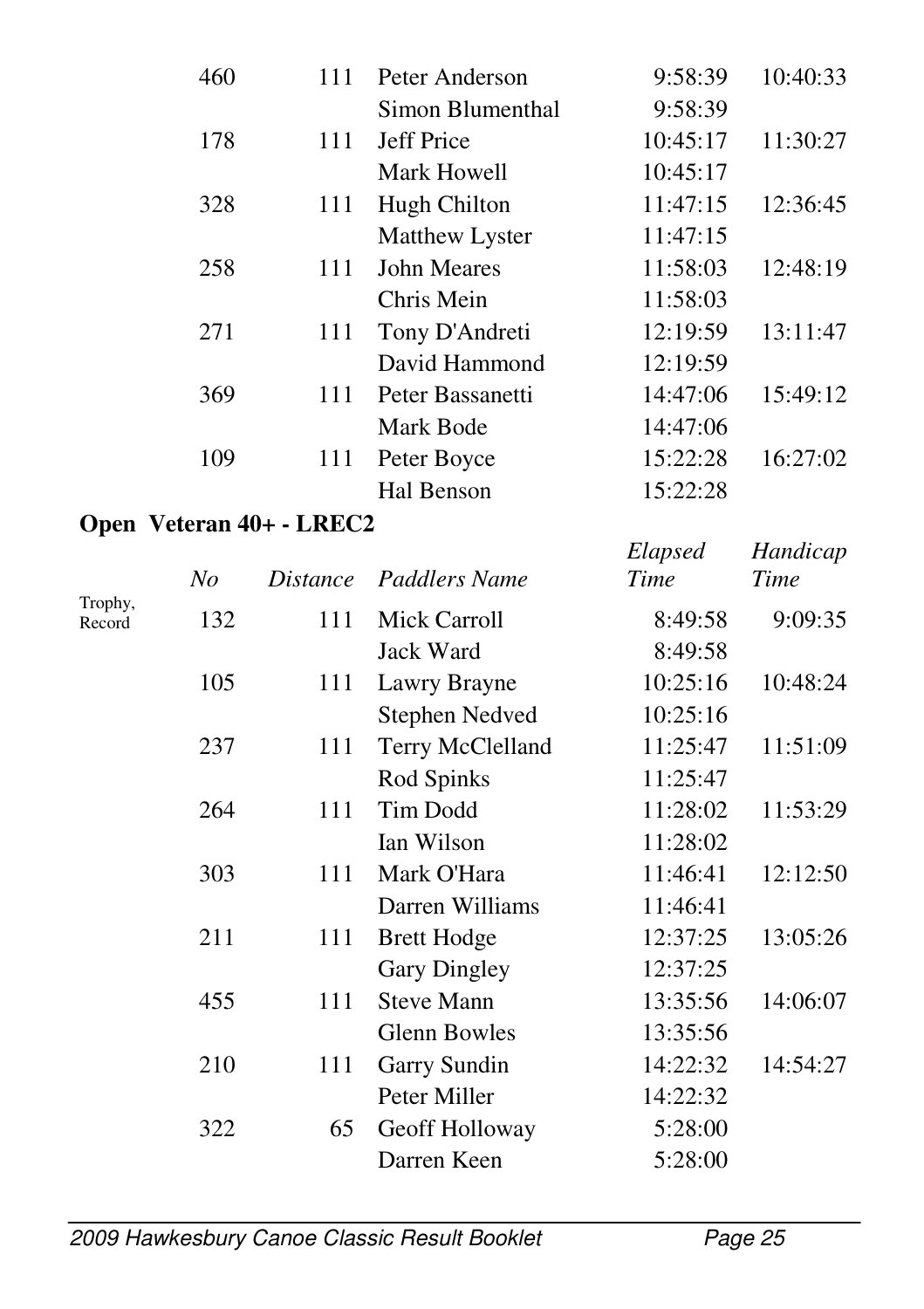#### **Open Veteran 50+ - LREC2**

|        | N <sub>o</sub>             | <b>Distance</b>            | <b>Paddlers Name</b>  | Elapsed<br>Time | Handicap<br><b>Time</b> |
|--------|----------------------------|----------------------------|-----------------------|-----------------|-------------------------|
| Record | 275                        | 111                        | <b>Stephen Monger</b> | 9:09:06         | 9:11:51                 |
|        |                            |                            | <b>Geoffrey Dawes</b> | 9:09:06         |                         |
|        | 399                        | 111                        | John Lock             | 12:25:37        | 12:29:21                |
|        |                            |                            | Wayde Hawkins         | 12:25:37        |                         |
|        |                            | Open Veteran 60+ - LREC2   |                       |                 |                         |
|        |                            |                            |                       | Elapsed         | Handicap                |
|        | N <sub>o</sub>             | <b>Distance</b>            | <b>Paddlers Name</b>  | Time            | <b>Time</b>             |
| Record | 480                        | 111                        | John Koorey           | 10:02:57        | 9:53:18                 |
|        |                            |                            | <b>Philip Stokes</b>  | 10:02:57        |                         |
|        | 337                        | 111                        | Allan Ford            | 10:11:22        | 10:01:35                |
|        |                            |                            | <b>Grant Madge</b>    | 10:11:22        |                         |
|        | <b>Ladies Open - LREC2</b> |                            |                       |                 |                         |
|        |                            |                            |                       | Elapsed         | Handicap                |
|        | N <sub>O</sub>             | <i>Distance</i>            | <b>Paddlers Name</b>  | Time            | Time                    |
|        | 272                        | 111                        | Rozetta Payne         | 12:38:31        | 11:37:50                |
|        |                            |                            | Sarah Williams        | 12:38:31        |                         |
|        |                            | Ladies Veteran 40+ - LREC2 |                       |                 |                         |
|        |                            |                            |                       | Elapsed         | Handicap                |
|        | N <sub>O</sub>             | <b>Distance</b>            | <b>Paddlers Name</b>  | Time            | <b>Time</b>             |
| Record | 142                        | 111                        | Raewyn Duffy          | 11:41:22        | 10:22:49                |
|        |                            |                            | <b>Kate Nicholls</b>  | 11:41:22        |                         |
|        | 304                        | 111                        | Cynthia Moncrieff     | 14:31:04        | 12:53:30                |
|        |                            |                            | Claire Hosegood       | 14:31:04        |                         |
|        | <b>Mixed Open - LREC2</b>  |                            |                       |                 |                         |
|        |                            |                            |                       | Elapsed         | Handicap                |
|        | N <sub>O</sub>             | <b>Distance</b>            | <b>Paddlers Name</b>  | Time            | <b>Time</b>             |
| Trophy | 185                        | 111                        | Phillip Newton        | 12:03:55        | 12:00:18                |
|        |                            |                            | <b>Christine King</b> | 12:03:55        |                         |
|        | 128                        | 111                        | Justin Ryan           | 14:48:50        | 14:44:23                |
|        |                            |                            | Joanna Ryan           | 14:48:50        |                         |
|        | 186                        | 111                        | <b>Russell Murphy</b> | 15:12:19        | 15:07:45                |
|        |                            |                            | Robin Robertson       | 15:12:19        |                         |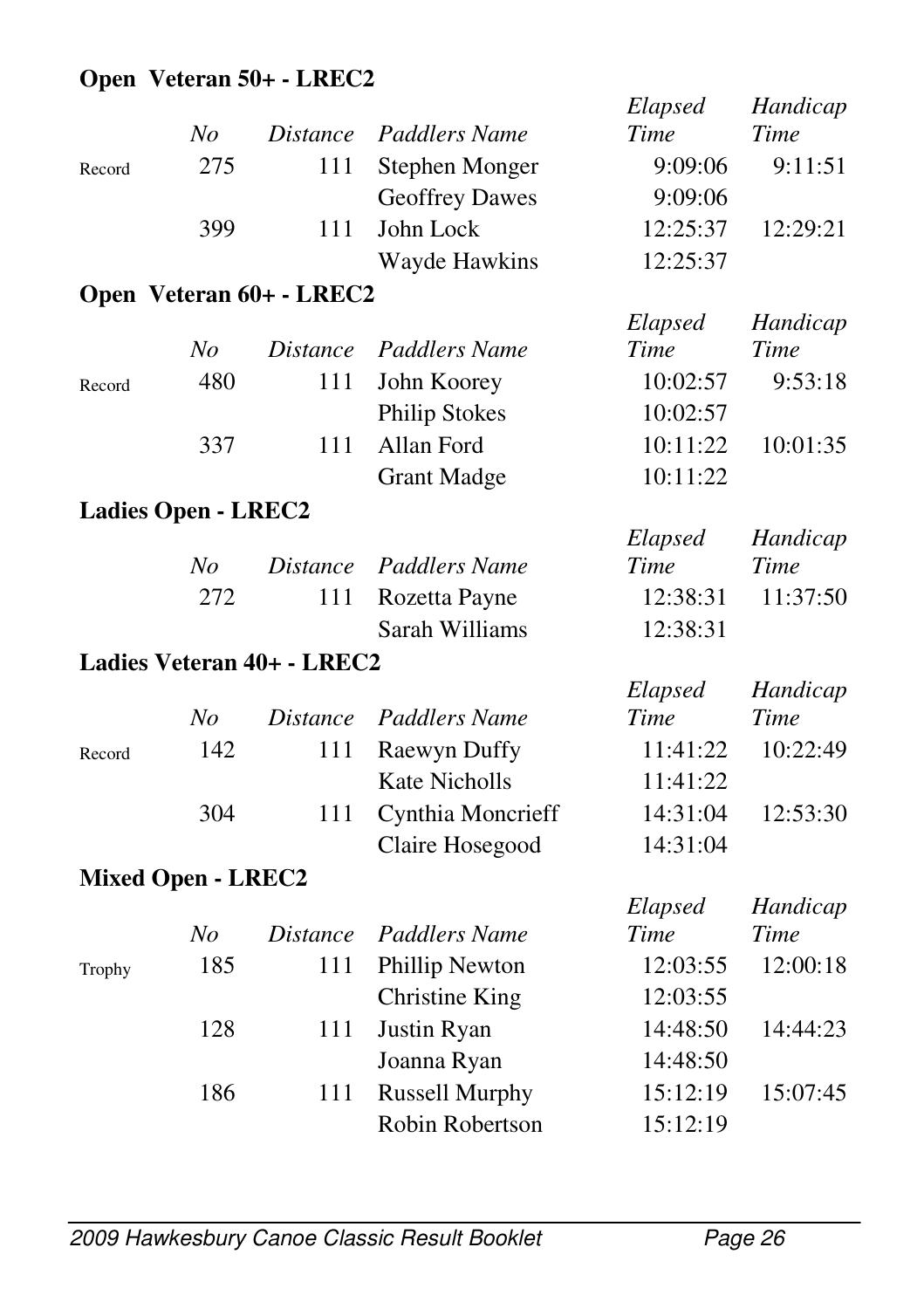### **Mixed Veteran 40+ - LREC2**

|             |                |                            |                       | Elapsed                | Handicap                |
|-------------|----------------|----------------------------|-----------------------|------------------------|-------------------------|
|             | N <sub>o</sub> | <i>Distance</i>            | <b>Paddlers Name</b>  | Time                   | <b>Time</b>             |
| Trophy      | 126            | 111                        | Tim Gray              | 13:10:43               | 12:32:46                |
|             |                |                            | Michelle Gray         | 13:10:43               |                         |
|             | 121            | 111                        | <b>Alison Housley</b> | 13:28:31               | 12:49:42                |
|             |                |                            | Gary Housley          | 13:28:31               |                         |
|             | 205            | 111                        | David Broad           | 14:59:50               | 14:16:38                |
|             |                |                            | Claire Shanahan       | 14:59:50               |                         |
|             |                | Mixed Veteran 50+ - LREC2  |                       |                        |                         |
|             |                |                            |                       | Elapsed                | Handicap                |
|             | N <sub>O</sub> | <i>Distance</i>            | Paddlers Name         | Time                   | <b>Time</b>             |
|             | 333            | 111                        | <b>Margaret Cook</b>  | 10:24:14               | 9:34:18                 |
|             |                |                            | Rob Cook              | 10:24:14               |                         |
|             |                | Mixed Veteran 60+ - LREC2  |                       |                        |                         |
|             |                |                            |                       | Elapsed                | Handicap                |
|             | N <sub>O</sub> | <i>Distance</i>            | <b>Paddlers Name</b>  | Time                   | Time                    |
|             | 446            | 111                        | <b>Bill Robinson</b>  | 11:57:06               | 10:43:57                |
|             |                |                            | Gillian Gibson        | 11:57:06               |                         |
|             |                | Ladies Veteran 40 + - SSK1 |                       |                        |                         |
|             |                |                            |                       | Elapsed                | Handicap                |
|             | N <sub>O</sub> | <i>Distance</i>            | <b>Paddlers Name</b>  | Time                   | Time                    |
|             | 472            | 111                        | <b>Karen Dutton</b>   | 11:52:10               | 10:00:21                |
| Open - SSK1 |                |                            |                       |                        |                         |
|             |                |                            | <b>Paddlers Name</b>  | Elapsed<br><b>Time</b> | Handicap<br><b>Time</b> |
|             | N <sub>O</sub> | <i>Distance</i>            |                       |                        |                         |
| Trophy      | 476            | 111                        | Sam Burton Taylor     | 13:04:52               | 13:16:38                |
|             | 156            | 47.3                       | Warren Keegan         | 5:37:00                |                         |
|             | 494            | 31.2                       | <b>Scott Bradley</b>  | 3:21:00                |                         |
|             |                | Open Veteran 40+ - SSK1    |                       |                        |                         |
|             | N <sub>O</sub> | <i>Distance</i>            | <b>Paddlers Name</b>  | Elapsed<br>Time        | Handicap<br><b>Time</b> |
|             | 226            | 111                        |                       | 12:02:48               | 11:51:57                |
|             |                |                            | Michael Quinn         |                        |                         |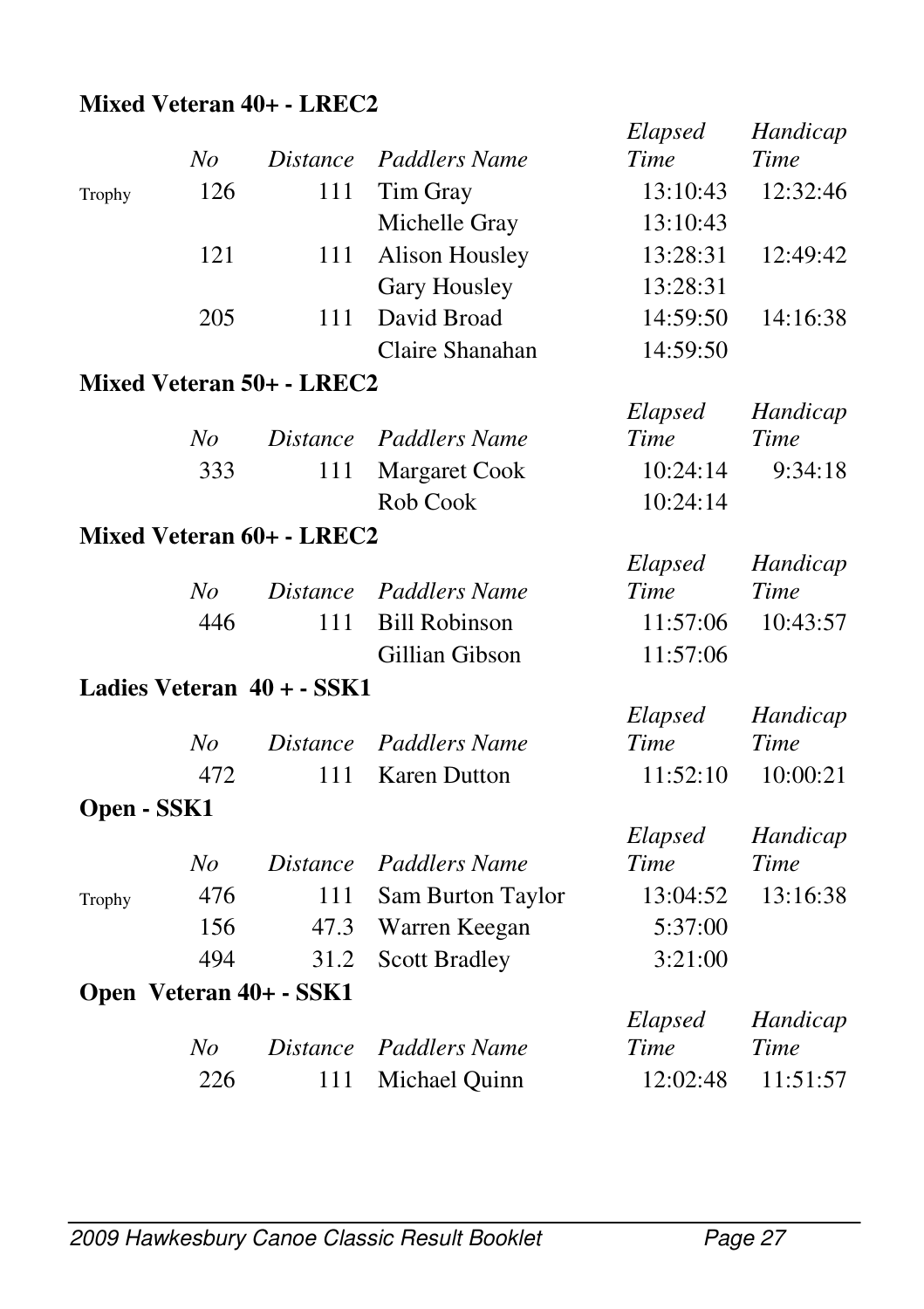### **Open Veteran 40+ - SSK2**

|                      |                |                           |                        | Elapsed  | Handicap    |
|----------------------|----------------|---------------------------|------------------------|----------|-------------|
|                      | N <sub>O</sub> | <b>Distance</b>           | Paddlers Name          | Time     | <b>Time</b> |
|                      | 228            | 111                       | <b>Martin Henry</b>    | 11:39:52 | 12:33:03    |
|                      |                |                           | Chris Woldhuis         | 11:39:52 |             |
|                      |                | Open Veteran 60+ - DRR    |                        |          |             |
|                      |                |                           |                        | Elapsed  | Handicap    |
|                      | N <sub>o</sub> | <i>Distance</i>           | <b>Paddlers Name</b>   | Time     | <b>Time</b> |
|                      | 335            | 111                       | Brian Lyon             | 13:44:18 | 12:01:16    |
| <b>Standup</b>       |                |                           |                        |          |             |
|                      |                |                           |                        | Elapsed  | Handicap    |
|                      | No             | <i>Distance</i>           | <b>Paddlers Name</b>   | Time     | <b>Time</b> |
| New record           | 500            | 111                       | Mark Yazbeck           | 17:31:00 | 13:28:13    |
|                      |                | Ladies Open - Outrigger 1 |                        |          |             |
|                      |                |                           |                        | Elapsed  | Handicap    |
|                      | No             | <b>Distance</b>           | <b>Paddlers Name</b>   | Time     | Time        |
|                      | 380            | 111                       | Suzie Wood             | 13:27:25 | 11:34:23    |
| Open - Outrigger 2   |                |                           |                        |          |             |
|                      |                |                           |                        | Elapsed  | Handicap    |
|                      | N <sub>O</sub> | <b>Distance</b>           | <b>Paddlers Name</b>   | Time     | Time        |
|                      | 152            | 111                       | <b>Richard Thomson</b> | 11:19:19 | 11:42:25    |
|                      |                |                           | <b>Nathan Evans</b>    | 11:19:19 |             |
| Ladies - Outrigger 6 |                |                           |                        |          |             |
|                      |                |                           |                        | Elapsed  | Handicap    |
|                      | N <sub>o</sub> | <b>Distance</b>           | <b>Paddlers Name</b>   | Time     | <b>Time</b> |
| Record               | 125            | 111                       | Andrea Ball            | 12:05:06 | 11:46:15    |
|                      |                |                           | Tanya White            | 12:05:06 |             |
|                      |                |                           | Lee Williams           | 12:05:06 |             |
|                      |                |                           | Samatha Carroll        | 12:05:06 |             |
|                      |                |                           | <b>Kathy Russell</b>   | 12:05:06 |             |
|                      |                |                           | Lysa Peters            | 12:05:06 |             |
|                      |                |                           |                        |          |             |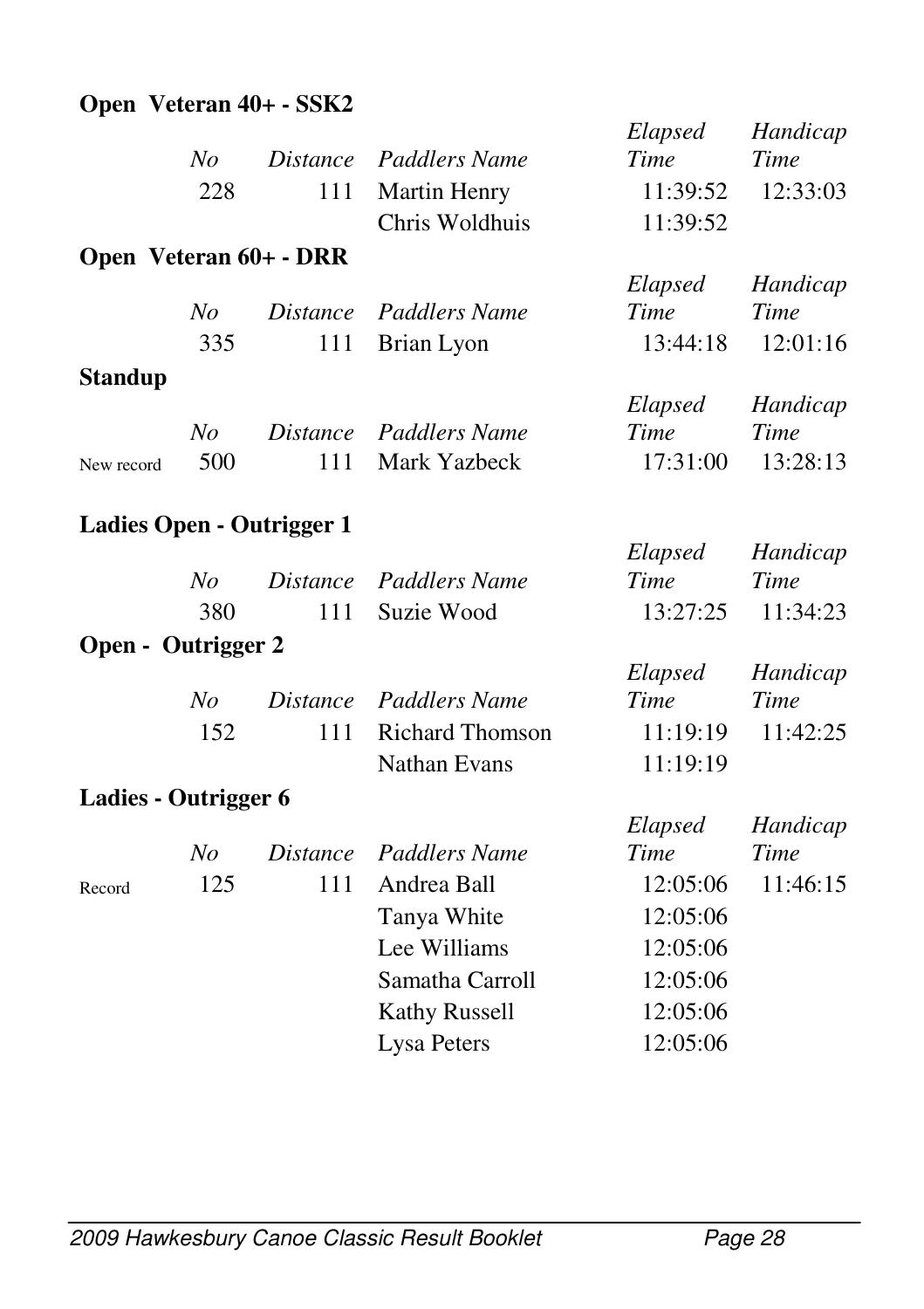### **Mixed Open Outrigger 6**

|                     |                |                 |                           | Elapsed  | Handicap |
|---------------------|----------------|-----------------|---------------------------|----------|----------|
|                     | No             | <i>Distance</i> | <b>Paddlers Name</b>      | Time     | Time     |
|                     | 286            | 111             | <b>Grant Shultz</b>       | 11:02:57 | 11:38:05 |
|                     |                |                 | Joe Iacono                | 11:02:57 |          |
|                     |                |                 | Gregory Holmes            | 11:02:57 |          |
|                     |                |                 | Helen Mauric              | 11:02:57 |          |
|                     |                |                 | Mitchell Ockerby          | 11:02:57 |          |
|                     |                |                 | <b>Jeremy Dawes</b>       | 11:02:57 |          |
|                     | 227            | 111             | John Gordon               | 12:20:29 | 12:59:44 |
|                     |                |                 | <b>John Grimes</b>        | 12:20:29 |          |
|                     |                |                 | <b>Michael Taranto</b>    | 12:20:29 |          |
|                     |                |                 | Damon La'Rance            | 12:20:29 |          |
|                     |                |                 | Julie Penn                | 12:20:29 |          |
|                     |                |                 | <b>Betty Themis</b>       | 12:20:29 |          |
| <b>Outrigger 12</b> |                |                 |                           |          |          |
|                     |                |                 |                           |          |          |
|                     |                |                 |                           | Elapsed  | Handicap |
|                     | N <sub>O</sub> | <i>Distance</i> | Paddlers Name             | Time     | Time     |
|                     | 381            | 111             | Paul Webster              | 11:09:20 |          |
|                     |                |                 | Janine Hsu                | 11:09:20 |          |
|                     |                |                 | Mei-Sing Ong              | 11:09:20 |          |
|                     |                |                 | <b>Charlotte Richards</b> | 11:09:20 |          |
|                     |                |                 | Lisa Green                | 11:09:20 |          |
|                     |                |                 | Chris Moran               | 11:09:20 |          |
|                     |                |                 | <b>Jacob Ross</b>         | 11:09:20 |          |
|                     |                |                 | <b>Claire Tingey</b>      | 11:09:20 |          |
|                     |                |                 | Churn NG                  | 11:09:20 |          |
|                     |                |                 | Mark Hall                 | 11:09:20 |          |
|                     |                |                 | Dean Lunn                 | 11:09:20 |          |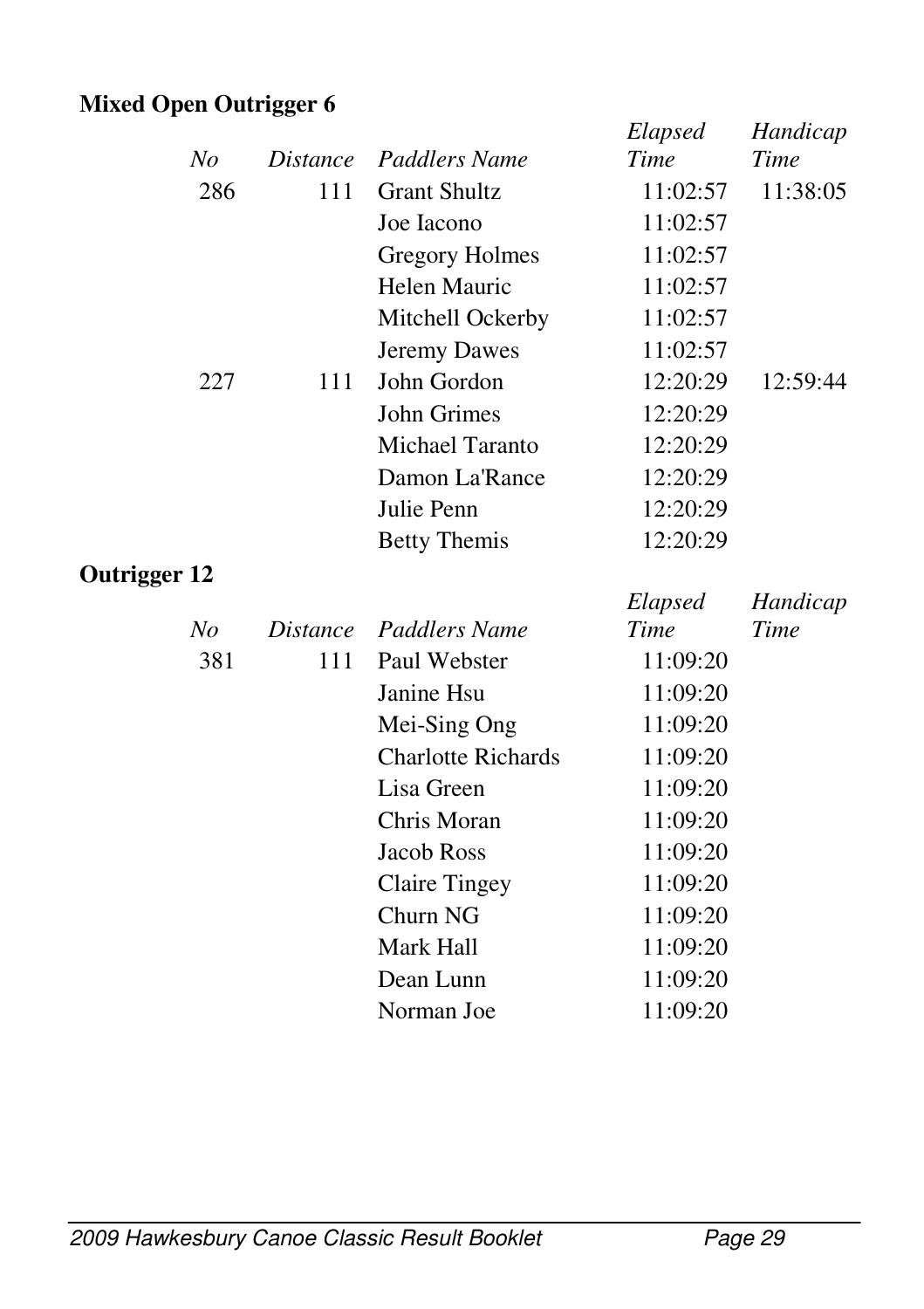### **Open - UN1**

|        |                        |                 |                            | Elapsed  | Handicap    |
|--------|------------------------|-----------------|----------------------------|----------|-------------|
|        | No                     | <i>Distance</i> | Paddlers Name              | Time     | Time        |
| Trophy | 136                    | 111             | Kieran Babich              | 10:52:19 | 11:58:12    |
|        | 242                    | 111             | <b>Judd Boeker</b>         | 11:47:46 | 12:59:15    |
|        | 294                    | 111             | Patrick Langley            | 11:56:55 | 13:09:20    |
|        | Open Veteran 40+ - UN1 |                 |                            |          |             |
|        |                        |                 |                            | Elapsed  | Handicap    |
|        | No                     | <i>Distance</i> | Paddlers Name              | Time     | <b>Time</b> |
| Trophy | 199                    | 111             | Simon Stenhouse            | 8:58:15  | 9:34:51     |
|        | 230                    | 111             | Jonathan Papalia           | 10:52:29 | 11:36:51    |
|        | 241                    | 111             | <b>Neal Connelly</b>       | 11:39:18 | 12:26:51    |
|        | 382                    | 111             | John Thearle               | 12:11:09 | 13:00:52    |
|        | 396                    | 111             | <b>Terry Reilly</b>        | 12:44:53 | 13:36:54    |
|        | 291                    | 77              | Darryl Coventry            | 8:28:00  |             |
|        | 239                    | 65              | Peter Shearman             | 7:55:00  |             |
|        | Open Veteran 50+ - UN1 |                 |                            |          |             |
|        |                        |                 |                            | Elapsed  | Handicap    |
|        | No                     | <i>Distance</i> | <b>Paddlers Name</b>       | Time     | Time        |
| Trophy | 113                    | 111             | Tom Hick                   | 11:20:52 | 11:44:42    |
|        | 219                    | 111             | <b>Christopher Benness</b> | 12:55:55 | 13:23:04    |
|        | 208                    | 111             | Mike Rowland               | 14:09:02 | 14:38:45    |
|        | 116                    | 65              | Tony Hystek                | 6:48:00  |             |
|        | 495                    | 31.2            | Daniel Galbraith           | 3:04:00  |             |
|        |                        |                 |                            |          |             |

#### **Open UN2**

|            | Elapsed                                     | Handicap              |
|------------|---------------------------------------------|-----------------------|
|            | Time                                        | Time                  |
|            |                                             | $10:37:37$ $12:15:49$ |
| Tim Sindle | 10:37:37                                    |                       |
|            | Distance Paddlers Name<br>111 Steven Pizzey |                       |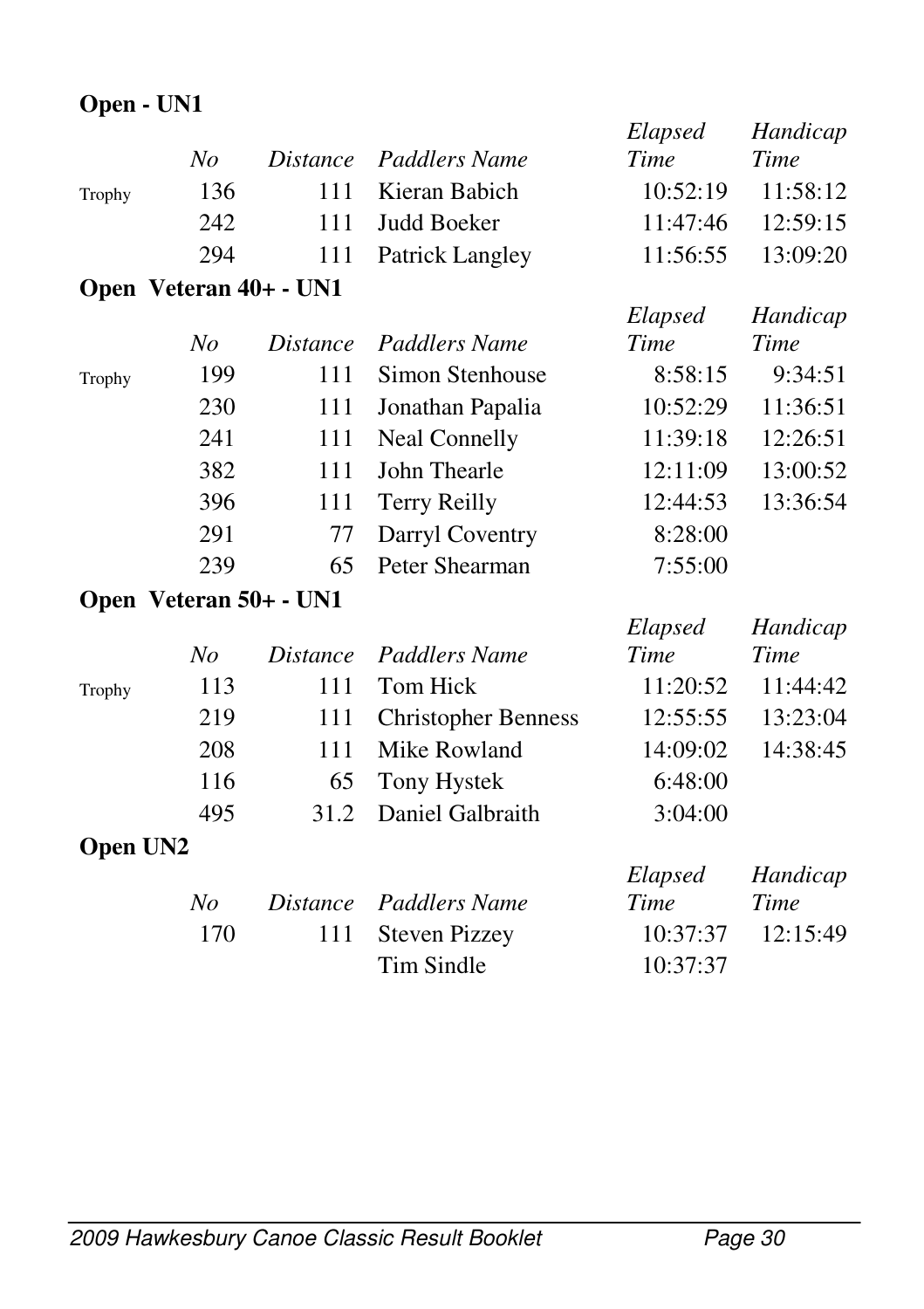#### **Open Veteran 40+ - UN2**

|        |                          |                 |                        | Elapsed  | Handicap |
|--------|--------------------------|-----------------|------------------------|----------|----------|
|        | No                       |                 | Distance Paddlers Name | Time     | Time     |
| Trophy | 231                      | 111             | Stephen Cannon         | 8:54:49  | 9:58:28  |
|        |                          |                 | Gordon Schoffl         | 8:54:49  |          |
|        | 331                      | 111             | <b>Tony Haines</b>     | 9:57:12  | 11:08:16 |
|        |                          |                 | Mal Odgers             | 9:57:12  |          |
|        | 473                      | 111             | Jeremy Spear           | 10:02:07 | 11:13:46 |
|        |                          |                 | Matthew Swann          | 10:02:07 |          |
|        | <b>Ladies Open - UN2</b> |                 |                        |          |          |
|        |                          |                 |                        | Elapsed  | Handicap |
|        | No                       | <i>Distance</i> | Paddlers Name          | Time     | Time     |
| Record | 391                      | 111             | Jo Dounias             | 9:59:15  | 9:54:27  |
|        |                          |                 | Val Titov              | 9:59:15  |          |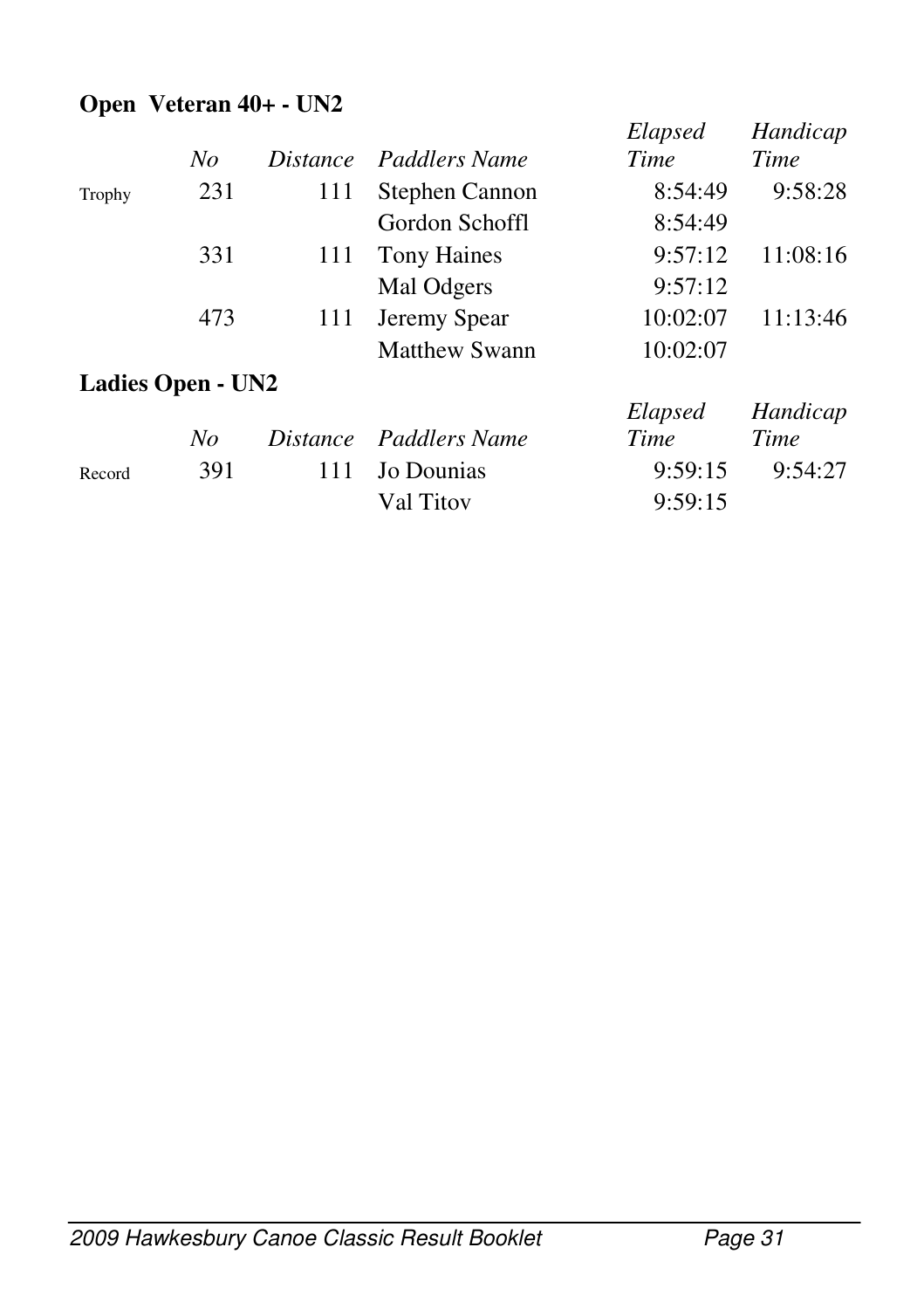# Handicap Results

|                | No               | <b>First Name</b> | <b>Surname</b> | <b>Class</b>      | <b>Handicap Time</b> |
|----------------|------------------|-------------------|----------------|-------------------|----------------------|
| 1              | 132              | <b>Mick</b>       | Carroll        | VLREC2            | 9:09:35              |
|                | 132              | Jack              | Ward           | VLREC2            | 9:09:35              |
| $\overline{2}$ | 275              | Geoffrey          | Dawes          | V+LREC2           | 9:11:51              |
|                | 275              | Stephen           | Monger         | V+LREC2           | 9:11:51              |
| 3              | 161              | Peter             | White          | <b>VMREC</b>      | 9:13:38              |
| 4              | 251              | Renae             | Watkins        | OREC <sub>2</sub> | 9:30:25              |
|                | 251              | <b>Bruce</b>      | Goodall        | OREC <sub>2</sub> | 9:30:25              |
| 5              | 333              | Rob               | Cook           | MV+LREC2          | 9:34:18              |
|                | 333              | Margaret          | Cook           | MV+LREC2          | 9:34:18              |
| 6              | 199              | Simon             | Stenhouse      | VUN1              | 9:34:51              |
| $\overline{7}$ | 480              | John              | Koorey         | V++LREC2          | 9:53:18              |
|                | 480              | Philip            | <b>Stokes</b>  | V++LREC2          | 9:53:18              |
| 8              | 391              | Val               | Titov          | LUN <sub>2</sub>  | 9:54:27              |
|                | 391              | Jo                | Dounias        | LUN <sub>2</sub>  | 9:54:27              |
| 9              | 181              | Frank             | Kingma         | $MV+C1$           | 9:57:45              |
| 10             | 231              | Stephen           | Cannon         | VUN <sub>2</sub>  | 9:58:28              |
|                | 231              | Gordon            | Schoffl        | VUN <sub>2</sub>  | 9:58:28              |
| 11             | 472              | Ksren             | Dutton         | LVSSK1            | 10:00:21             |
| 12             | 337              | Grant             | Madge          | V++LREC2          | 10:01:35             |
|                | 337              | Allan             | Ford           | $V++LREC2$        | 10:01:35             |
| 13             | 336              | Tony              | Bond           | $MV+C2$           | 10:06:01             |
|                | 336              | Darryl            | Symons         | $MV+C2$           | 10:06:01             |
| 14             | 465              | Jamil             | Hassan         | BBUST2            | 10:11:37             |
| 15             | 284              | Jason             | Slade          | <b>OLREC</b>      | 10:15:48             |
| 16             | 319              | Mark              | Goddard        | <b>VSREC</b>      | 10:21:54             |
| 17             | $\overline{142}$ | Kate              | Nicholls       | LVLREC2           | 10:22:49             |
|                | 142              | Raewyn            | Duffy          | LVLREC2           | 10:22:49             |
| 18             | 167              | Richard           | Fox            | <b>VLREC</b>      | 10:29:22             |
| 19             | 189              | Paul              | Carter         | $V+K2$            | 10:33:10             |
|                | 189              | Stephen           | <b>Brett</b>   | $V+K2$            | 10:33:10             |
| 20             | 273              | Timothy           | <b>Binns</b>   | MC <sub>2</sub>   | 10:35:41             |
|                | 273              | Nicola            | <b>Binns</b>   | MC <sub>2</sub>   | 10:35:41             |
| 21             | $\frac{1}{171}$  | David             | McPherson      | $V++LREC$         | 10:36:33             |
| 22             | 482              | Randall           | Fitzsimon      | OLREC2            | 10:40:09             |
|                | 482              | Mark              | McDonald       | OLREC2            | 10:40:09             |
| 23             | 460              | Simon             | Blumenthal     | OLREC2            | 10:40:33             |
|                | 460              | Peter             | Anderson       | OLREC2            | 10:40:33             |
| 24             | 446              | Gillian           | Gibson         | $MV++LR2$         | 10:43:57             |
|                | 446              | Bill              | Robinson       | $MV++LR2$         | 10:43:57             |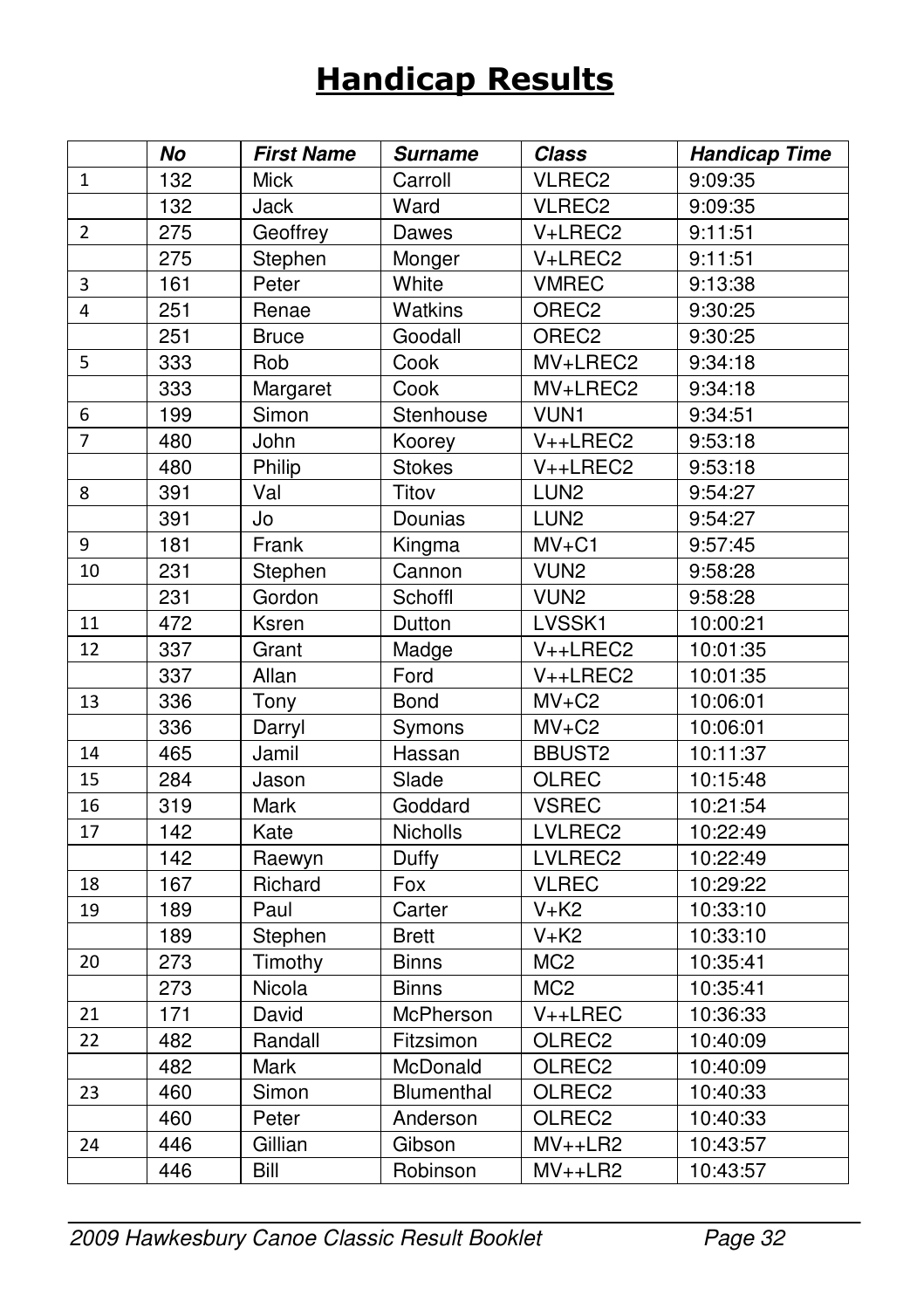|                 | No               | <b>First Name</b> | <b>Surname</b> | Class              | <b>Handicap Time</b> |
|-----------------|------------------|-------------------|----------------|--------------------|----------------------|
| 25              | 105              | Lawry             | <b>Brayne</b>  | VLREC2             | 10:48:24             |
|                 | 105              | Stephen           | Nedved         | VLREC2             | 10:48:24             |
| 26              | 447              | Anne              | Powell         | LLREC              | 10:55:47             |
| 27              | 206              | <b>Bruce</b>      | Dailey         | <b>OMREC</b>       | 10:57:40             |
| 28              | 331              | Tony              | Haines         | VUN <sub>2</sub>   | 11:08:16             |
|                 | 331              | Mal               | Odgers         | VUN <sub>2</sub>   | 11:08:16             |
| 29              | $\overline{147}$ | Alexander         | Zeller         | MOTK <sub>2</sub>  | 11:09:14             |
|                 | 147              | Sarah             | Zeller         | MOTK <sub>2</sub>  | 11:09:14             |
| 30              | $\overline{323}$ | Philip            | Arnold         | V+LREC             | 11:11:19             |
| 31              | 252              | Stephen           | Russell        | OTK1               | 11:13:04             |
| 32              | 473              | Matthew           | Swann          | VUN <sub>2</sub>   | 11:13:46             |
|                 | 473              | Jeremy            | Spear          | VUN <sub>2</sub>   | 11:13:46             |
| 33              | 232              | Clayton           | Norman         | <b>VLREC</b>       | 11:19:15             |
| 34              | 266              | Bill              | Taylor         | V++LREC            | 11:26:37             |
| 35              | 288              | Dave              | <b>Brace</b>   | <b>OMREC</b>       | 11:27:34             |
| 36              | 301              | Joanne            | Davidson       | LLREC              | 11:28:14             |
| 37              | 178              | Jeff              | Price          | OLREC2             | 11:30:27             |
|                 | $\overline{178}$ | <b>Mark</b>       | Howell         | OLREC <sub>2</sub> | 11:30:27             |
| 38              | $\overline{371}$ | $\overline{T}$ om | Simmat         | $V++K1$            | 11:30:37             |
| 39              | 380              | Suzie             | Wood           | LOUT1              | 11:34:23             |
| 40              | 230              | Jonathan          | Papalia        | <b>VUN1</b>        | 11:36:51             |
| 41              | 209              | Dee               | Ratcliffe      | <b>LVMREC</b>      | 11:37:44             |
| 42              | 330              | Derek             | Simmonds       | V+LREC             | 11:37:48             |
| $\overline{43}$ | $\overline{272}$ | Sarah             | Williams       | LLREC2             | 11:37:50             |
| 44              | 272              | Rozetta           | Payne          | LLREC2             | 11:37:50             |
| 45              | 286              | Gregory           | Holmes         | MOOut6             | 11:38:05             |
|                 | 286              | Grant             | Shultz         | MOOut6             | 11:38:05             |
|                 | 286              | Helen             | Mauric         | MOOut6             | 11:38:05             |
|                 | 286              | Joe               | lacono         | MOOut6             | 11:38:05             |
|                 | 286              | Mitchell          | Ockerby        | MOOut6             | 11:38:05             |
|                 | 286              | Jeremy            | Dawes          | MOOut6             | 11:38:05             |
| 46              | 428              | Jessica           | Gilbey         | LJREC2             | 11:38:24             |
|                 | 428              | Kaitlyn           | Brunsdon       | LJREC2             | 11:38:24             |
| 47              | 450              | John              | Harmer         | $\overline{OC2}$   | 11:39:07             |
|                 | $\overline{450}$ | Stephen           | Harmer         | OC <sub>2</sub>    | 11:39:07             |
| 48              | 183              | Mardi             | <b>Barnes</b>  | <b>LMREC</b>       | 11:40:03             |
| 49              | 395              | Denis             | Cummings       | MV++MREC           | 11:40:58             |
| 50              | 152              | Richard           | Thomson        | OOut <sub>2</sub>  | 11:42:25             |
|                 | 152              | Nathan            | Evans          | OOut <sub>2</sub>  | 11:42:25             |
| 51              | 174              | Fook-Chee         | Tam            | <b>VLREC</b>       | 11:42:28             |
| 52              | 113              | Tom               | Hick           | $V+UN1$            | 11:44:42             |
| 53              | 125              | Andrea            | Ball           | LOUT6              | 11:46:15             |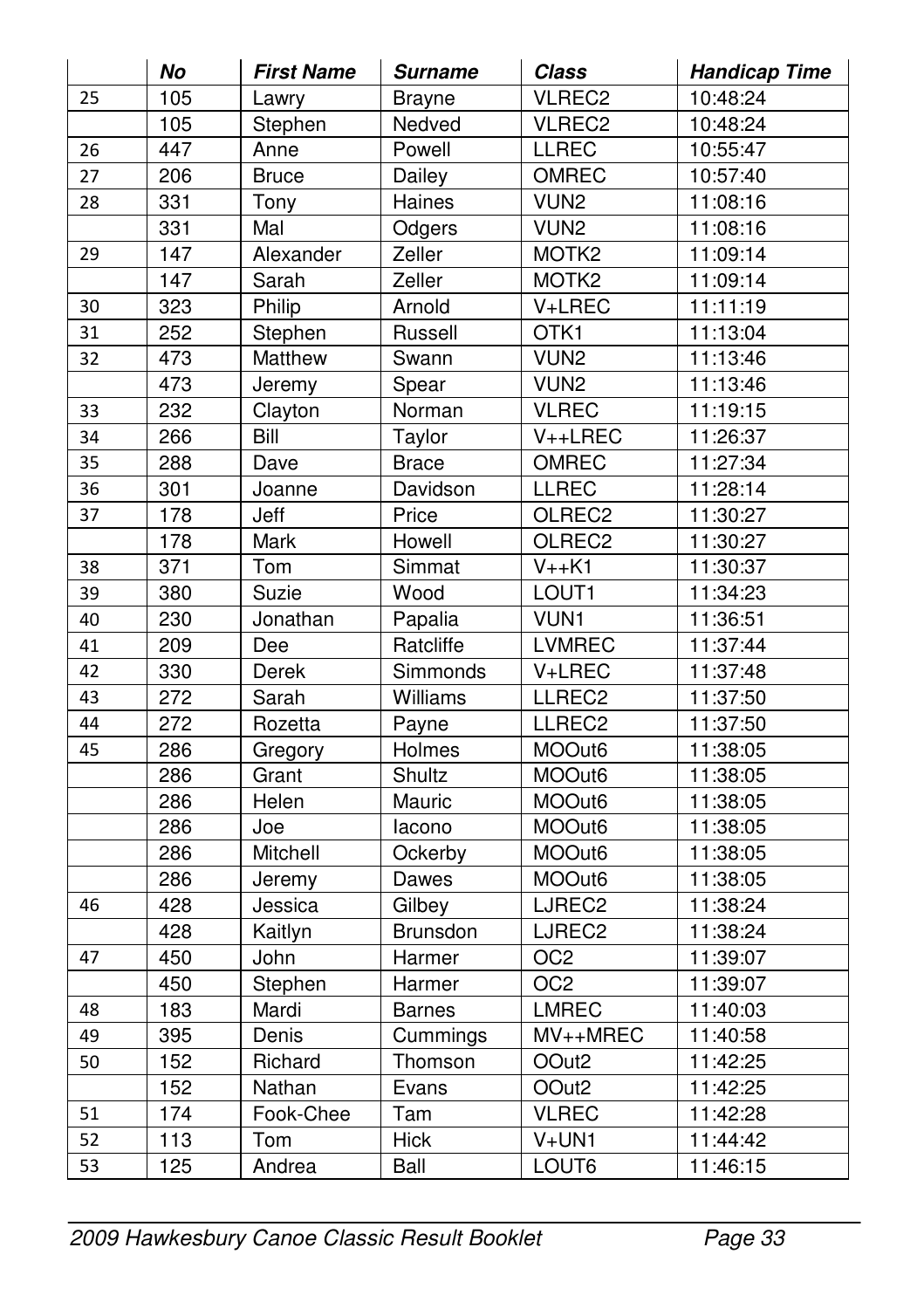|    | No               | <b>First Name</b> | <b>Surname</b>       | <b>Class</b>      | <b>Handicap Time</b> |
|----|------------------|-------------------|----------------------|-------------------|----------------------|
|    | 125              | Kathy             | Russell              | LOUT <sub>6</sub> | 11:46:15             |
|    | 125              | Tanya             | White                | LOUT6             | 11:46:15             |
|    | 125              | Samatha           | Carroll              | LOUT6             | 11:46:15             |
|    | 125              | Lee               | Williams             | LOUT6             | 11:46:15             |
|    | 125              | Lysa              | Peters               | LOUT6             | 11:46:15             |
| 54 | $\overline{124}$ | Mark              | Gillett              | V+LREC            | 11:46:59             |
| 55 | 443              | Jessica           | Cameron              | LJREC2            | 11:48:26             |
|    | 443              | Eowyn             | Lacey                | LJREC2            | 11:48:26             |
| 56 | 237              | Terry             | McClelland           | VLREC2            | 11:51:09             |
|    | 237              | Rod               | Spinks               | VLREC2            | 11:51:09             |
| 57 | 226              | Michael           | Quinn                | VSSK1             | 11:51:57             |
| 58 | 264              | lan               | Wilson               | VLREC2            | 11:53:29             |
|    | 264              | Tim               | Dodd                 | VLREC2            | 11:53:29             |
| 59 | 148              | Tony              | Mathers              | V+LREC            | 11:55:38             |
| 60 | 192              | Philip            | Harmer               | V+LREC            | 11:57:19             |
| 61 | 136              | Kieran            | <b>Babich</b>        | OUN1              | 11:58:12             |
| 62 | 456              | Robert            | Higginbotha<br>m     | OTK <sub>2</sub>  | 11:59:20             |
|    | 456              | Darren            | Drewsen              | OTK <sub>2</sub>  | 11:59:20             |
| 63 | 185              | Phillip           | Newton               | MOLREC2           | 12:00:18             |
|    | 185              | Christine         | King                 | MOLREC2           | 12:00:18             |
| 64 | 479              | Robert            | Richmond             | V+LREC            | 12:01:02             |
| 65 | 335              | <b>Brian</b>      | Lyon                 | $V++DRR$          | 12:01:16             |
| 66 | 106              | lan               | $\overline{Value}$   | <b>VLREC</b>      | 12:05:20             |
| 67 | 377              | Leah              | Crockett             | MOTK2             | 12:06:17             |
|    | 377              | David             | Hobbs                | MOTK2             | 12:06:17             |
| 68 | 334              | Mark              | Woodley              | <b>VLREC</b>      | 12:07:39             |
| 69 | 118              | Derek             | Chart                | OMREC             | 12:08:03             |
| 70 | 326              | Andrew            | Charlton             | <b>VLREC</b>      | 12:09:45             |
| 71 | 303              | Darren            | Williams             | VLREC2            | 12:12:50             |
|    | 303              | Mark              | $\overline{O}$ 'Hara | VLREC2            | 12:12:50             |
| 72 | 394              | Leigh             | Atallah              | OK2               | 12:13:00             |
|    | 394              | <b>Nick</b>       | Addison              | OK <sub>2</sub>   | 12:13:00             |
| 73 | 191              | Rohan             | Marshall             | OLREC             | 12:14:01             |
| 74 | $\overline{221}$ | Nicholas          | Palmer               | OMREC             | 12:14:12             |
| 75 | 170              | Tim               | Sindle               | UN <sub>2</sub>   | 12:15:49             |
|    | 170              | Steven            | Pizzey               | UN <sub>2</sub>   | 12:15:49             |
| 76 | 155              | Duncam            | Johnstone            | V+LREC            | 12:16:51             |
| 77 | 287              | Andrew            | O'Meally             | <b>VLREC</b>      | 12:17:56             |
| 78 | 458              | Marc              | <b>Bellette</b>      | MOK <sub>2</sub>  | 12:21:34             |
|    | 458              | Anna              | Wilson               | MOK <sub>2</sub>  | 12:21:34             |
| 79 | 474              | Harry             | Brockwell            | $\overline{OK1}$  | 12:25:21             |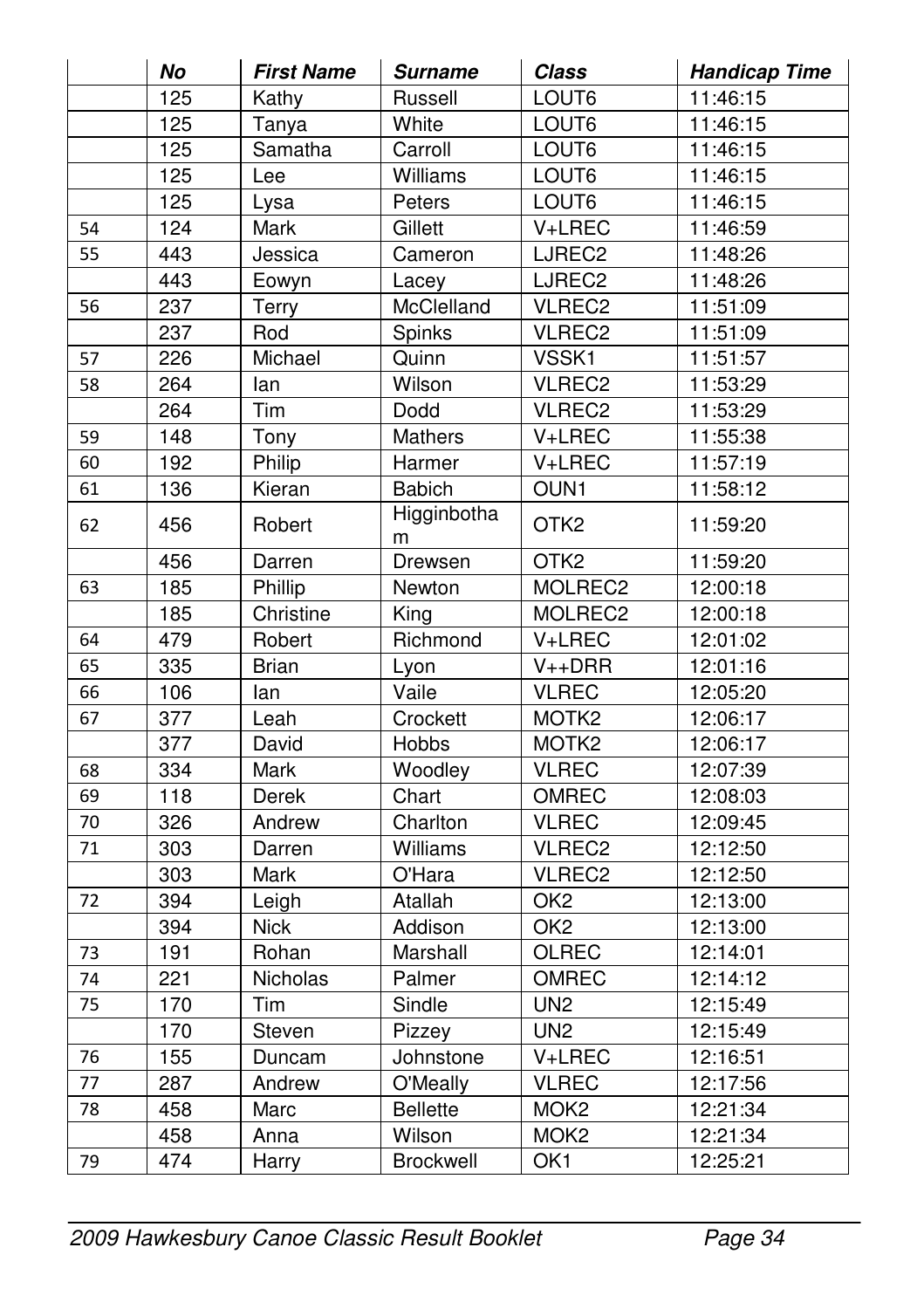|     | No               | <b>First Name</b> | <b>Surname</b> | Class             | <b>Handicap Time</b> |
|-----|------------------|-------------------|----------------|-------------------|----------------------|
| 80  | 158              | Phil              | Newman         | V+MREC            | 12:25:31             |
| 81  | 180              | Barry             | <b>Bruce</b>   | VTK1              | 12:25:40             |
| 82  | 135              | Richard           | Carey          | V+LREC            | 12:26:40             |
| 83  | 241              | Neal              | Connelly       | VUN1              | 12:26:51             |
| 84  | $\frac{1}{245}$  | Brendan           | O'Sullivan     | OK1               | 12:28:49             |
| 85  | 399              | Wayde             | <b>Hawkins</b> | $V + LREC2$       | 12:29:21             |
|     | 399              | John              | Lock           | $V+LRECI$         | 12:29:21             |
| 86  | 176              | Dan               | Spitteler      | <b>VMREC</b>      | 12:30:05             |
| 87  | 445              | Richard           | Cheetham       | MV++MREC          | 12:30:15             |
| 88  | 126              | Michelle          | Gray           | MVLREC2           | 12:32:46             |
|     | 126              | Tim               | Gray           | MVLREC2           | 12:32:46             |
| 89  | 228              | Chris             | Woldhuis       | VSSK <sub>2</sub> | 12:33:03             |
|     | 228              | Martin            | Henry          | VSSK <sub>2</sub> | 12:33:03             |
| 90  | 328              | Matthew           | Lyster         | OLREC2            | 12:36:45             |
|     | 328              | Hugh              | Chilton        | OLREC2            | 12:36:45             |
| 91  | 329              | Neil              | Bamford        | <b>VLREC</b>      | 12:38:39             |
| 92  | 144              | Stephen           | Richardson     | <b>VMREC</b>      | 12:43:21             |
| 93  | 372              | Justin            | Jones          | OLREC             | 12:43:26             |
| 94  | 349              | David             | Lowe           | OLREC             | 12:43:53             |
| 95  | 258              | John              | Meares         | OLREC2            | 12:48:19             |
|     | 258              | Chris             | Mein           | OLREC2            | 12:48:19             |
| 96  | 324              | Gordon            | Kirkby         | OTC <sub>2</sub>  | 12:48:27             |
|     | 324              | Christopher       | Alexandrou     | OTC <sub>2</sub>  | 12:48:27             |
|     | 324              | Gordon            | Kirkby         | OTC <sub>2</sub>  | 12:48:27             |
| 97  | 121              | Gary              | Housley        | MVLREC2           | 12:49:42             |
|     | 121              | Alison            | Housley        | MVLREC2           | 12:49:42             |
| 98  | 412              | Archie            | Campbell       | V+REC2            | 12:50:23             |
|     | 412              | Cameron           | <b>Banks</b>   | V+REC2            | 12:50:23             |
| 99  | 430              | Ryan              | Slater         | MJREC2            | 12:52:15             |
|     | 430              | William           | Smidt          | MJREC2            | 12:52:15             |
| 100 | $\overline{304}$ | Claire            | Hosegood       | LVLREC2           | 12:53:30             |
|     | 304              | Cynthia           | Moncrieff      | LVLREC2           | 12:53:30             |
| 101 | 242              | Judd              | <b>Boeker</b>  | OUN1              | 12:59:15             |
| 102 | 227              | John              | Grimes         | MOOut6            | 12:59:44             |
|     | 227              | Julie             | Penn           | MOOut6            | 12:59:44             |
|     | 227              | Damon             | La'Rance       | MOOut6            | 12:59:44             |
|     | 227              | John              | Gordon         | MOOut6            | 12:59:44             |
|     | 227              | <b>Betty</b>      | Themis         | MOOut6            | 12:59:44             |
|     | 227              | Michael           | Taranto        | MOOut6            | 12:59:44             |
| 103 | 382              | John              | Thearle        | VUN1              | 13:00:52             |
| 104 | 425              | Brian             | Warrick        | $V++TK1$          | 13:01:38             |
| 105 | 341              | Simon             | Padman         | OMREC             | 13:02:28             |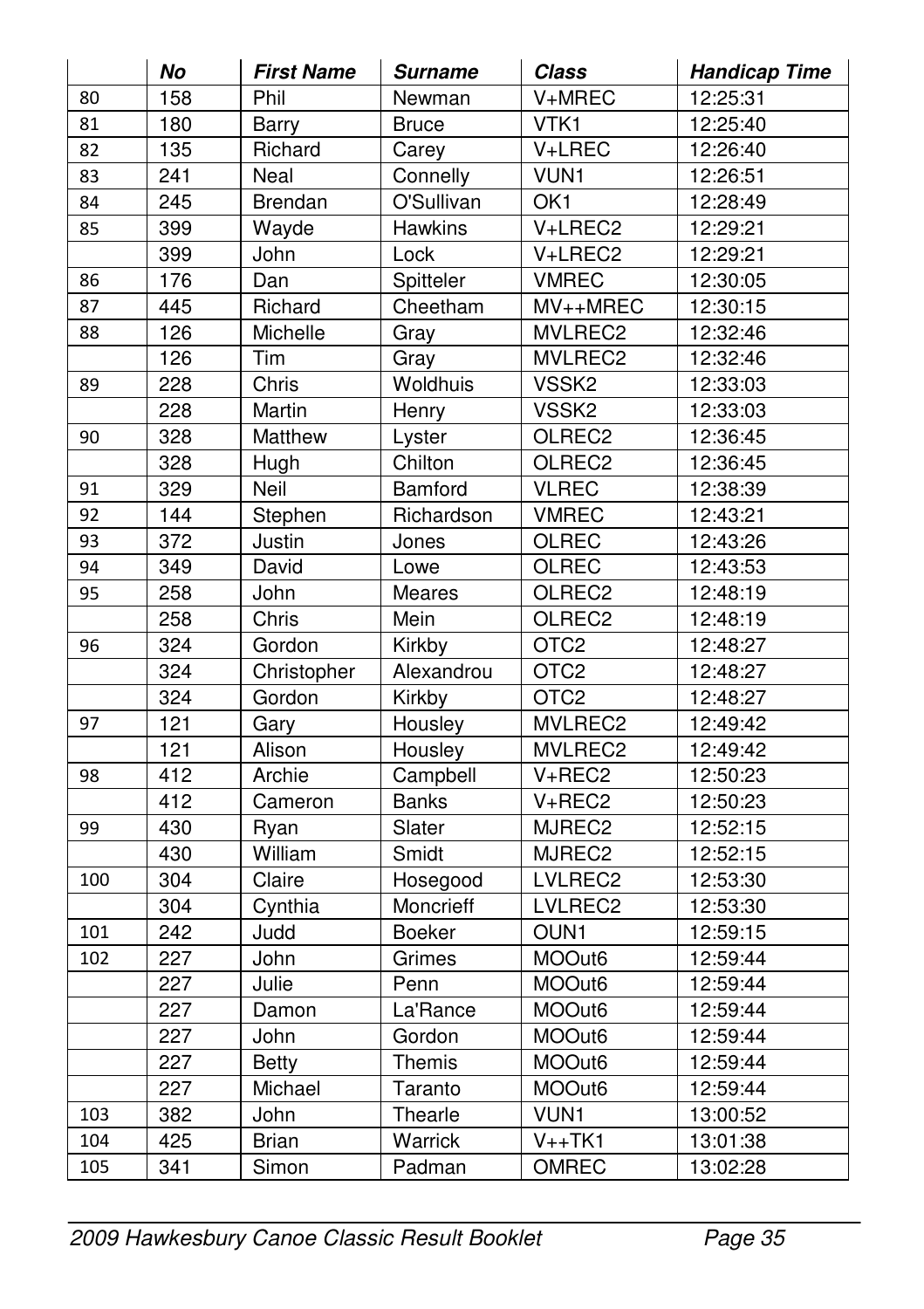|     | No               | <b>First Name</b> | <b>Surname</b>          | Class                             | <b>Handicap Time</b> |
|-----|------------------|-------------------|-------------------------|-----------------------------------|----------------------|
| 106 | $\overline{211}$ | Gary              | Dingley                 | VLREC2                            | 13:05:26             |
|     | 211              | <b>Brett</b>      | Hodge                   | VLREC2                            | 13:05:26             |
| 107 | 238              | Steve             | Morrison                | V+LREC                            | 13:05:29             |
| 108 | 433              | Timothy           | Pearson                 | MJREC2                            | 13:08:33             |
|     | 433              | Joseph            | Kozera                  | MJREC2                            | 13:08:33             |
| 109 | 294              | Patrick           | Langley                 | OUN1                              | 13:09:20             |
| 110 | 484              | Ben               | Thompson                | OK4                               | 13:11:44             |
|     | 484              | Greg              | Thompson                | OK4                               | 13:11:44             |
|     | 484              | Rebekah           | Thompson                | OK4                               | 13:11:44             |
|     | 484              | Jared             | Thompson                | OK4                               | 13:11:44             |
| 111 | 271              | David             | Hammond                 | OLREC2                            | 13:11:47             |
|     | 271              | Tony              | D'Andreti               | OLREC2                            | 13:11:47             |
| 112 | 267              | Doron             | Levy                    | <b>JMREC</b>                      | 13:13:04             |
| 113 | $\overline{373}$ | <b>Bruce</b>      | Lew                     | V+LREC                            | 13:14:26             |
| 114 | 112              | Lance             | Jenkins                 | <b>OMREC</b>                      | 13:15:17             |
| 115 | 338              | Fiona             | Montgomerie             | <b>LMREC</b>                      | 13:16:27             |
| 116 | 476              | Sam               | <b>Burton</b><br>Taylor | OSSK1                             | 13:16:38             |
| 117 | 429              | Georgia           | Diebold                 | LJREC2                            | 13:20:26             |
|     | 429              | Isabelle          | Dol                     | LJREC2                            | 13:20:26             |
| 118 | 234              | Geoff             | Forward                 | VTK <sub>2</sub>                  | 13:20:29             |
|     | 234              | Allan             | Keith                   | VTK <sub>2</sub>                  | 13:20:29             |
| 119 | 263              | <b>Brian</b>      | Allen                   | V+MREC                            | 13:22:54             |
| 120 | 184              | Bill              | Forrester               | V+MREC                            | 13:22:55             |
| 121 | 219              | Christopher       | <b>Benness</b>          | $\overline{V}$ +UN1               | 13:23:04             |
| 122 | 280              | Martin            | Vanderpoel              | <b>OLREC</b>                      | 13:25:50             |
| 123 | $\overline{500}$ | Mark              | Yazbeck                 | $\overline{\mathsf{S}}\mathsf{U}$ | 13:28:13             |
| 124 | 253              | Sharon            | Henstock                | <b>LLREC</b>                      | 13:31:57             |
| 125 | 159              | Christopher       | Shaw                    | <b>VMREC</b>                      | 13:36:30             |
| 126 | 396              | Terry             | Reilly                  | VUN1                              | 13:36:54             |
| 127 | 151              | Rebecca           | Bailey                  | MOTK2                             | 13:44:38             |
|     | 151              | Glenn             | Sykes                   | MOTK2                             | 13:44:38             |
| 128 | 168              | John              | Turnbull                | VTC <sub>2</sub>                  | 13:50:22             |
|     | 168              | Geoff             | Turnbull                | VTC <sub>2</sub>                  | 13:50:22             |
| 129 | 248              | <b>Brett</b>      | Shannon                 | OLREC                             | 13:52:46             |
| 130 | 269              | Justin            | Paine                   | MV++MREC                          | 13:54:43             |
| 131 | 213              | Guy               | <b>Bate</b>             | <b>OLREC</b>                      | 14:00:06             |
| 132 | 131              | Darren            | <b>Bragg</b>            | <b>VMREC</b>                      | 14:00:14             |
| 133 | 348              | Michael           | Almond                  | <b>VLREC</b>                      | 14:05:39             |
| 134 | 455              | Steve             | Mann                    | VLREC2                            | 14:06:07             |
|     | 455              | Glenn             | <b>Bowles</b>           | VLREC2                            | 14:06:07             |
| 135 | 461              | <b>Brian JG</b>   | Roberts                 | MV++MREC                          | 14:06:10             |